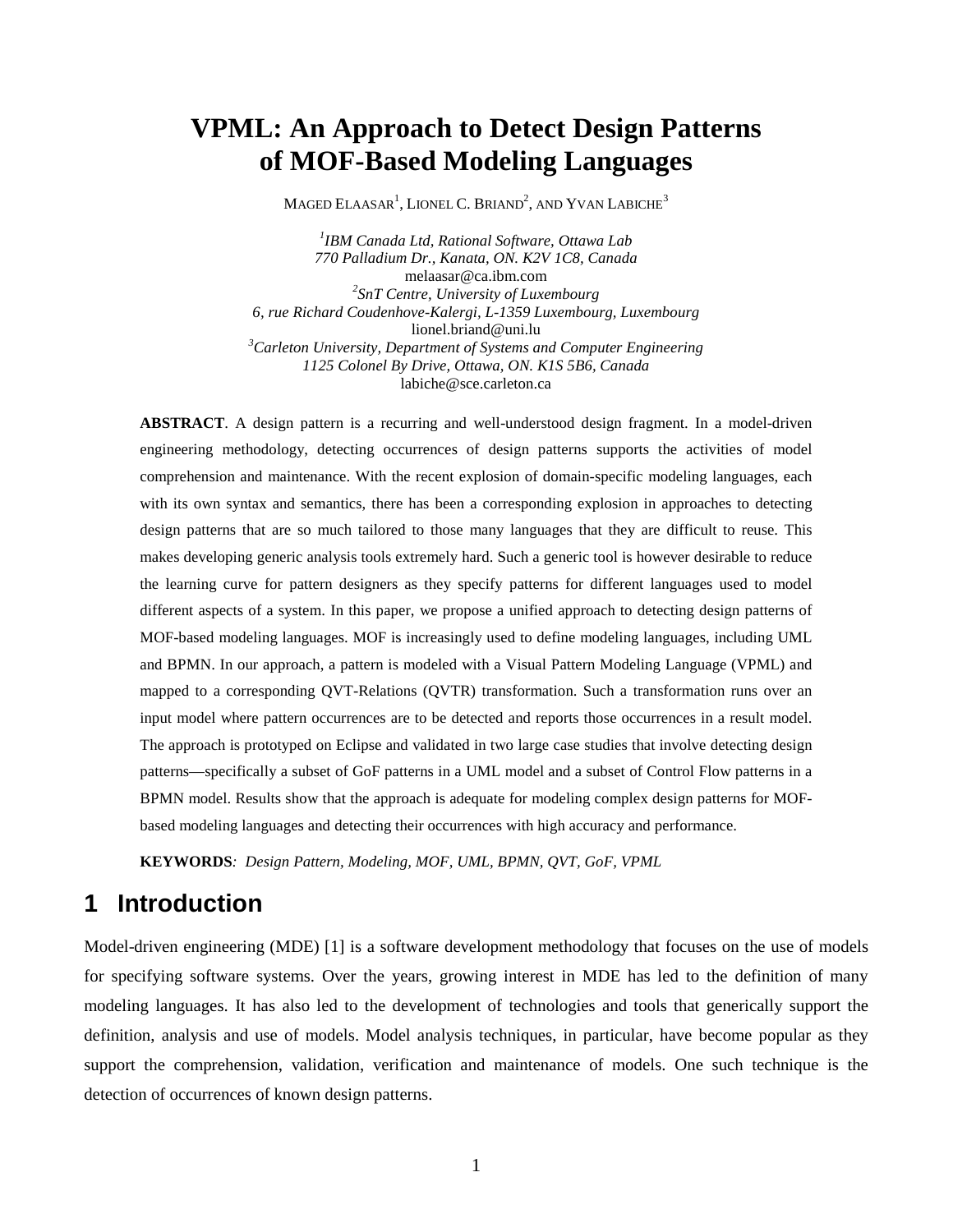In this context, a design pattern is a structure of constrained and interrelated model elements playing complementary roles in a best practice solution to a standard design problem. A pattern occurrence is an instance of a pattern where specific model elements play the pattern roles. Each modeling language may have its own set of design patterns [2]. For example, the Gang of Four (GoF) [3] family of design patterns is commonly used when modeling software with UML [4]. Also, the Control Flow (CF) [5] family of design patterns is popular for modeling business processes with BPMN [6].

As models become larger and more complex, they become more difficult to comprehend. Since design patterns are well-understood fragments of design, it follows that analyzing models in terms of design patterns helps raise their level of abstraction, and thus aids their comprehension [7]. For example, knowing which classes play the GoF Composite pattern roles (i.e., Component, Composite, Leaf) allows a user to easily infer some of their structural and behavioral characteristics. Furthermore, models are often developed by several people, under tight schedules and with changing requirements [8]. This can cause their existing design pattern occurrences to be invalidated over time. Without prior knowledge of these occurrences, it becomes extremely difficult to preserve them when models change. In this context, pattern detection can be thought of as a re-documentation technique at the design level [9]. For example, if a UML model has occurrences of the GoF Observer pattern, where observer classes listen and react to changes in subject classes, it would be much easier to preserve these occurrences if they were known before a change is considered. Moreover, pattern detection can be used for model verification, i.e., detection of anti-patterns or design flaws [10], but this is out of the scope of this paper.

#### **1.1 Problem Description: Automating Design Pattern Detection in Models**

In order to perform pattern detection in models, it is extremely important to be able to rely on an adequate (i.e., flexible, accurate and scalable) model-based pattern detection technology. Pattern detection needs to be automated since manually detecting patterns in large models cannot realistically be done and is potentially error-prone. We believe that an automated pattern detection approach must meet three prerequisites. The first prerequisite is to have design patterns specified in a precise machine-readable formalism. Without formal specification, patterns would be ambiguous. The second prerequisite is to be able to automatically drive detection from those specifications. It would be unrealistic to design a detection algorithm for each pattern. The third prerequisite is to be able to report pattern occurrences in a structured way. Without an efficient way to represent a possibly large number of pattern occurrences, analyzing them would not scale in practice.

Other desirable requirements of a pattern detection approach include: 1) being applicable to a family of modeling languages to allow building a generic and reusable analysis tool, 2) having an intuitive and concise syntax to ease the expression and maintenance of pattern specifications, 3) requiring technical skills that already exist or are easy to acquire by pattern designers to reduce the learning curve, 4) having facilities (e.g., inheritance and composition) to cope with the variability and the complexity of pattern specifications, 5) being scalable to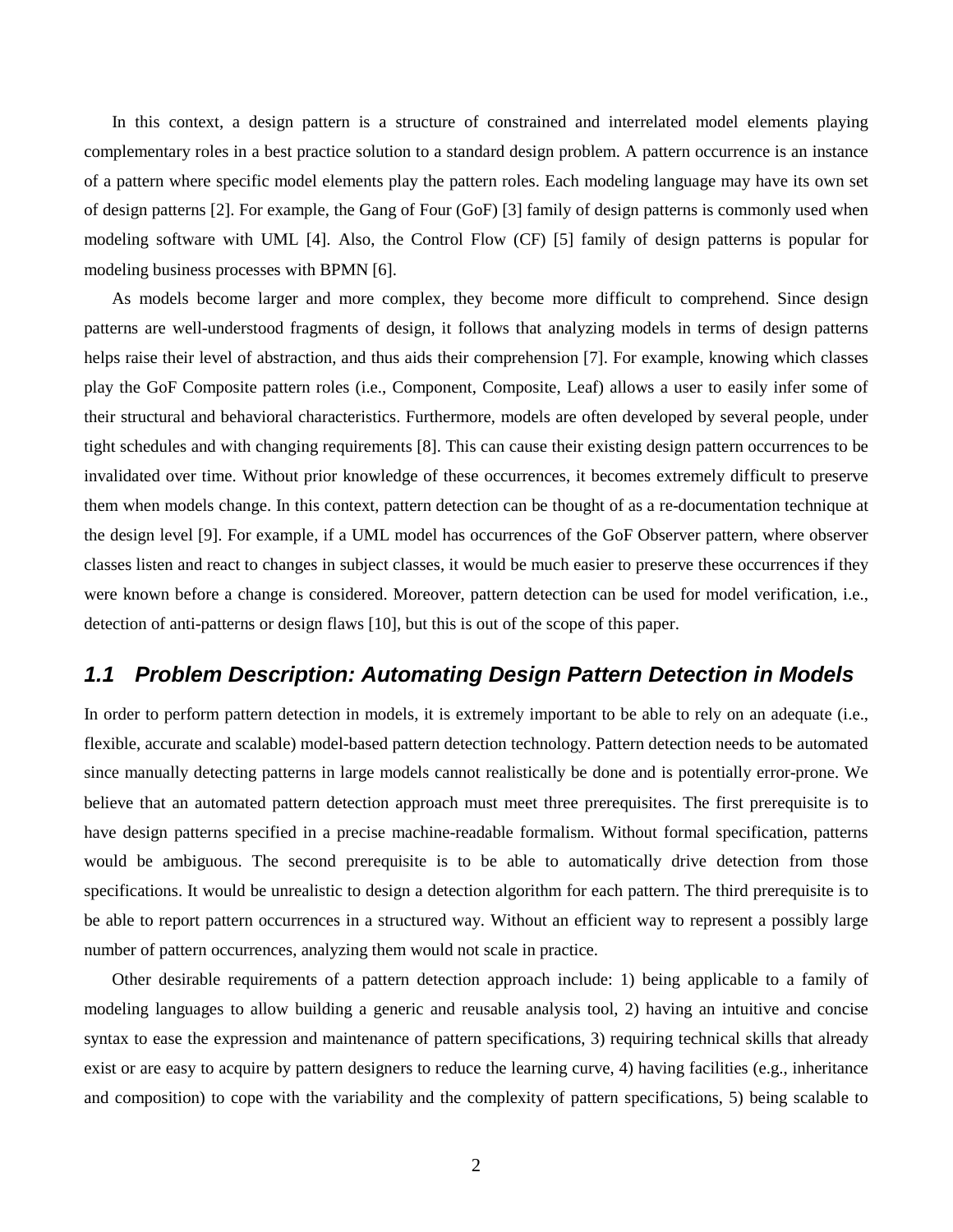detect pattern occurrences in large and complex models, as this would fit the needs of industry today, and 6) leveraging existing technologies to facilitate tool support (specification and detection) and integration with modeling tools, since users would appreciate value-added features to the tools they already use rather than having to use new ones. Although many approaches to pattern detection have been proposed in the literature, our review (Section 2) indicates that they do not satisfy one or more of these prerequisites or requirements.

#### **1.2 Proposed Solution: A New Approach to Pattern Detection in Models**

In this paper, we propose a new approach to design pattern specification and detection that satisfies the prerequisites and requirements described in Section 1.1. Specifically, the approach allows specifying patterns for the MOF [11] family of modeling languages (requirement 1). MOF is a popular standard that is widely used to define the abstract syntax (i.e., the concepts and their relationships and constraints) of modeling languages, including general purpose ones, like UML, and domain specific ones (DSML), like BPMN (for business process modeling). MOF defines the abstract syntax of a modeling language with a metamodel, which describes how to organize information in a model. MOF metamodels often include constraints expressed in OCL [12], a MOFbased constraint language that supports first-order predicate logic and set theory. MOF-based transformation languages (e.g., QVT [13], ATL [14]) also exist and use OCL as their query language. In the remainder of the paper, we always mean MOF-based (modeling) languages when we discuss (modeling) languages and we mean MOF-based model when we discuss model, unless otherwise specified.

Our approach defines a new pattern specification DSML (prerequisite 1) called the Visual Pattern Modeling Language (VPML). The concise visual notation of VPML makes pattern specifications easy to create and maintain (requirement 2). The abstract syntax of VPML is defined with a small metamodel that defines concepts and relationships, and that should be familiar to design pattern practitioners (requirement 3). The language also has features, like pattern inheritance/composition and contextual properties/operations, to handle the complexity and variability of pattern specifications (requirement 4).

Furthermore, the semantics of VPML is defined by mapping it to that of QVT-Relations (QVTR) [13], a model-to-model transformation language. We choose QVTR as it is declarative, it has built-in pattern detection semantics (hence it is easy to map from VPML), and it is a standard (hence it is interoperable between tools). In fact, one can think of VPML as a simpler (due to being specific to the domain of pattern specification), more concise (due to having highly expressive features), and more visual (due to its visual notation) alternative to specifying patterns in QVTR directly. We also automatically derive a scalable QVTR transformation from a VPML model (prerequisite 2), using a model-to-text mapping. The transformation runs on an input model, looking for pattern occurrences and adding them to a result model (requirement 5). This model conforms to a newly-defined language called pattern results (PResults), which allows pattern occurrences to be represented using a tree-based data structure (prerequisite 3).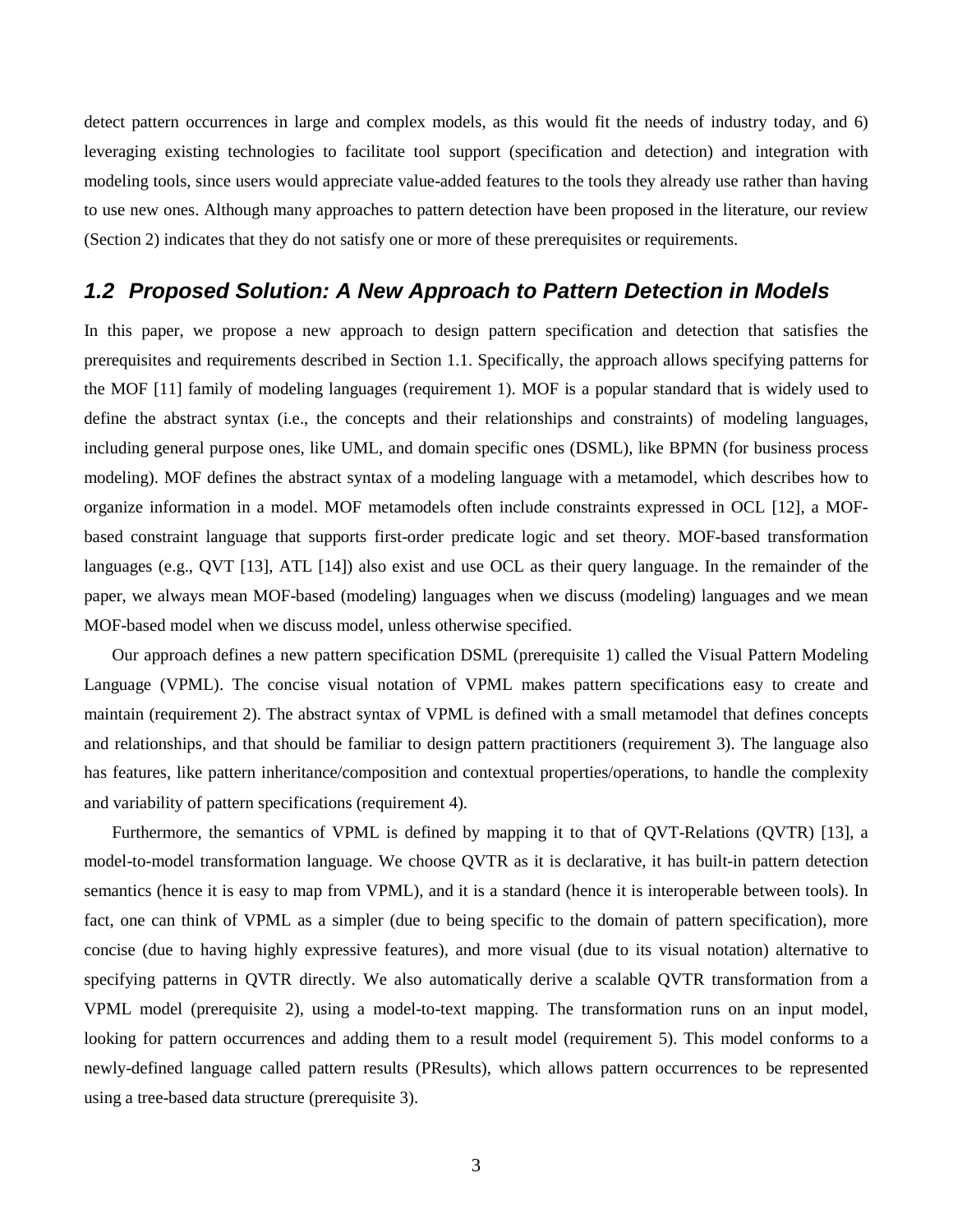Furthermore, we prototype our approach on the Eclipse platform (requirement 6). Specifically, we use the Eclipse Modeling Framework (EMF) [15], which implements a subset of MOF called Essential MOF (EMOF), as our modeling infrastructure. We also use many EMF-based projects in our implementation. For example, we use the Graphical Modeling Framework (GMF) [16] to implement our editors for VPML and PResults. We also use the open-source tool Medini QVT [17] to execute QVTR transformations on EMF-based models.

We validate our approach with two large case studies that involve the detection of occurrences of design patterns in models conforming to different MOF-based modeling languages. The first case study involves the specification of eleven GoF design patterns for UML (a general purpose modeling language) and detecting their occurrences in a large UML design model of an open-source software project. The second case study involves the specification of ten CF design patterns [5] for BPMN (a DSML) and detecting their occurrences in a large BPMN model designed for the financial services industry. In both case studies, we evaluate the adequacy of the approach using three criteria: 1) the ability to express a complex family of design patterns (with multiple roles, conditions and variants), 2) the accuracy of the detection, and 3) the performance of the detection. Results show that our approach adequately expresses complex patterns in the chosen MOF-based modeling language. They also show that the approach detects occurrences of such patterns with high accuracy and performance.

The rest of this paper is structured as follows. Section 2 reviews the literature on design pattern detection approaches. The definition of VPML, our Visual Pattern Modeling Language, and how it addresses common pattern specification requirements is discussed in Section 3. Section 4 illustrates the detection of patterns through a mapping from VPML to QVTR. A case study on specifying GoF patterns and detecting their occurrences in a UML model is described in Section 5. Section 6 describes a case study on specifying CF patterns and detecting their occurrences in a BPMN model. A discussion of insights gained from carrying out the case studies is provided in Section 7. Section 8 highlights the limitations of our approach and proposes possible future mitigations. Finally, Section 9 summarizes the contributions and provides the conclusions.

## **2 Related Work**

In our search for a suitable solution to the problem of pattern detection in MOF-based models, we reviewed many approaches in the literature. In this section, we categorize these approaches, discuss representative examples in each category (but do not report on an exhaustive list of papers as in a systematic literature review), highlight why they were not considered fully satisfactory based on the prerequisites and requirements discussed in Section 1.1, and compare them to our approach. Other relevant reviews exist ( [18] and [19]).

#### **2.1 Logic Approaches**

Some approaches to pattern detection use logic-based formalisms to encode pattern constraints and inference engines to detect them. Most of these formalisms (e.g., SQL [20] and Prolog [21]) are based on first-order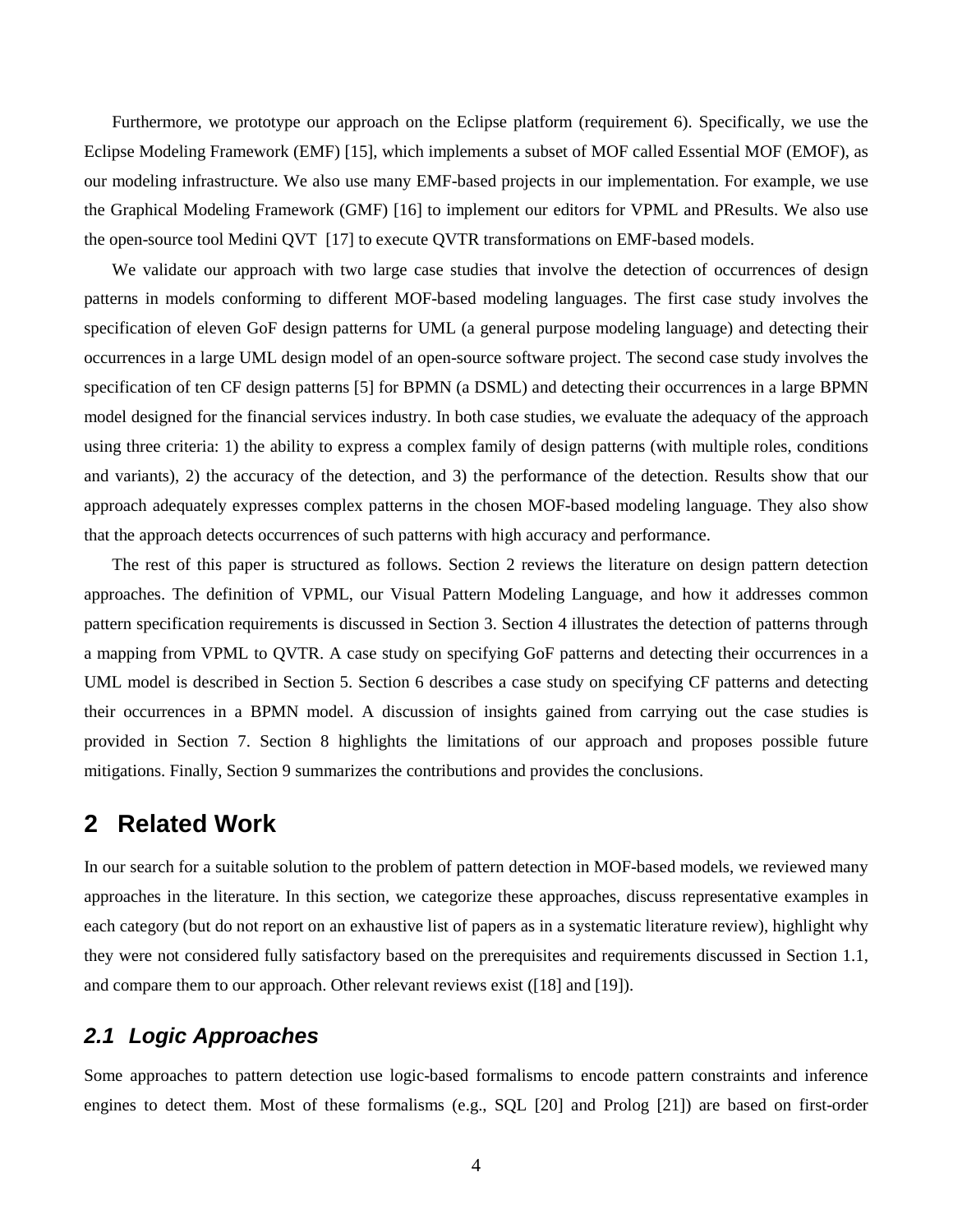predicate logic, while some are based on higher-order logic (e.g., temporal logic [22], [23] and monadic logic [24]). Despite their scientific contributions, we believe that these approaches have one or more of the following drawbacks. First, they require skills in mathematics and logic that might not be available or hard to learn by personnel in charge of specifying patterns (especially for non software-related MOF languages), making them difficult to use. Second, they require a first phase of detection where a model to be analyzed is converted from its original representation into another one (e.g., Prolog terms [21], a binary decision diagram [25], a fact base [20], or a Petri net [26]) more suitable for the proposed formalism, which would negatively impact scalability. Third, conversion rules are usually specified using a different formalism (e.g., a programming language) than the one used to specify patterns, making the specification more complex. In comparison, our approach specifies patterns using VPML (a dedicated DSML) directly on metamodels and using technologies (e.g., OCL) a pattern practitioner is most probably familiar with (or can easily learn). For detection, the VPML models are automatically converted to QVTR transformations that run on instance models without conversion.

#### **2.2 Graph Approaches**

Graph approaches also first require the conversion of the model to be analyzed into a graph representation before detection. For example, one approach [27] initially translates source code into a graph representation then applies a series of graph transformations that gradually add higher-level relationships between nodes until pattern level relationships are added. Other approaches [28], [29] represent both source code and patterns as graphs and use a graph isomorphism algorithm to find matches. Another approach [30] reformulates the graph matching problem as a constraint satisfaction (CSP) problem and solves it with CSP solvers. In comparison, our approach works on models in their native MOF-based graph representation directly, hence avoids a costly upfront conversion.

#### **2.3 Quantitative Approaches**

Other approaches [31], [32], [33] use quantitative analysis methods to detect patterns. They devise mathematical formulae that assign scores to both model elements and pattern roles. For example, one of the approaches [32] assigns a unique prime number to each kind of UML class feature (e.g., Property or Operation) and raises it to a power that equals the number of features of that kind in a class. The score for each class is the product of these numbers. Checking a pattern condition (e.g., a class playing a certain role must have two operations) is then reduced to an arithmetic operation over these scores (e.g., whether the score for a class is a multiple of the score for the role). However, quantitative approaches suffer from practical drawbacks. First, they are mainly suitable for encoding quantitative conditions. Other conditions (e.g., the name of an operation must contain string "X") are harder to encode. Second, it is not trivial for a pattern designer who is not trained in mathematics to devise good mathematical formulae to capture the required pattern conditions. Third, based on model size, some formulae may go outside acceptable numerical ranges. In comparison, our VPML language can specify any pattern condition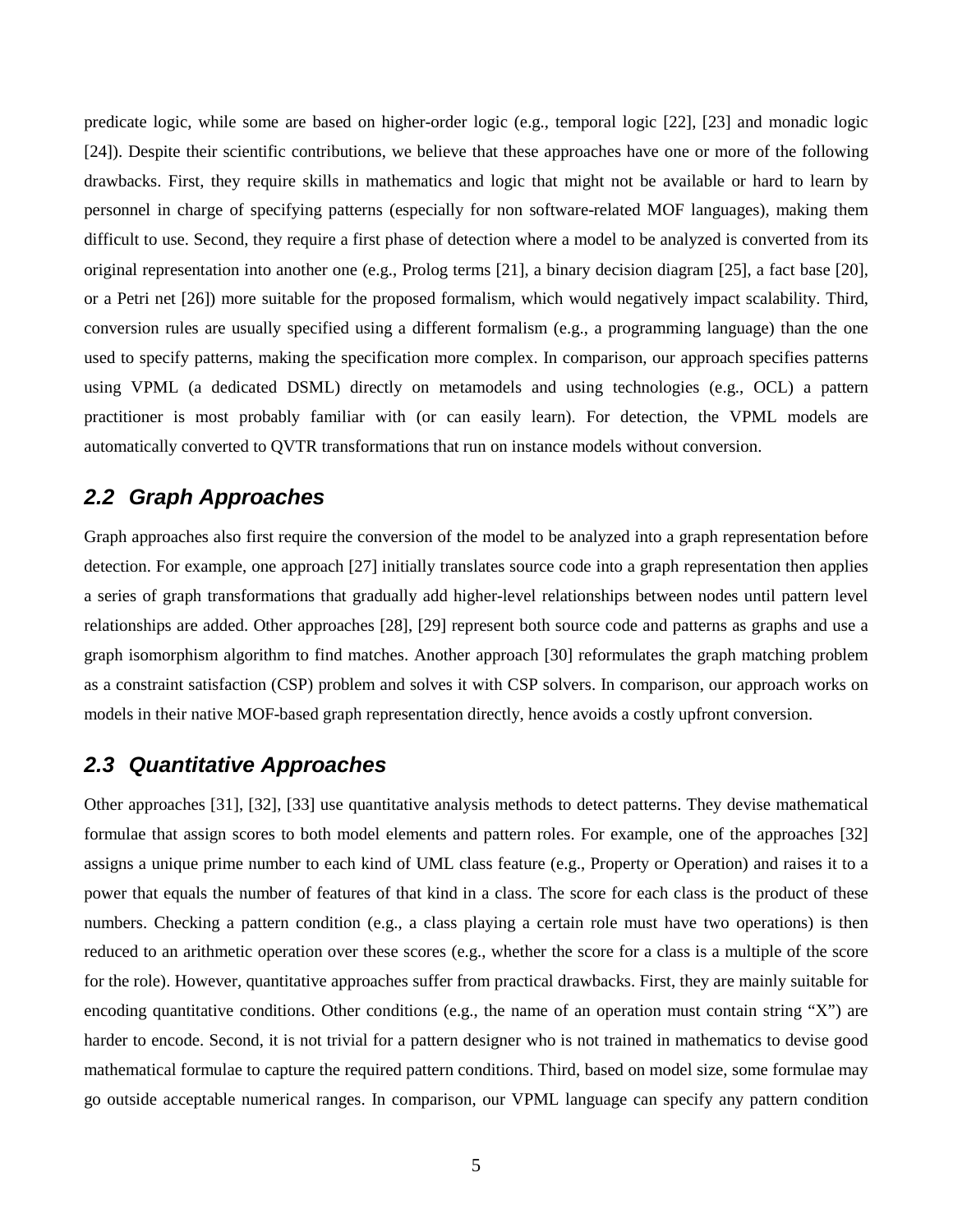directly or through OCL. It also has facilities (e.g., pattern composition) to cope with pattern variability and complexity, in addition to a scalable detection algorithm encoded as a QVTR transformation.

### **2.4 Modeling Approaches**

There exist approaches that specify patterns at the instance model level of each modeling languages. For example, some approaches [34], [35] specify GoF patterns using UML collaborations, detect them with a specific algorithm, and report matches as collaboration occurrences. The problem here is that not all languages have, or can be extended to have, pattern specification semantics. Also, what works for one modeling language may not easily be applicable to others. Another approach [36] assumes a metamodel is represented as a UML model and specifies a pattern with a UML object diagram. The diagram is considered an implementation of a query operation that detects occurrences of that pattern. Pattern composition is supported through query invocations although the UML syntax for that is not clear. In comparison, our approach specifies patterns visually using VPML directly on a target MOF-based metamodel. VPML provides several complexity handling features (like pattern composition and derived properties) and its detection semantics is well defined with a mapping to QVTR.

## **2.5 Metamodeling Approaches**

Some modeling approaches try to be more generic by specifying patterns at the metamodel level. For example, one approach [37] augments MOF with collaboration semantics and specifies patterns with a metamodel-level composite structure diagram. Unfortunately, only a simple pattern is shown and no detection semantics is discussed, thus making it difficult to assess the genericity of the approach. Another approach [38] specifies patterns by extending their target metamodels, adding pattern-related constraints. For example, the structural aspect of GoF patterns is defined by extending the classifier-related metaclasses, while the behavioral aspect is defined by extending the interaction-related metaclasses of the UML metamodel. Pattern detection is then performed using algorithms specific to each kind of extension, an approach that is not trivial to extend to new DSMLs. In comparison, our approach allows patterns to be specified using a single formalism (VPML) and their occurrences to be detected using a single algorithm (encoded as a mapping to QVTR).

### **2.6 DSML Approaches**

Other approaches define new DSMLs for pattern specification. For example, one approach [39] defines a new DSML that focuses on structural constraints only. The approach lacks complexity management mechanisms for patterns (like composition). Another approach [40] proposes the specifications of idioms with metamodels and the specification of patterns with a DSML. Detection occurs in two phases: (i) idiom models are populated by specific algorithms (written in a programming language) that query the input model, and (ii) pattern specifications are translated into a system of constraints that gets solved to find occurrences. Another approach [41] proposes a new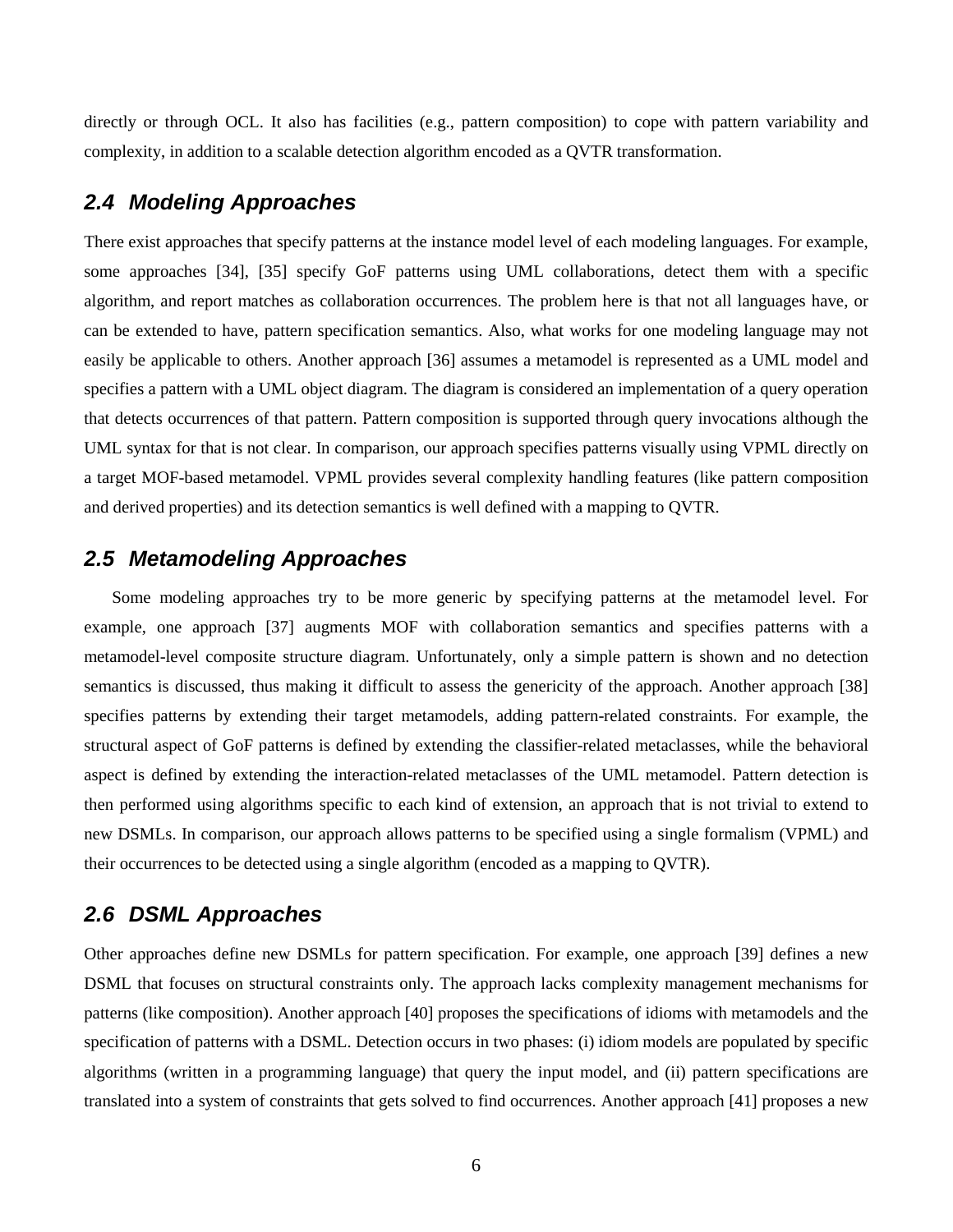metamodeling formalism based on an extension to BNF for graph definition. The formalism is used to define the abstract syntax of modeling languages. The approach also proposes a first-order logic language that works on that formalism and a domain-specific language for pattern specification. The approach has several drawbacks. First, it is not MOF-based, making it hard to integrate with MOF-based tools. Second, the metamodeling formalism has fewer features compared to MOF (e.g., no operations). Third, there is no complexity handling mechanism (like pattern composition). In comparison, our approach allows both idioms and patterns to be specified using VPML, directly on MOF-based metamodels. It also has pattern variability and complexity handling mechanisms (e.g., pattern composition and derived properties).

## **2.7 Transformation Approaches**

Some approaches use transformation-based methods. One approach [42] uses a profiled UML object diagram to specify transformations with support for hierarchal and polymorphic substructure definitions. Although it was not proposed for pattern detection per se, one might foresee the use of such an approach to visually specify a pattern detecting transformation. Unfortunately, the approach focuses on modeling the target (the occurrence) rather than the source (the pattern) of a transformation rule. Another approach [43] specifies patterns adequately with transformation rules and generates search plans for them, optimized by statistics from typical instance models. However, the approach does not discuss ways to deal with pattern complexity/variability. Another approach [44] specifies patterns visually with graph mapping rules. The rules, which are run by an inference engine, detect pattern occurrences and add them as annotations to the graph, which could support pattern composition. However, the approach works on its own graph definition and would need MOF-based models to be translated first into it. In comparison, our VPML language specifies patterns only and corresponding occurrence structures are automatically derived. VPML works on the MOF-based representation of models directly and provides features to deal with the complexity and variability of patterns. Pattern detection is defined by a mapping to QVTR. The resulting QVTR transformations run directly on MOF-based input models.

#### **2.8 Summary**

In summary, previous approaches differ from our approach in one or more of the following ways: (i) they use specification formalisms that do not leverage the MOF-based representation of models; (ii) they use specification formalisms that are complex (require sometimes hard to find skills) or restricted (to certain constraints or languages); (iii) they use a second formalism to pre-process models or to specify certain aspects of patterns; (iv) they cannot cope efficiently with pattern variability or complexity; (v) they use an un-scalable detection algorithm or require the design of a custom algorithm for each pattern or modeling language.

Furthermore, some reviewed approaches have not been validated in significant case studies or in terms of both their accuracy and performance. In this paper, we report on the expressiveness, accuracy and performance of our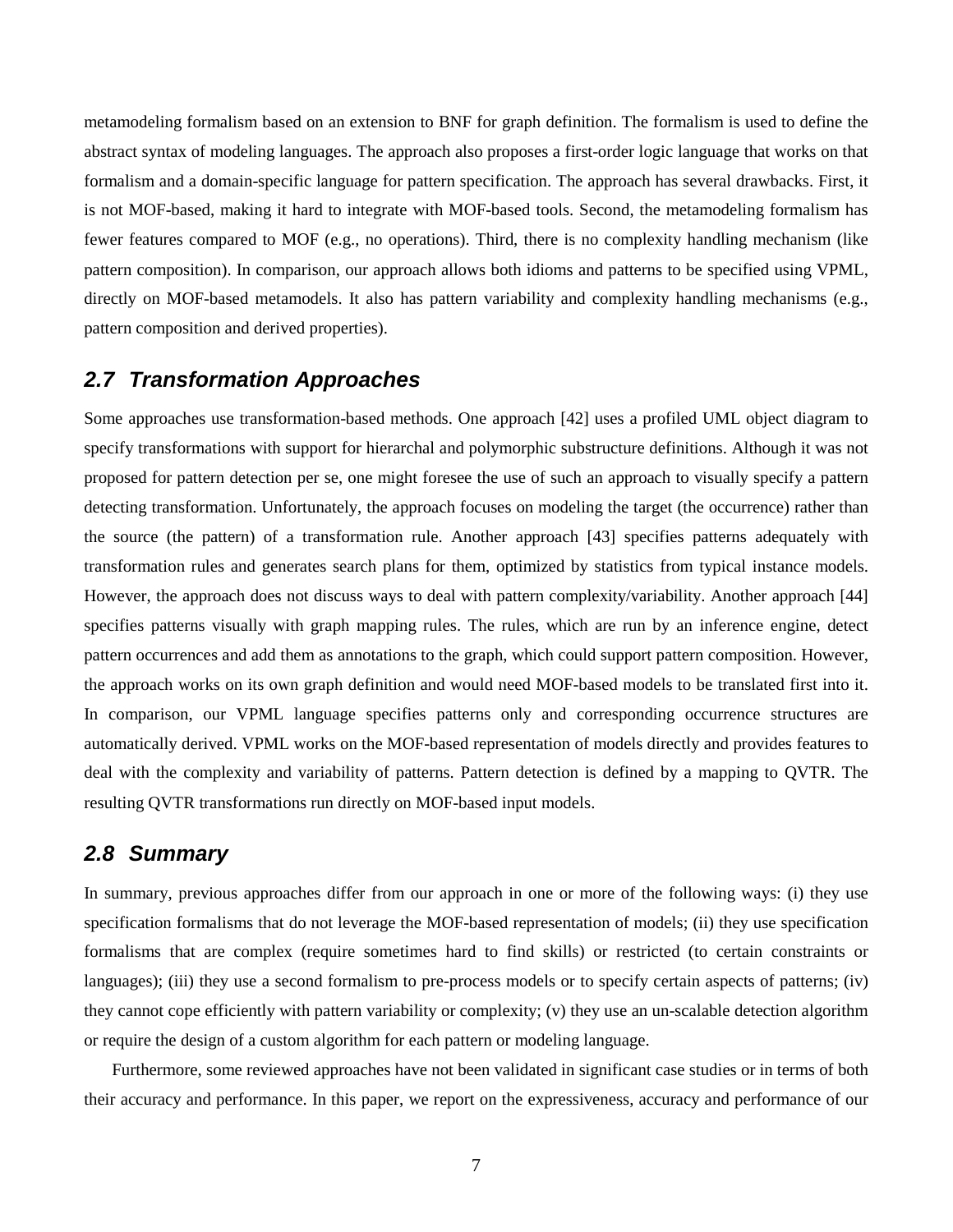approach using two large case studies (the second case study comes from industry). Also, many approaches have focused on analyzing source code, sometimes by transforming it first into a user-defined model representation. In contrast, our case studies analyzed non-trivial realistic models conforming to standard metamodels. We publish all the details of our case studies online (as pointed out for each case study) to help replication and comparisons.

## **3 Design Pattern Specification with VPML**

In this section, we introduce our DSML for design pattern specification, called the Visual Pattern Modeling Language (VPML). The concepts and relations defined in VPML come directly from the domain of design patterns hence should be straightforward to grasp by practitioners. We incrementally introduce the MOF-based metamodel and notation of VPML and discuss how VPML can be used effectively to specify design patterns, while addressing common concerns like expressiveness, abstraction and variability. In order to facilitate the presentation of our ideas, we use a running example involving the design patterns of a simple DSML. We also discuss a prototype of the VPML editor that we developed on Eclipse.

We note that we could have also defined VPML as a profile of UML collaboration diagrams, whose syntax, semantics and notation are close to VPML's. However, a profile may inherit extra baggage from UML that is not relevant to or needed for the problem. For example, a pattern that is modeled as a stereotyped UML collaboration inherits the ability to have its behavior specified with a behavioral diagram, a feature that would not be useful when pattern roles are played by MOF metaclasses that do not specify behavior. Moreover, there is no standard way to extend the UML notation to accommodate the needs of a profile (aside from adding icons to stereotyped elements). Also, not all UML tools offer mechanisms to extend the notation in proprietary ways.

### **3.1 Running Example**

The running example consists of a simple DSML we defined for circuit logic design (CLD) and two of its design patterns (*HalfAdder* and *FullAdder*) [45]. The metamodel of CLD is shown in Figure 3-1 (left). Basically, a logic component can have a number of input pins and output pins. A gate is a component with a specific kind of logic function (AND, OR, XOR ...). A circuit is a container component for other components and wires. A wire connects exactly two pins together. The notation of the various logic elements is shown in Figure 3-1 (right).

The *HalfAdder* pattern is a circuit that adds two one-bit numbers. It has two input pins A and B, each representing a number, and two output pins S and C, representing the sum and carry, respectively, of adding these two numbers. The simplest *HalfAdder* variant (Figure 3-2 left) connects the input pins to S, through an XOR gate, and to C, through an AND gate. Similarly, the *FullAdder* pattern is a circuit that adds two numbers but accounts for values carried in as well as out. It has three input pins A, B, and  $C_{\text{in}}$  (representing a bit carried in from a past addition) and two output pins S and Cout (representing a bit carried out to the next addition). A *FullAdder* can be designed in a variety of ways but a common variant (Figure 3-2 right) is defined in terms of two *HalfAdders* by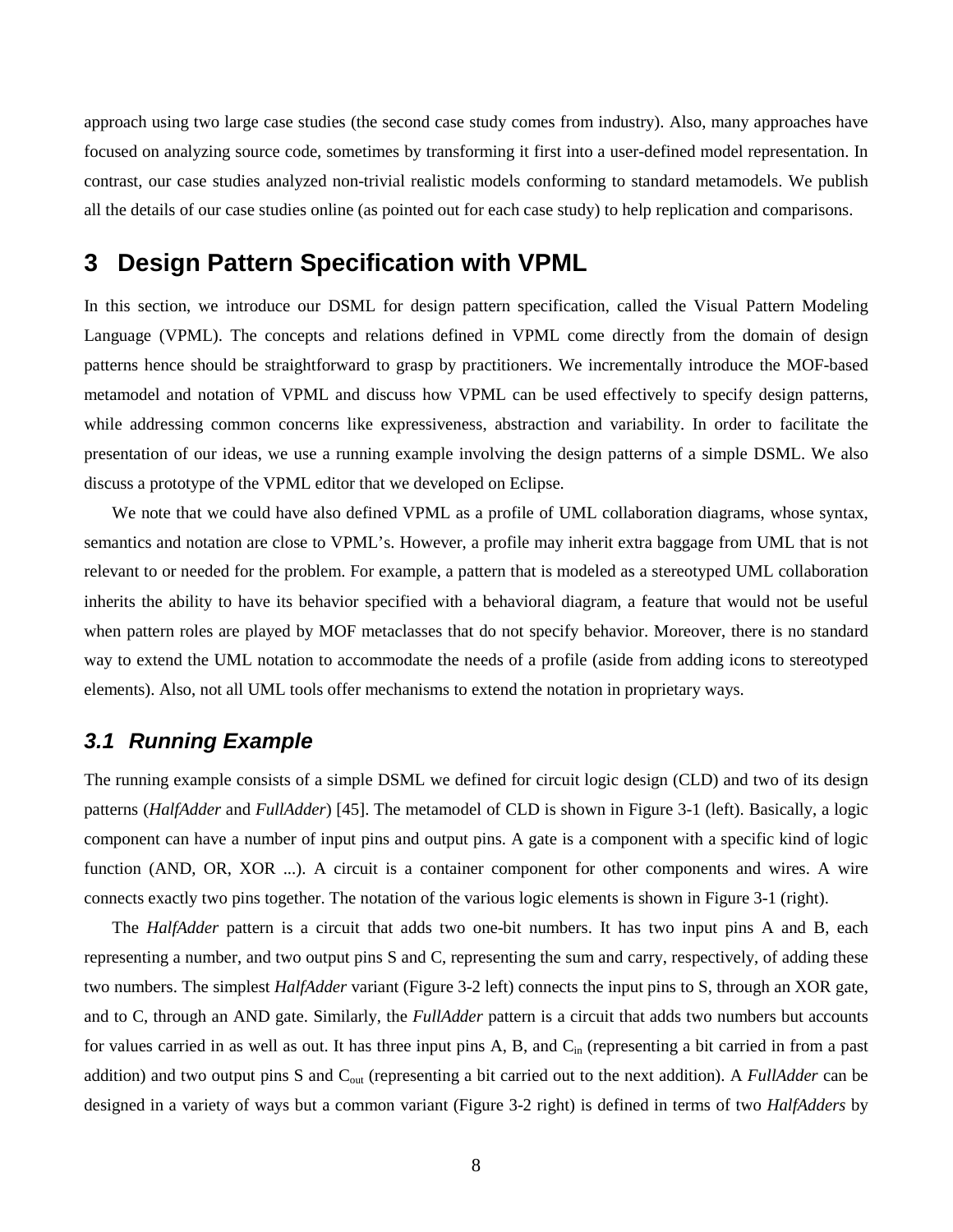connecting pins A and B to the input of one *HalfAdder*, connecting the sum from that to an input of the second adder, connecting  $C_{in}$  to the other input and finally ORing the two carry outputs.



**Figure 3-1 CLD metamodel (left) and CLD notation (right)** 



**Figure 3-2 HalfAdder design pattern (left) and the FullAdder design pattern (right)** 

## **3.2 Specifying a Pattern Catalog**

VPML allows patterns to be defined within a catalog. Figure 3-3 is an excerpt from the VPML metamodel showing class *Catalog* owning a set of patterns. For example, the two design patterns in the running example can be defined within a catalog named *Adders*. A catalog also references (through property *Catalog::metamodel*) a set of metamodels (e.g., CLD), whose types can be referenced by patterns within the catalog. Several metamodels may be referenced at the same time when defining patterns involving more than one modeling language (e.g., BPMN and UML are often used together, so one can imagine a pattern that involves both languages).





Furthermore, Catalog is a subclass of *EMOF::Class* and therefore a catalog can have a name. It can also define a set of attributes (of type *EMOF::Property*) and a set of operations (of type *EMOF::Operation*), whose derivations and bodies are expressed in OCL and used within the catalog (as will be seen later) to simplify pattern specifications. A catalog can also define a set of contextual attributes and operations (of types *ContextualProperty* and *ContextualOperation*, respectively) that are not originally part of, but are dynamically woven in, a context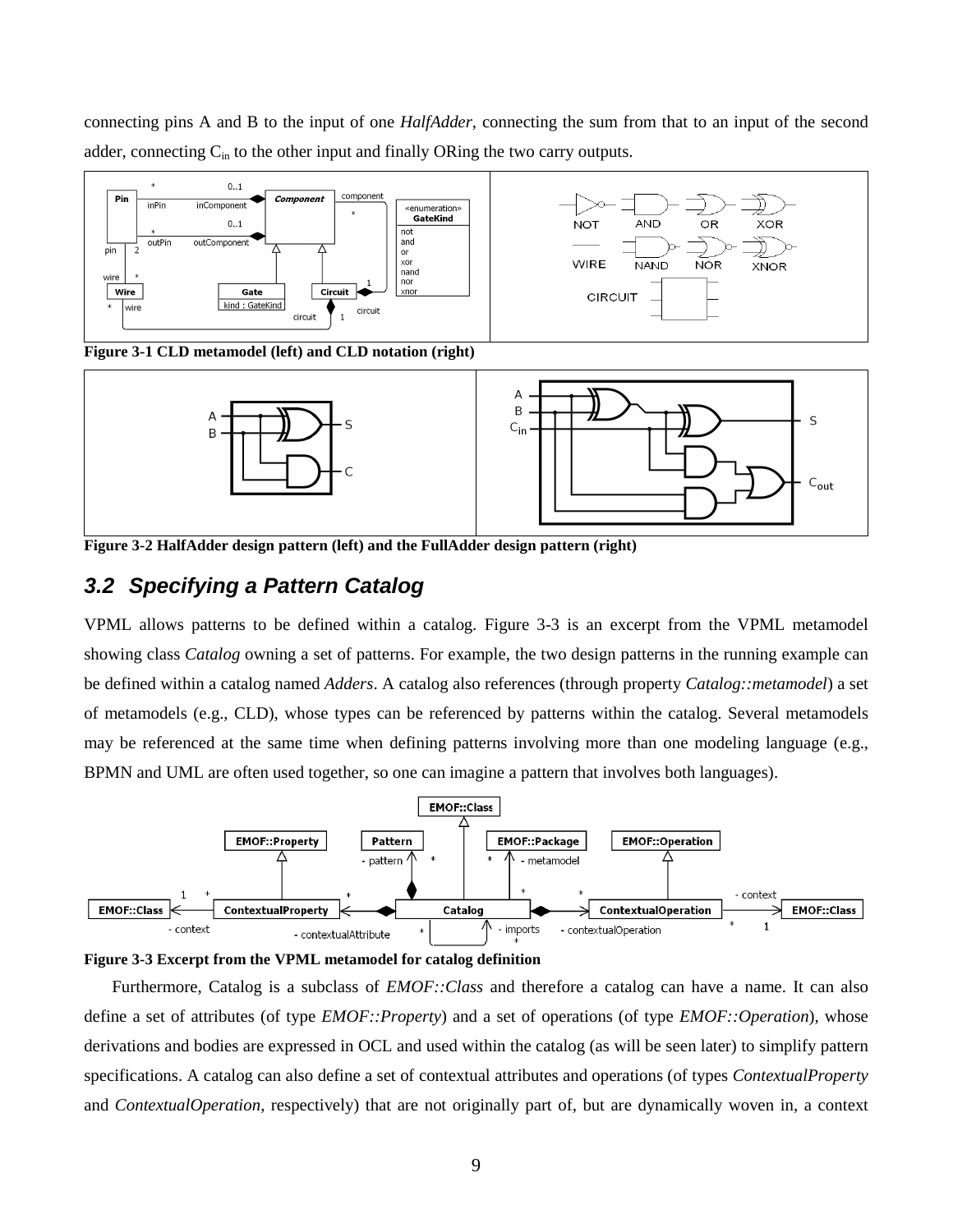metaclass, without modifying its possibly standardized metamodel. One example is catalog *Adders* defining contextual attribute *wiresTo:Set(Pin)*, in the context of metaclass *Pin*, with the OCL derivation expression [*self- >closure(wire.pin)*] that calculates the transitive closure of other pins connected to a context pin through wires. Another example is catalog *Adders* defining operation *isWiredTo(p:Pin):Boolean*, in the context of metaclass *Pin*, with an OCL body [*self.wiresTo->includes(p)*] that checks whether a given pin is wired to the context pin. Finally, *Catalog* being a subclass of *EMOF::Class*, a catalog can reference other catalogs as super classes and inherits their attributes, operations and patterns. A catalog may also reference other catalogs as imports and access (in order to use) their attributes, operations and patterns.

## **3.3 Specifying a Pattern**

VPML allows patterns to be specified declaratively as a set of interrelated and constrained roles. Figure 3-4 is an excerpt from the VPML metamodel related to pattern definition. Class *Pattern* is a subclass of *EMOF::NamedElement* and therefore a pattern can have a name. It can also define a set of one or more roles. Class *Role* is a subclass of *EMOF::TypedElement* and therefore a role can have a name and a type (a metaclass playing this role in the pattern). It can also have a set of conditions expressed with *RoleAttribute* (specifying a value for an attribute), *RoleInterrelationships* (specifying a value for an association end), or an OCL *condition*  directly. A pattern may also have a set of OCL *conditions* that typically restrict multiple related roles.

Furthermore, a role can be flagged as exposed, which makes it visible to other patterns using the role's defining pattern (more on this in Section 3.5). Conversely, a non-exposed role is not visible to using patterns. Finally, a pattern may specify that a subset of its roles is reported on. The subset is represented by property *Pattern::reportedRole* in the metamodel. It is ordered, allowing role bindings, which are reported for a pattern occurrence to be ordered based on the relative importance of these roles (more on result reporting in Section 4).



**Figure 3-4 Excerpt from the VPML metamodel for pattern definition**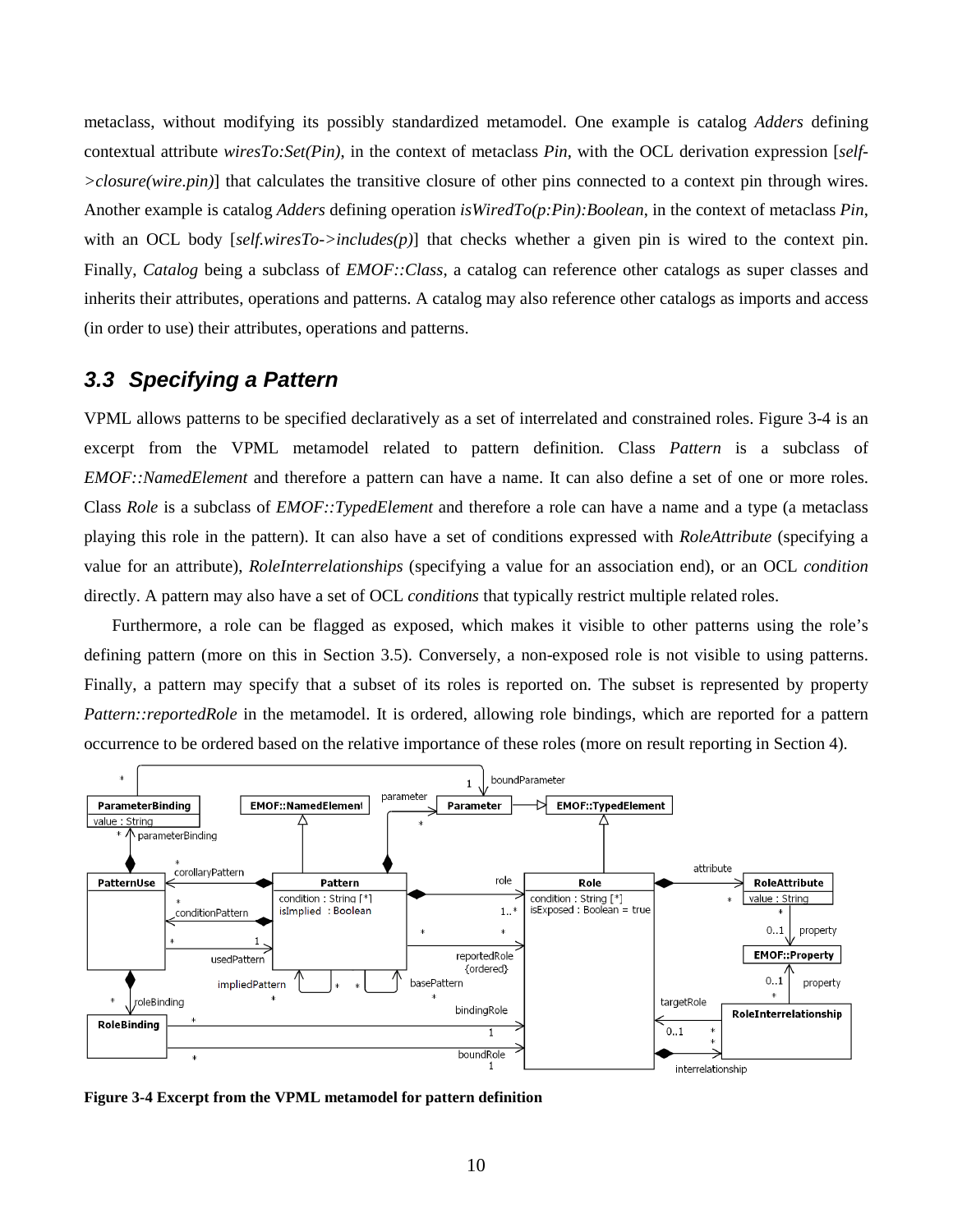

**Figure 3-5 Basic VPML specification (left) of the HalfAdder pattern (right)** 

We now know enough of the metamodel to start specifying the *HalfAdder* pattern (Figure 3-5 right) while introducing the VPML notation. The VPML specification of *HalfAdder* (Figure 3-5 left) is depicted with a solidline box having three compartments: a name compartment (top), a details compartment (middle) and a conditions compartment (bottom). The details compartment shows the roles involved in the pattern and how they are interrelated. Roles are represented by smaller boxes, while interrelationships are represented by arrows. Each role has a name compartment showing its name and type (e.g., A : Pin). Exposed roles are depicted with solid-line boxes, while non-exposed roles are depicted with dashed-line boxes. In this particular pattern, the circuit's pins (A, B, S and C) are exposed roles, while the intermediate details of how they are wired (i.e., wires w1-w6, gates g1-g2, and pins p1-p6) are non-exposed roles. Furthermore, a pattern shows its reported roles annotated with small number boxes in their top-left corners, representing their reporting order. For example, pin A is the first reported role and role B is the second. Some roles (e.g., g1) have a second compartment for their required attribute value (e.g., *kind = GateKind::and*). While not shown here, some roles may also have a third compartment for their extra OCL conditions, if any. The arrow label on a role interrelationship specifies an attribute in the source role's type that relates the two roles together (e.g., role A is related to role w1 through attribute *Pin::wire*). Traversing the arrows in this pattern from input pins (A and B) to output pins (S and C) shows exactly how they are interrelated according to the *HalfAdder* pattern. The third compartment of a pattern shows OCL conditions that typically involve multiple roles. For *HalfAdder*, conditions are added to guard against a pin simultaneously matching pin roles on the two ends of a wire (e.g., S and p6), which is possible according to the CLD metamodel (both pins are in the same collection *Wire::pin*). Since there are six wire roles (w1-w6) in the specification, we specify six ( $\text{pinX} \ll \text{pinY}$ ) conjunctive expressions in the condition.

## **3.4 Improving Specification Expressiveness**

We define the expressiveness of a pattern specification as a measure of its ability to specify different conditions or alternative specifications of a pattern, in an easy, clear, and concise manner. For example, one issue with the current specification of *HalfAdder* is that it specifies only one way of wiring the circuit's external pins to the intermediate gates, which is direct wiring. In circuit design, it is possible that wires go through several intermediate pins before/after being wired to the gates without affecting the function of the circuit. For example,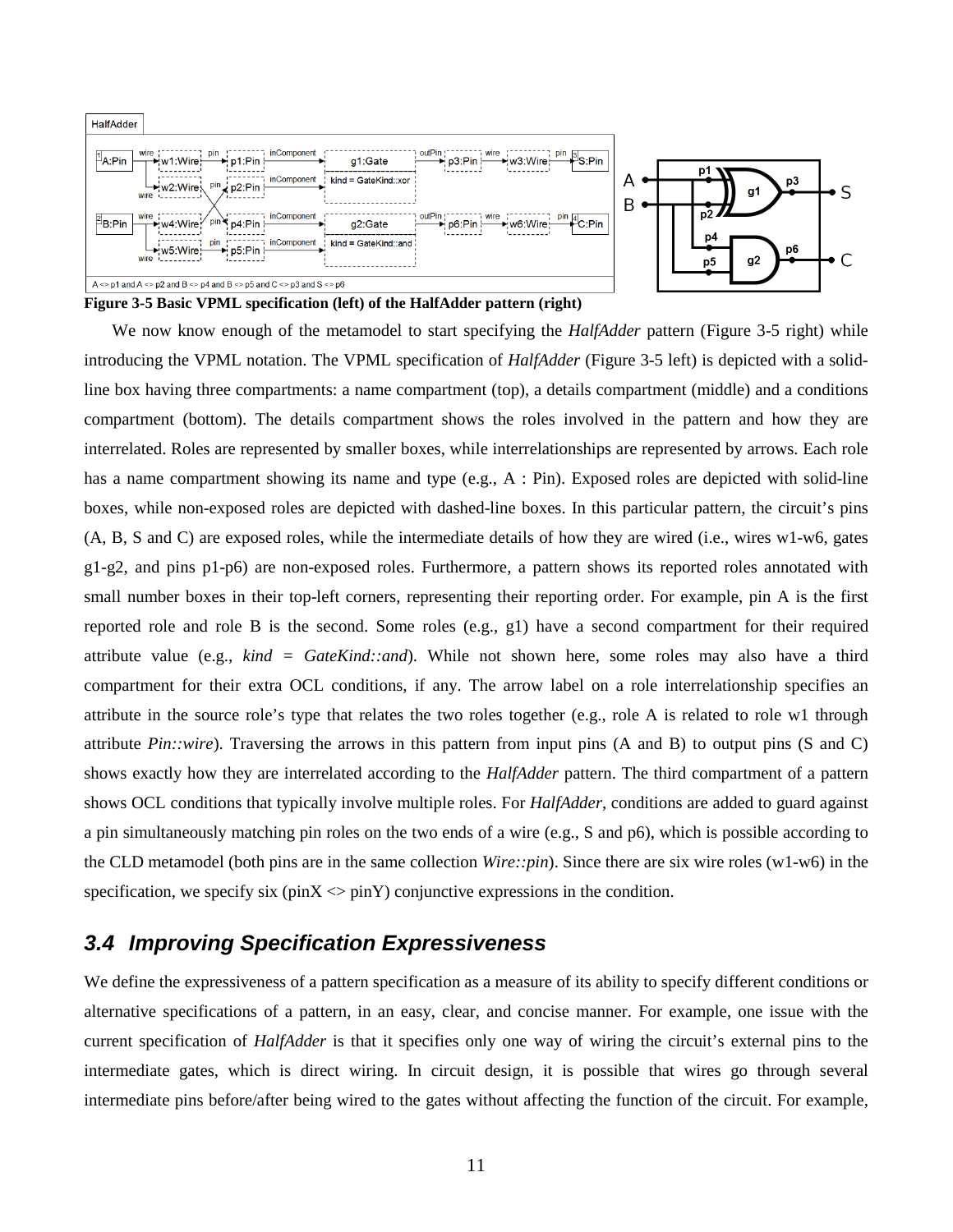w1 may be connected to another free pin p7, which in turn may be wired to p1. The current specification will fail to detect this occurrence, which is an obvious limitation.

In order to address this limitation, we need to change the *HalfAdder*'s VPML specification to account for intermediate pins from the circuit's input pins (A and B) to the gates, and similarly from the gates to the output pins (S and C). We can do that by first defining new contextual attributes (with OCL derivation expressions) in the catalog, as shown in Figure 3-6. Notice that attribute *wiresTo* (line 1) uses the transitive closure operation in OCL to find all other pins that are wired to a context pin directly or indirectly. The other attributes (lines 2-4) are convenient ones to allow bypassing the gate pins. Then, we can change the *HalfAdder* specification, as shown in Figure 3-7 (left), to connect the input and output pins directly to the gates with these new properties. For example, compare pin A that is connected to gate g1 directly with property *inputTo*, with its counterpart in Figure 3-5 (left) that is connected to gate g1 through intermediate wire w1 and pin p1. A similar comparison can be made for output pin S, whose connection uses property *outputTo*. The resulting *HalfAdder* specification expresses the connection conditions more accurately, covering possible intermediate wire-pin steps (Figure 3-7 right), and at the same time it is more concise (it has fewer roles and role interrelationships).

```
01
02
03
04
   property Pin::wiresTo : Set(Pin) = self->closure(wire.pin); 
   property Pin::inputTo : Set(Component) = self.wiresTo.inComponent; 
   property Component::outputTo : Set(Pin) = self.outPin.wiresTo; 
   property Component::inputTo : Set(Component) = self.outputTo.inComponent;
```
**Figure 3-6 Contextual properties used to generalize the HalfAdder pattern specification** 



**Figure 3-7 More accurate and concise VPML specification (left) of the HalfAdder pattern (right)** 

#### **3.5 Improving Specification Abstraction**

When patterns become complex, their specifications tend to be large and cluttered, making them hard to read and maintain. In Section 3.4, we showed how using contextual attributes helped make the *HalfAdder* specification more accurate and concise. However, consider the *FullAdder* specification in Figure 3-8 (left), which corresponds to the pattern's design in Figure 3-8 (right). Notice how the input pins are connected with contextual properties through gates g1-g5 to the output pins, in a way that parallels the circuit layout. This pattern specification is still cluttered. Fortunately, VPML provides another way to abstract (i.e., make pattern specifications at higher levels of abstraction by hiding details) a large pattern by using smaller patterns as conditions (pattern composition). The VPML metamodel (Figure 3-4) defines class *PatternUse*, which references a pattern and owns a set of *RoleBindings*. Each role binding binds an exposed role (*boundRole*) of the used pattern to some role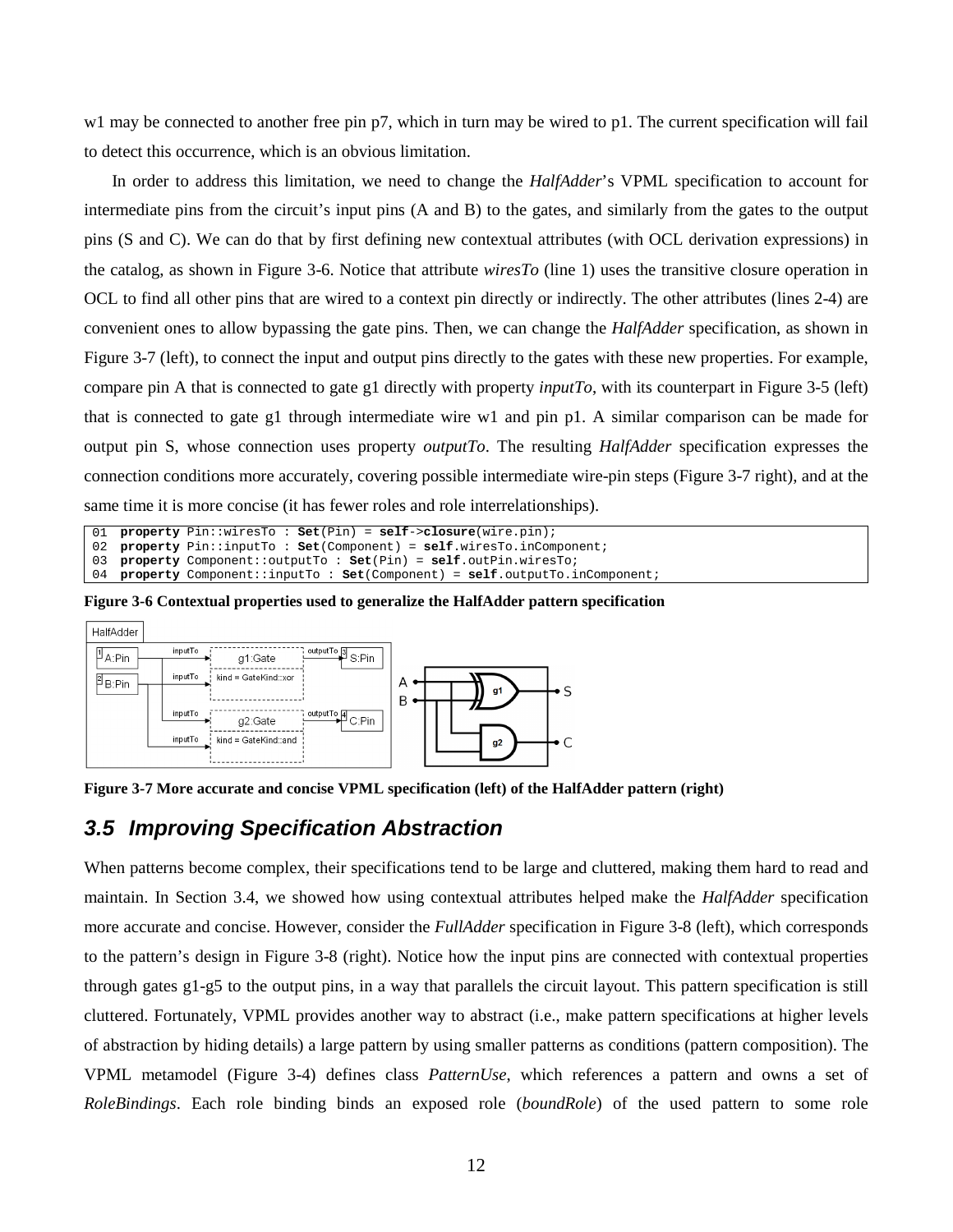(*bindingRole*) of the using pattern. A pattern can have a set of *PatternUses*, referenced as *conditionPatterns*, as pre-conditions (i.e., the used patterns need to hold for the using pattern to hold).

Fortunately, in the case of *FullAdder*, the circuit can be designed using two *HalfAdder* circuits (Figure 3-9 right). This allows us to refactor the *FullAdder* pattern to use the *HalfAdder* pattern twice as a condition (Figure 3-9 left). A condition pattern-use is depicted with an ellipse showing the name of the used pattern. Role bindings are depicted with non-arrow lines connecting the pattern-use to the binding roles, while showing the name of the bound roles as labels. For example, the A and B pins of the first *HalfAdder* are bound to the A and B pins of the *FullAdder*. The S pin of that *HalfAdder* is bound (through pin p2) to the A pin of the other *HalfAdder*, while its C pin is bound (through pin p1) to gate g5. Notice that the refactored *FullAdder* specification is more abstract (higher level and fewer detailed), hence easier to read and maintain, than the original specification.



**Figure 3-8 Basic VPML specification (left) of the FullAdder pattern (right)** 



**Figure 3-9 More abstract VPML specification (left) of the FullAdder pattern (right)** 

## **3.6 Dealing with Pattern Variability**

#### **3.6.1 Base pattern**

Design patterns may have a number of variants. In Section 3.4, we showed how to deal with one kind of variability (intermediate relations) through the use of contextual properties specifying transitive closures. Variability can also impact other kinds of pattern details (like roles, interrelationships and/or conditions), resulting in sufficiently different variants. Instead of specifying each variant separately with all its details, it makes more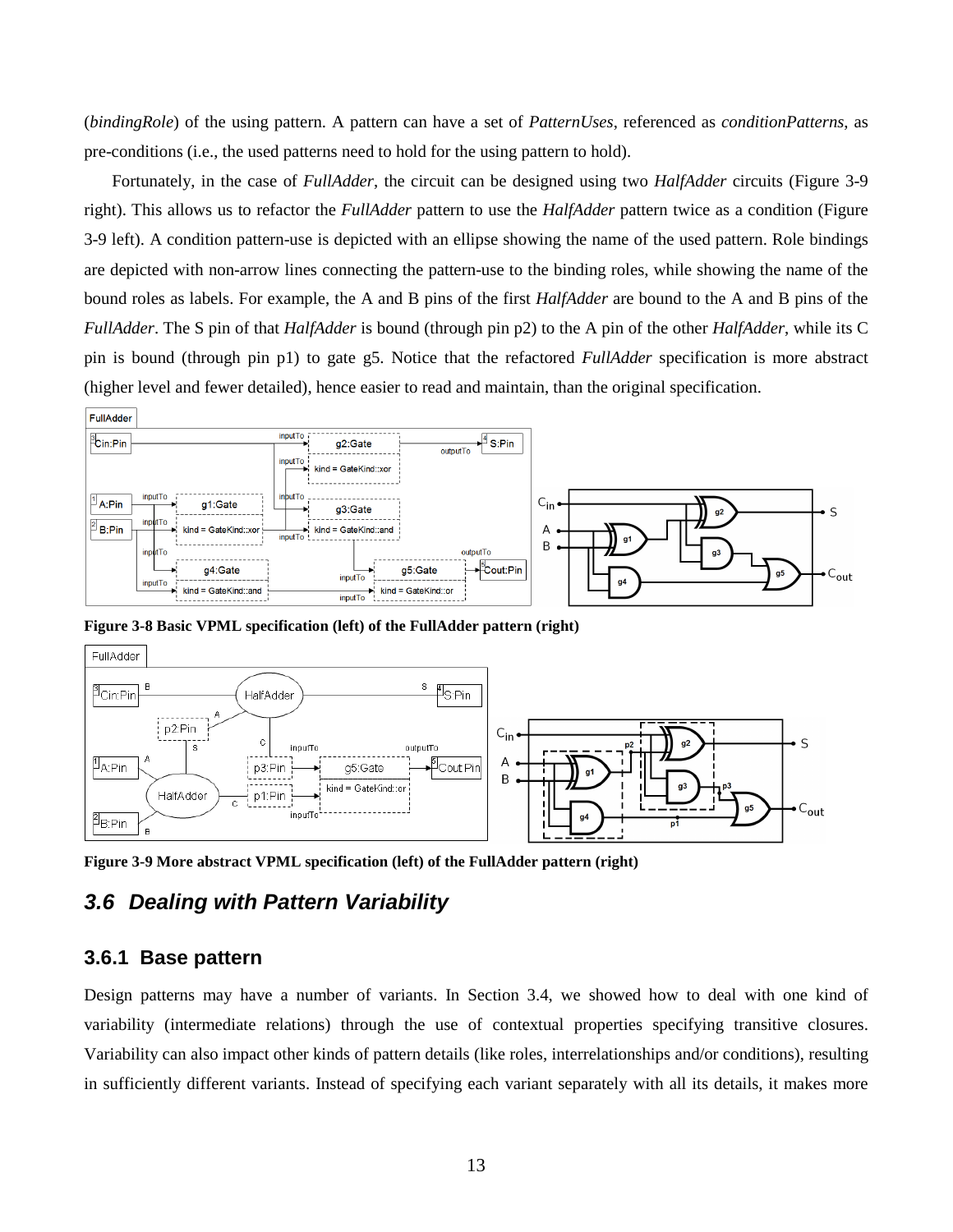sense to specify common details in a separate pattern that gets used as a condition by each variant. A variant then adds its own unique details on top. Since a condition pattern must hold for its using pattern to also hold (Section 3.5), the common details must hold for the specifics to hold.

For example, consider another variant of *FullAdder* where the AND and OR gates are replaced by NAND gates, without affecting the function of the circuit. Instead of specifying this new variant from scratch, it would be desirable to specify it in a way that common details are shared with the original variant. With VPML, one can specify those common details in another pattern, named *FullAdderBase* (Figure 3-10 left) that gets used as a condition pattern by both variants. Notice that *FullAdderBase* is quite similar to the original variant (Figure 3-8 left) except for two differences: (i) gates g3-g5 are exposed (solid line on rectangle) and do not have their *kind* attribute conditions (allowing such conditions to be added by the extending variants), and (ii) the exposed roles (A, B, S,  $C_{\text{in}}$  and  $C_{\text{out}}$ ) are missing their little number boxes, which means they are not reported on (since *FullAdderBase* represents only a subset of the details of a pattern variant, it should not itself report any pattern occurrence). Having specified *FullAdderBase*, we now rename the original variant to *FullAdder1* and refactor it to use *FullAdderBase as a condition* (Figure 3-10 right)*.* On top of that, *FullAdder1* adds its own specifics: it unexposes gates g3-g5 (dashed line on rectangle), adds its specific *kind* attribute conditions (to gates g3-g5) and specifies reported roles using the little number boxes (since *FullAdder1* represents all the details of a pattern variant, it can report on occurrences of that variant).



#### **Figure 3-10 VPML specification of FullAdderBase pattern (left) and FullAdder1 variant (right)**

However, with a large number of roles in a pattern, like in *FullAdderBase*, using it as a condition is cumbersome syntactically and notationally, since an equivalent large number of role binding objects need to be created and depicted in the using patterns (Section 3.5). Fortunately, the VPML metamodel (Figure 3-4) provides a short-cut syntax to this situation by allowing a pattern to directly reference (i.e., without using a condition pattern with its role bindings) another pattern as a base. Referencing a pattern as a base (syntactically through the *Pattern::basePattern* property and notationally by following the name of the pattern by "->" then the name of the base pattern) is semantically equivalent to, although syntactically and notationally more concise than, using it as a condition pattern with role bindings to similarly-named roles in the used pattern. For example, notice how the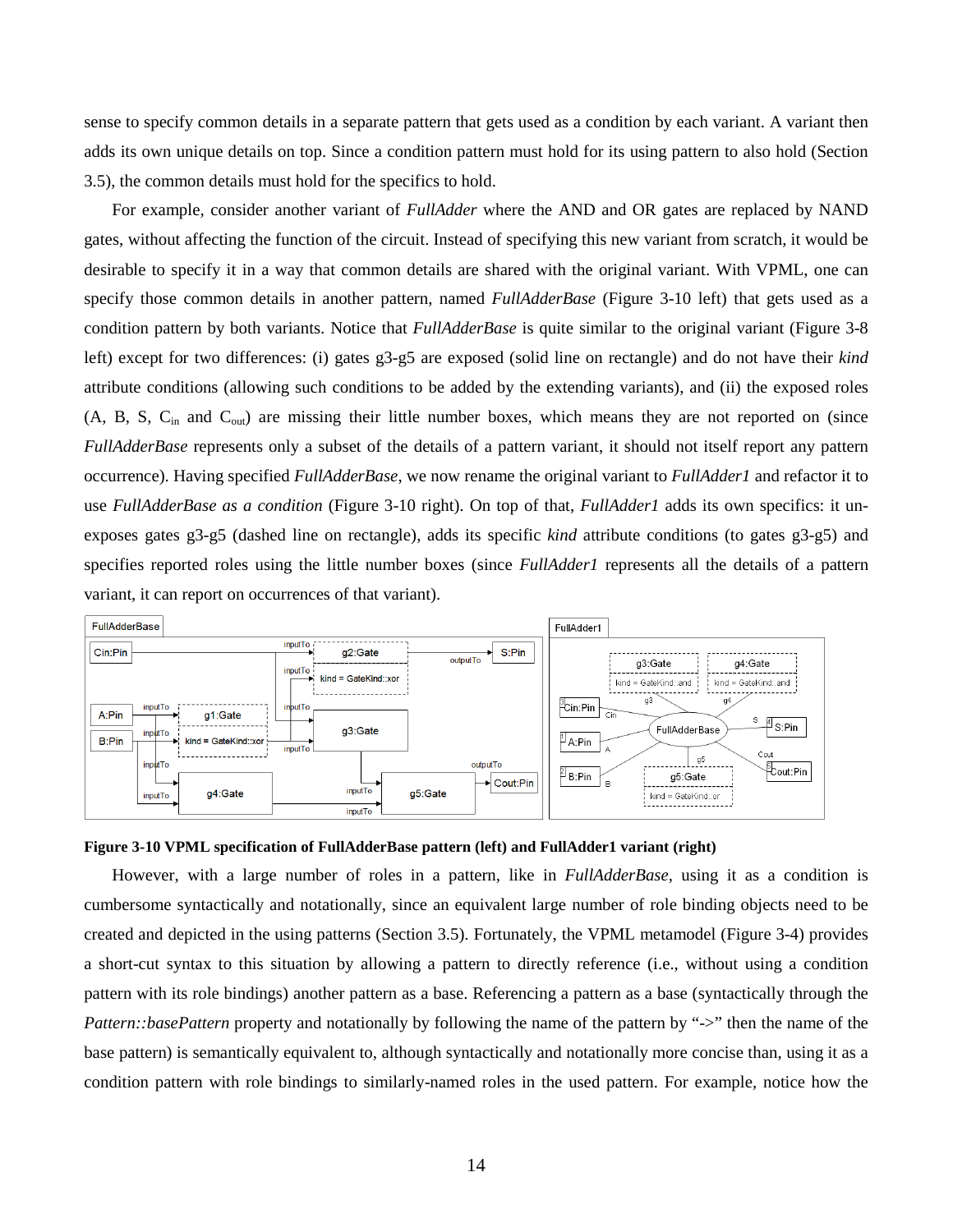*FullAdder1* pattern in Figure 3-11 (left), which references the *FullAdderBase* pattern as a base (with the "-> FullAdderBase" notation), is specified more concisely than its version in Figure 3-10 (right), which uses *FullAdderBase* as a condition pattern-use and binds the roles in the pattern to similarly-named roles in the condition pattern (e.g., role A in *FullAdder1* is bound to role A in *FullAdderBase*) with the ellipse/connector notation. The new variant *FullAdder2* is similarly specified (Figure 3-11 right), but requires all its gate roles to be of *kind* NAND instead of AND/OR as in *FullAdder1* (Figure 3-11 left).

| FullAdder1 ->FullAdderBase       |                                                                                                       |                                     | FullAdder2 ->FullAdderBase                                     |         |                                                                                                                                  |  |  |  |
|----------------------------------|-------------------------------------------------------------------------------------------------------|-------------------------------------|----------------------------------------------------------------|---------|----------------------------------------------------------------------------------------------------------------------------------|--|--|--|
| q3:Gate                          | a4:Gate                                                                                               | g5:Gate                             | g3:Gate                                                        | q4:Gate | g5:Gate                                                                                                                          |  |  |  |
|                                  | $\mathsf{kind} = \mathsf{GateKind} : \mathsf{and} : \mathsf{find} = \mathsf{GateKind} : \mathsf{and}$ | $\mathsf{kind} = \mathsf{GateKind}$ |                                                                |         | $\mathsf{kind} = \mathsf{GateKind}$ ::nand! $\mathsf{And} = \mathsf{GateKind}$ ::nand! $\mathsf{And} = \mathsf{GateKind}$ :nand! |  |  |  |
| $\mu_{\text{A:Pin}}$<br>Р́ В:Pin | PCin:Pin │ PS:Pin │                                                                                   | PCout:Pin                           | $\beta_{\rm B:Pin}$<br>$\mathsf{P}_{\mathsf{A}: \mathsf{Pin}}$ |         | PCout:Pin                                                                                                                        |  |  |  |

**Figure 3-11 More concise VPML specifications of the FullAdder1 and FullAdder2 variants using base pattern** 

### **3.6.2 Corollary Pattern**

When multiple variants (e.g., P1, P2 and P3) have been specified for a pattern P, any one of them may explicitly be used as a condition of another pattern Q. This is handled by the mechanisms we have discussed so far. However, we may need to make the specification more generic and state that pattern Q requires pattern P as a condition without explicitly specifying which variant of P to use (i.e., any of P's variant can be used). In this case, the VPML variability feature described thus far (i.e., condition patterns) does not help: using all variants as conditions gives the unintended semantics of requiring them all to hold at the same time. In this section, we introduce another feature in the VPML metamodel (Figure 3-4) which can help in this situation. We first introduce the feature, and then we explain how it can help in this situation.

The feature allows a pattern to use another pattern as a corollary. While a condition pattern is like a precondition for using a pattern (it needs to hold for the using pattern to hold, i.e., the condition implies the using pattern), a corollary pattern is like a post condition (it holds once a using pattern holds, i.e., the using pattern implies the corollary). When a pattern is used both as a condition and a corollary in the same catalog, it establishes a transitive dependency between its two using patterns (i.e., the one using it as a corollary and the one using it as a condition). For example, if pattern P is a corollary of R (i.e., R *implies* P) and also a condition of Q (i.e., P *implies* Q), then it follows from logic that R is transitively a condition of Q (i.e., R *implies* Q).

Interestingly, the corollary feature can help express the situation of generically using a multi-variant pattern as a condition without explicitly using individual variants. The idea is to define a pattern P as a corollary of each of its variant patterns (e.g., P1, P2, P3). This means that P holds once any of the variants holds (i.e., P1 *implies* P, P2 *implies* P, …). When pattern P is also used as a condition of pattern Q (i.e., P *implies* Q), it means that Q transitively holds when any variant holds (i.e., P1 *implies* Q, P2 *implies* Q, …), which is the desired semantics.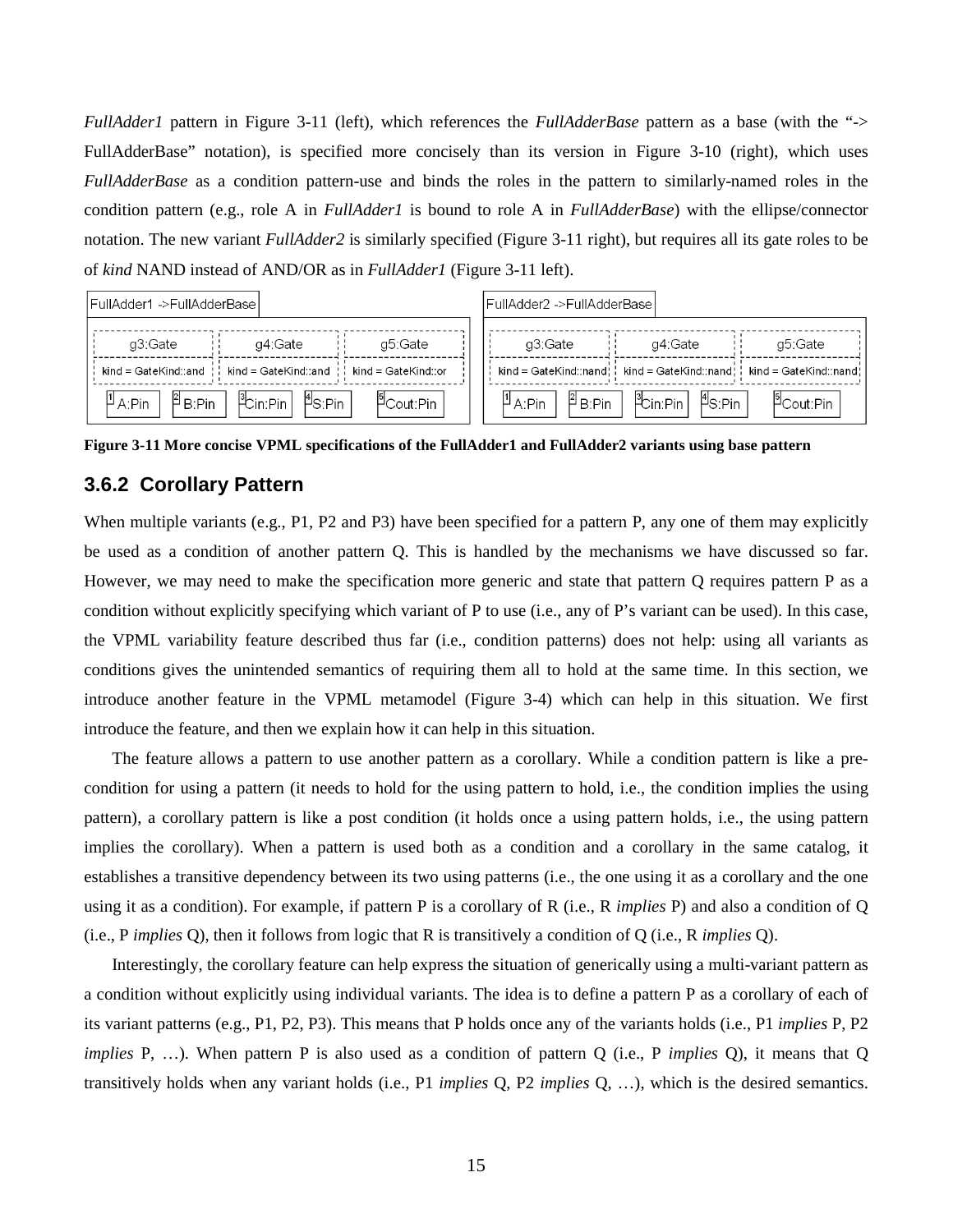Furthermore, a corollary is syntactically represented as a pattern-use referenced by a pattern through its *corollaryPattern* property, while notationally, it is depicted as a double-line ellipse. The used pattern in the case of a corollary must be flagged as *isImplied* and depicted as a double-line box.

For example, consider a CLD pattern *2BitAdder* that calculates the sum of two 2-bit numbers. The *2BitAdder* pattern (Q) is specified in VPML (Figure 3-12 right) to use the *FullAdder* pattern (P) twice as a condition (i.e., *FullAdder implies 2BitAdder)*. Since the *FullAdder* pattern has two variants (*FullAdder1* and *FullAdder2*, Section 3.6.1), it needs to be flagged as *isImplied* pattern (Figure 3-12 left) and used as a corollary by each variant (e.g., *FullAdder1* in Figure 3-13 left). This makes pattern *FullAdder* to hold once any of the two variants holds (e.g., *FullAdder1 implies FullAdder*), which causes *2BitAdder* to transitively hold (e.g., *FullAdder1 implies 2BitAdder*).

Furthermore, the VPML metamodel (Figure 3-4) provides a semantically equivalent but notationally more concise short-cut syntax for a corollary pattern that maps the roles of the used pattern to similarly named roles of the using pattern. The concise syntax is to directly reference (i.e., without using a corollary pattern with its role bindings) the used pattern in this case through the *Pattern::impliedPattern* property. The concise notation is to follow the name of the pattern by "->>" then the name of the implied pattern. For example, the *FullAdder1* specification in Figure 3-13 (left) has been re-expressed using the more concise notation in Figure 3-13 (right).



**Figure 3-12 VMPL specification of FullAdder corollary (left) and its use by 2BitAdder pattern (right)**



**Figure 3-13 VMPL specification of FullAdder1 using a corollary (left) or using an implied pattern (right)** 

#### **3.6.3 Parameterized Pattern**

Sometimes a pattern has small variability or one that only affects unexposed roles (hence cannot be handled using a base pattern since this requires specialized roles to be exposed). The VPML metamodel (Figure 3-4) allows a pattern to capture this variability using pattern parameters. Class *Parameter* is a subclass of *EMOF::TypedElement*, and can therefore have a name and a type (only primitive types like Integer, Boolean, and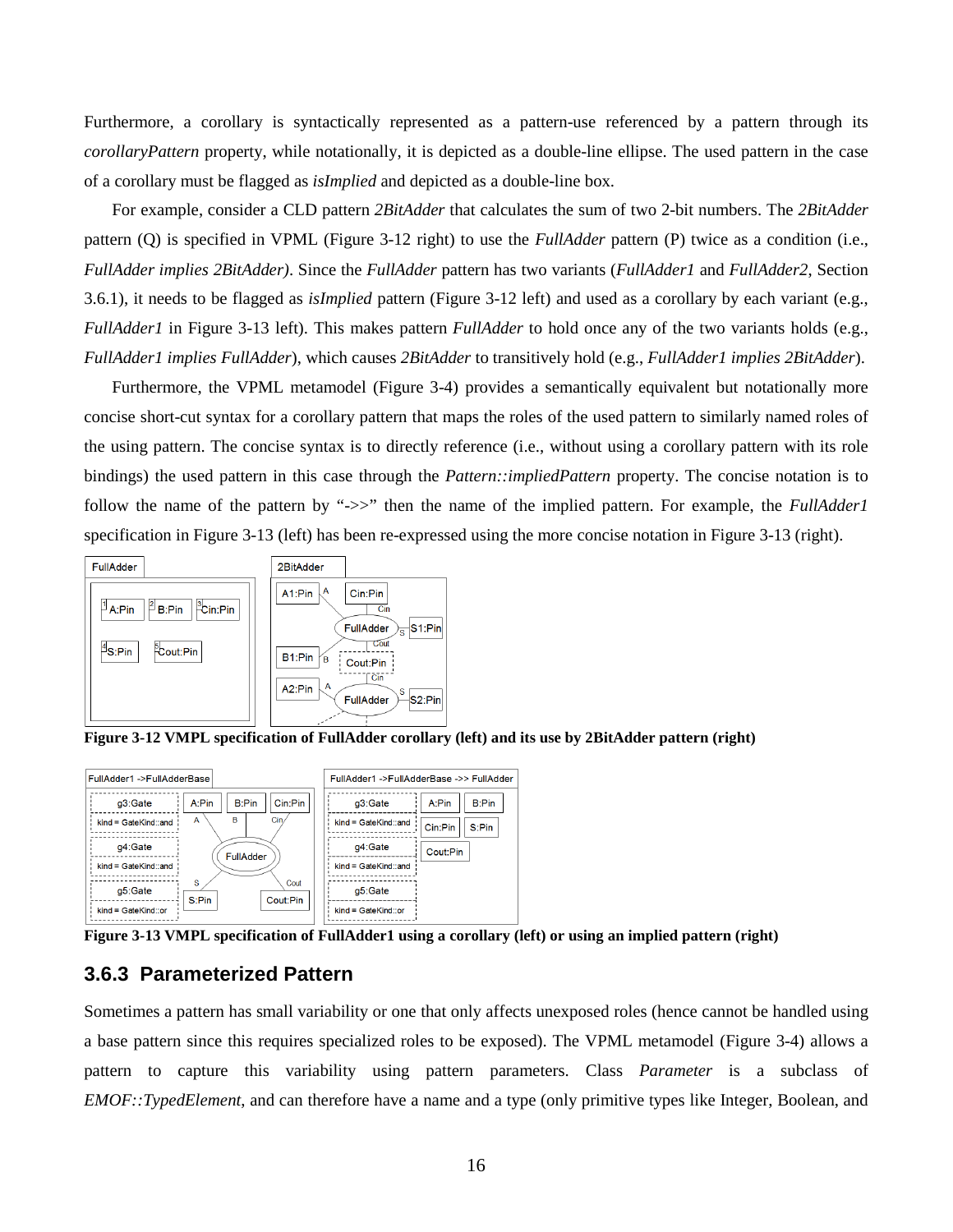enumeration are allowed). A parameter can be used in a pattern specification by referencing it in OCL expressions. When a parameterized pattern is used by another pattern, as a condition or a corollary, the pattern-use must bind values to those parameters. Those values can themselves be expressed in OCL.

For example, consider the *HalfAdder* specification in Figure 3-7 left. Two input pins are wired to two gates, each of which is wired in turn to an output pin. While this circuit design with two gates works for the *HalfAdder*, it might also work (albeit with different gate kinds) for other circuits. In order to make such a design more reusable, it can be specified as a parameterized *TwoGates* pattern (Figure 3-14 left). The pattern defines two parameters k1 and k2 of type *GateKind* in their own compartment below the pattern's name. The *HalfAdder* specification can then be refactored to use the *TwoGates* pattern as a condition (Figure 3-14 right). The patternuse specifies values for the two parameters in a compartment below the name.

This feature may also be used to provide an alternative specification for *FullAdderBase* (Figure 3-10 left) and its variants (Figure 3-11). The new specification of *FullAdderBase* (Figure 3-15 left) is defined based on the *FullAdder* specification in Figure 3-9 but using two instances of *TwoGates* rather than *HalfAdder* as conditions. In each instances, parameter k1 is bound to the value *GateKind::xor*, while parameter k2 is bound to a parameter (t1/t2) defined on *FullAdderBase*. Finally, the *kind* attribute value of gate g5 is set to a parameter (t3) defined on *FullAdderBase*. The parameterized *FullAdderBase* pattern is then used as a condition by the two *FullAdder* variants (Figure 3-15 middle/right), where the (t1-t3) parameters are bound differently.



**Figure 3-14 VMPL specification of a parameterized pattern (left) and its usage by HalfAdder (right)** 



**Figure 3-15 VMPL specification of FullAdderBase (right) and its use by FullAdder variants (middle/right)** 

#### **3.6.4 Summary of Variability Handling**

When pattern variability is large (i.e., different conditions, roles and/or interrelationships), the commonality can be specified in a base pattern that is referenced by each variant where unique parts are defined. For example, the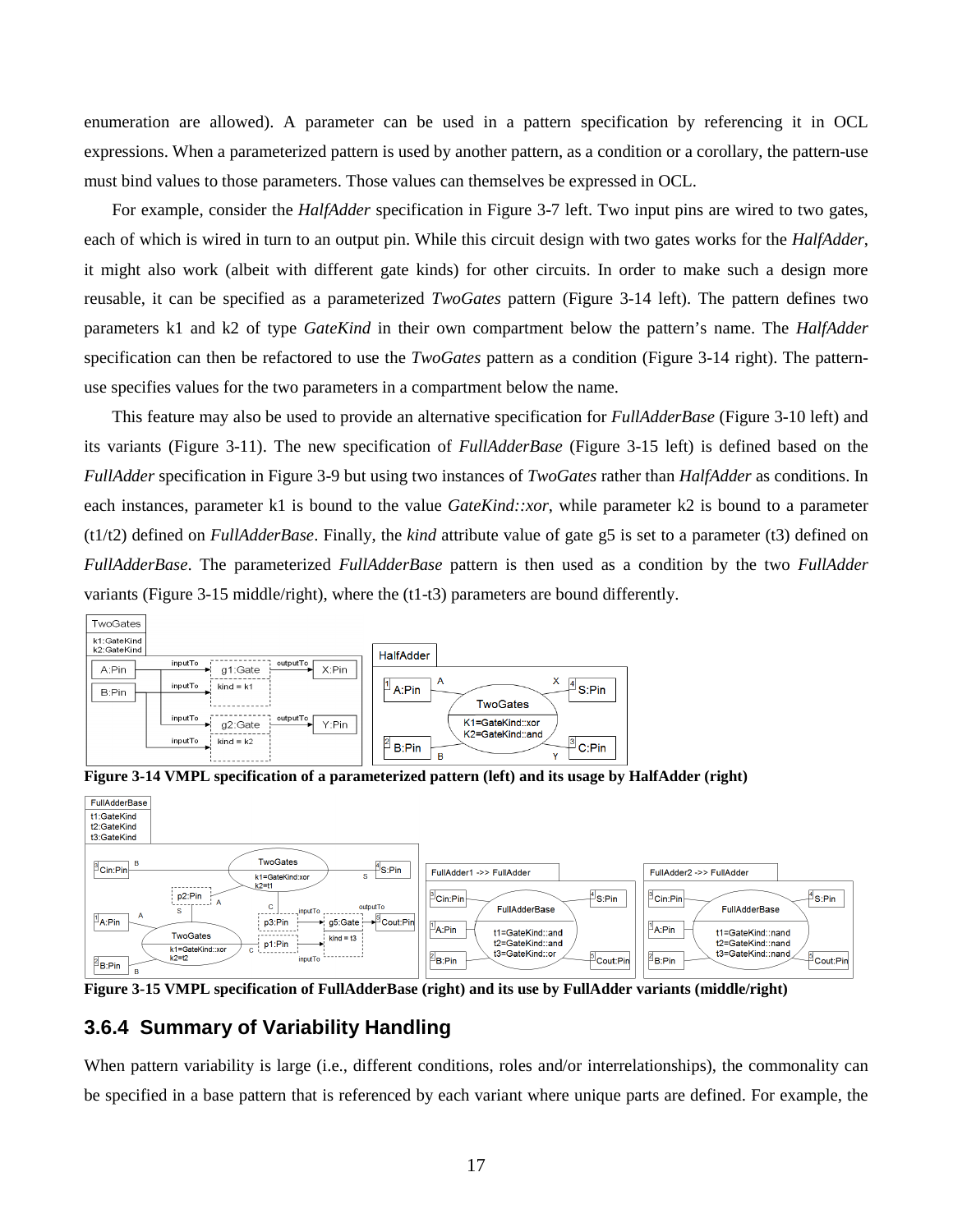commonality of the *FullAdder* pattern is specified in *FullAdderBase* (Figure 3-10 left), which is referenced by its two variants (Figure 3-11). When the variability is small (e.g., different values for conditions), it can be specified with parameters on a pattern specification that get bound to differently by variants. For example, in an alternative design, the *TwoGates* pattern (Figure 3-14 right) has gate kind parameters that are bound to differently by the two variants of the *FullAdder* pattern (Figure 3-15). When a multi-variant pattern needs to be used generically as a condition of another pattern (i.e., without having to use the individual variants as conditions), the pattern can additionally be implied as a corollary of each variant. For example, the *FullAdder* specification (Figure 3-12 left) is implied as a corollary of each variant (Figure 3-13).

## **3.7 VPML Tooling**

We developed a prototype for a VPML graphical editor on Eclipse. We first defined the VPML metamodel with EMF [15] and automatically generated a Java-based implementation for it. Then, we used the GMF [16] framework to develop an MVC style graphical editor (Figure 3-16). The editor allows us to create and edit VPML models using its graphical notation. We also integrated with some standard Eclipse views like the Property Sheet for specifying property details and Project Explorer for viewing the model in a tree representation. The editor was used to define the patterns of the running example and those of the case studies. While the case study patterns were specified on languages (UML and BPMN) with open-source EMF implementations, the example patterns were specified on CLD, for which we provided an EMF implementation.



**Figure 3-16 Screen shot of VPML editor** 

# **4 Design Pattern Detection with QVTR**

In Section 3, we showed patterns can be specified formally in VMPL. In this section, we show VPML specifications can be used to automate pattern detection. Figure 4-1 depicts our pattern detection architecture. It is based on mapping a VPML model to a model-to-model transformation. Such a transformation would process an input model and produce an output model. The input model in this case is where pattern occurrences are detected. It conforms to a MOF-based modeling language (e.g., UML, BPMN). On the other hand, the output model is where detected pattern occurrences are reported. It conforms to a new MOF-based DSML, called pattern results (PResults), which we defined for pattern occurrence reporting. In this context, one can consider VPML as a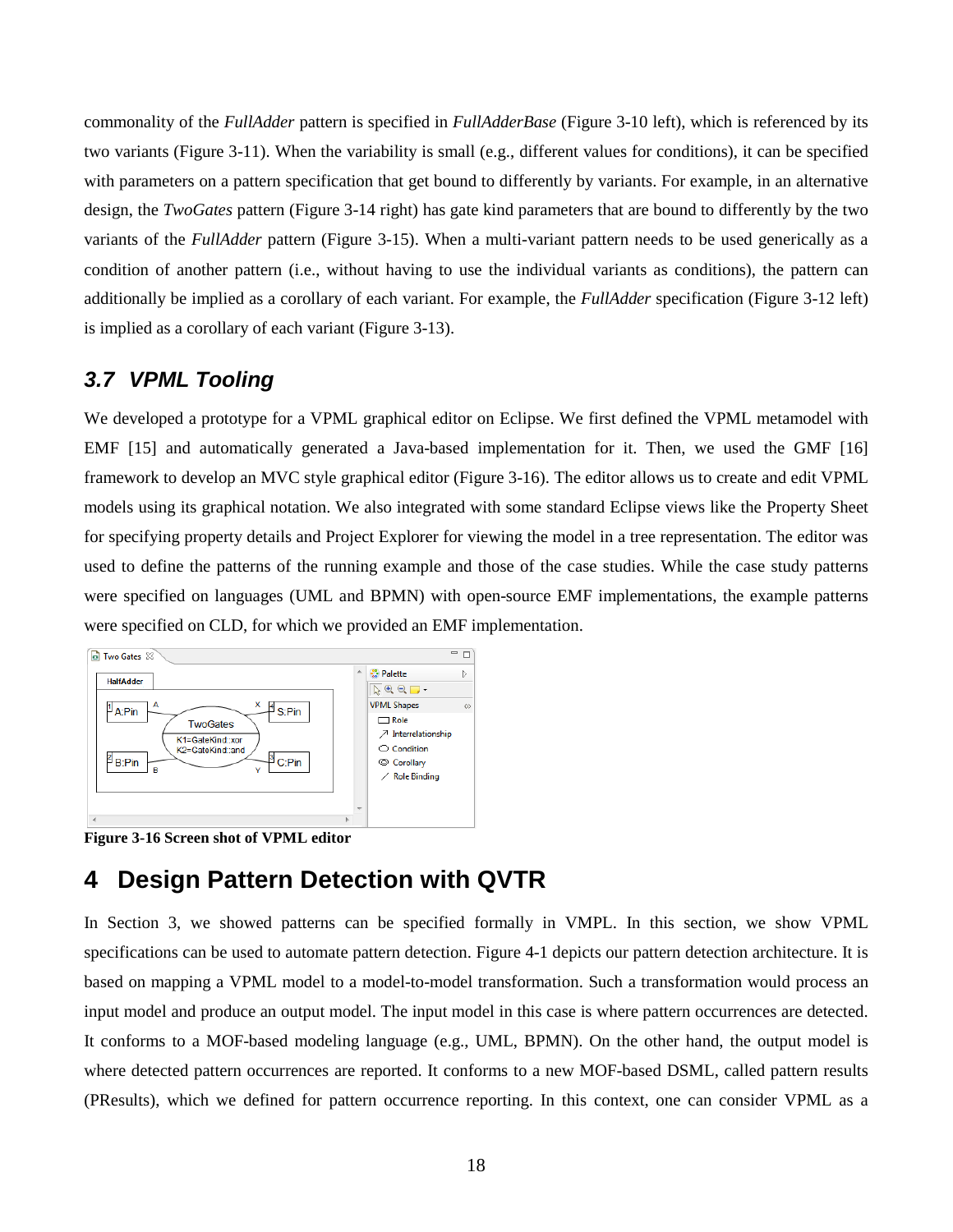higher level and more concise façade to specifying patterns than a transformation language. In the remainder of this chapter, we discuss our choice of the transformation language (Section 4.1), describe the PResults DSML (Section 4.2), provide the detailed mapping from VPML to the chosen transformation language (Section 4.3), illustrate the mapping with an example (Section 4.4), and discuss the detection tool we created (Section 4.5).



**Figure 4-1 Pattern detection architecture** 

## **4.1 Selection of a Transformation Language**

In order to realize our architecture, we had to select a suitable MOF-based model-to-model transformation language to use for executing the detection. Many such languages exist in the literature today, including QVT-Relations (QVTR), QVT-Operational (QVTO) and ATL. After comparing them, we chose QVTR for a couple of reasons. First, it is declarative, with its rules specified as relations between object templates (resembling patterns) and hence is simple to map to from VPML. In contrast, QVTO has imperative semantics and hence would have needed a more complex mapping. Second, QVTR is a standardized language, which increases its interoperability prospects between conforming tools. This allows creating a generic tool that produces pattern detection transformations, which seamlessly integrate with other modeling tools. In contrast, ATL is not standardized.

However, we note that QVTR is not widely implemented in the industry yet (although some implementations exist like Medini QVT [17], which we use) due to a few ambiguities in the current specification (revision 1.1), as opposed to problems with its soundness. However, we have been collaborating with the QVT revision task force by submitting issues and resolutions, based on our work, that are expected to reduce these issues in future revisions. For example, one of these issues is related to the missing support for contextual properties and operations (i.e., ones that are defined in the context of a metaclass), which is a feature in QVTO but not QVTR. This feature should have also been in QVTR and was simply omitted by mistake. We proposed adding this feature by changing QVTR's abstract syntax (metamodel) and concrete syntax to accept an optional context metaclass for attributes or operations. We also added support for this feature in Medini QVT by making its QVTR interpreter dynamically weave those contextual attributes and operations into the corresponding metaclasses.

#### **4.2 PResults DSML**

We propose a new DSML, called Pattern Results (PResults), for reporting detected pattern occurrences in a structured and scalable fashion. The PResults metamodel (Figure 4-2 left) defines class *CatalogResult*, representing the detection results of a specific catalog. Each catalog result owns objects of type *PatternResult*,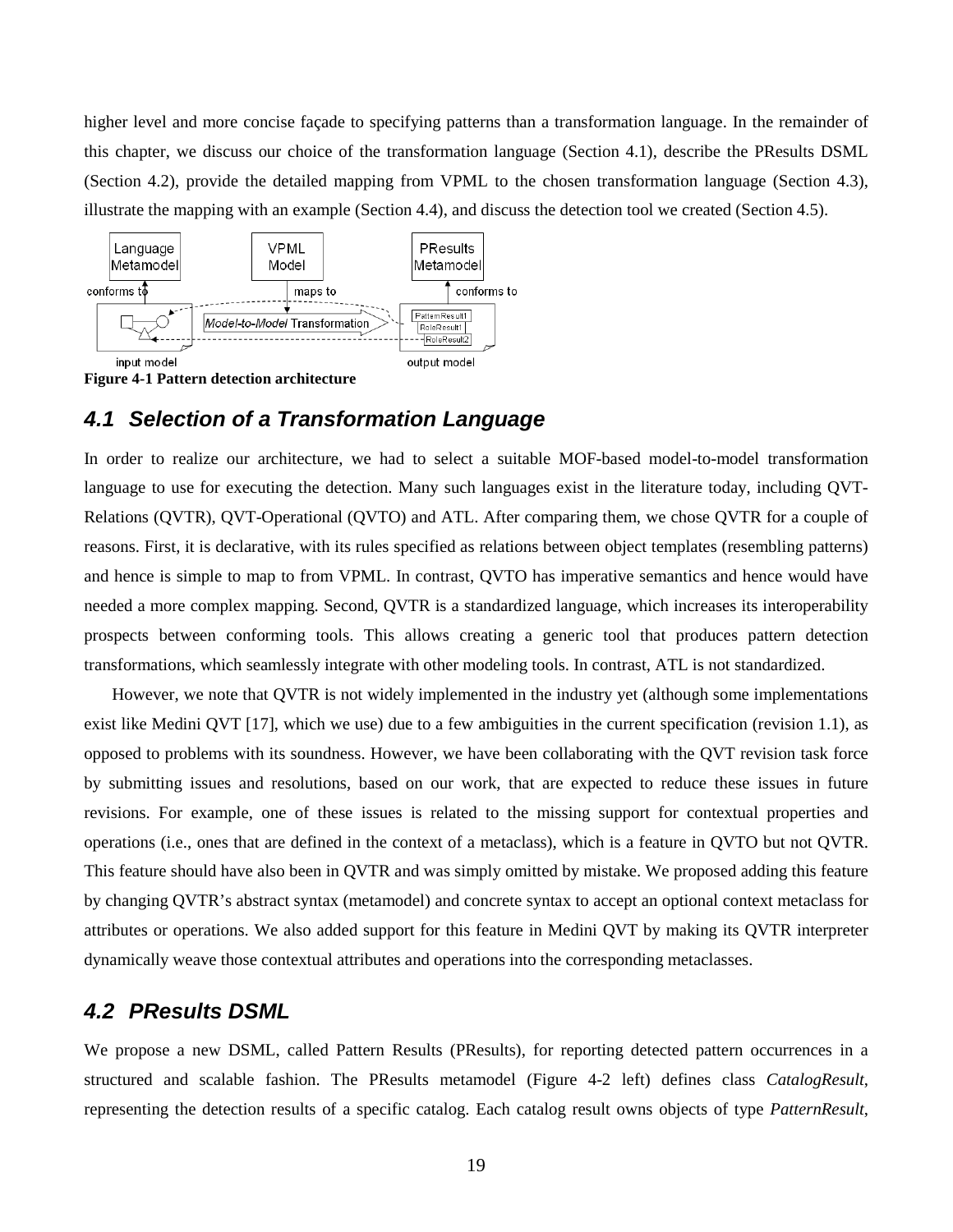representing detected occurrences of a given pattern. Each pattern result owns in turn a tree of objects of type *RoleResult,* representing the bindings of pattern roles to elements playing those roles in the input model.

Since a pattern occurrence is a unique binding of roles to elements, it follows that each branch (from root to leaf) in a *RoleResult* tree represents a unique occurrence of a pattern (e.g., in Figure 4-2 right-a, A1-B2-C1 is a unique occurrence and A1-B2-C2 is another one, both of which share the A1-B2 ancestor branch). This can be contrasted to another representation (Figure 4-2 right-b) often used in the literature [46] where pattern occurrences are tuples of *RoleResult* objects (i.e., no node sharing). A direct advantage of the tree-based representation is being more compact (9 *RoleResult* nodes in the example), due to ancestor node sharing, than the other representation (12 *RoleResult* nodes in the example). Another advantage is that the tree makes the results easier to inspect by users as they can drill down the tree incrementally, uncovering details of the detected occurrences.



**Figure 4-2 PResults metamodel (left) and different representations of pattern occurrences (right)** 

#### **4.3 Mapping VPML to QVTR**

In this subsection, we describe our pattern detection semantics through a mapping from the VPML metamodel to the textual syntax of the QVTR transformation language. We present the mapping incrementally while highlighting the relevant QVTR execution semantics. A summary of the mapping is given in Table 4-1.

#### **4.3.1 Catalog Mapping**

Each catalog in a VPML model maps to a QVTR transformation using the (highly abstract) QVTR template shown in Figure 4-3. The catalog's name maps to the transformation's name (line 2). The catalog's referenced metamodels (e.g., UML, BPMN) map to a (comma-separated) list of types for the transformation's *in* model parameter, while the transformation's *out* model parameter is always typed by the PResults metamodel (line 2). The list of imported catalogs maps to the (comma-separated) list of imported transformations (line 1). Similarly, the list of catalog's super-classes maps to the transformation's (comma-separated) extends list (line 3). Note that while a QVTR transformation is multi-directional (i.e., executable in the direction of any of its model parameters, making any of its models a possible input as well as output), the pattern detection transformation is only executed in the direction of the PResults *out* model to report the pattern occurrences detected in the *in* model.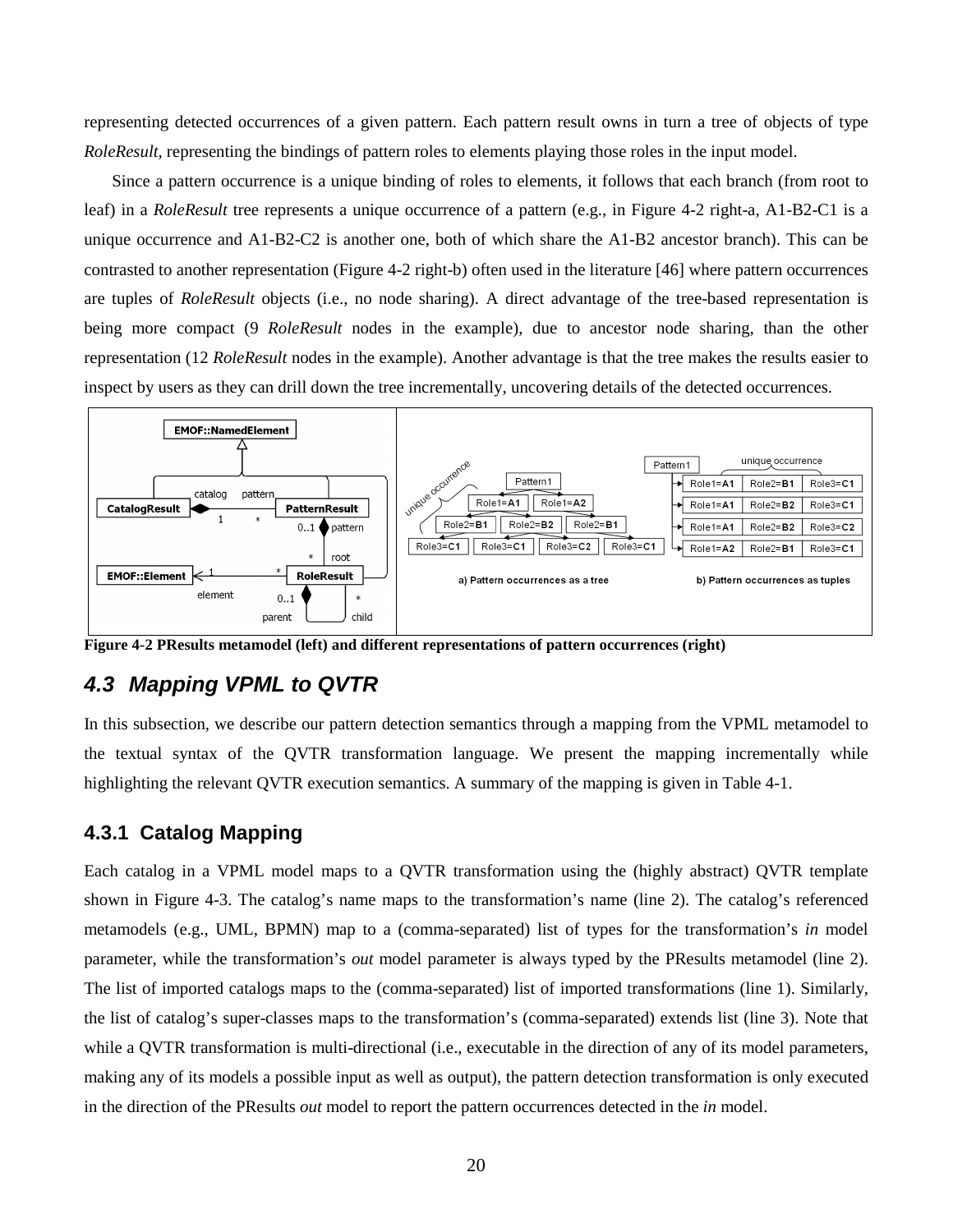Moreover, each pattern maps to a relation in the QVTR transformation. A relation is a rule that matches elements in an input model and (possibly) updates elements in the designated output model. A relation can be of two kinds: top and non-top. When a transformation executes, all its top relations execute. On the other hand, nontop relations only execute when called transitively by other relations. Based on VPML semantics (Section 3.6.2), a non-*implied* pattern maps to a top relation (line 4), while an *implied* one maps to a non-top relation (line 5).

Furthermore, recall that a catalog may define sets of attributes and operations, which simplify expressions used in the catalog's patterns (Section 3.2). Each catalog's operation maps to a query in the catalog's transformation (line 6) with the same signature. When an operation does not have a body (because it cannot be specified in OCL), it maps to a body-less query (called a *black box* query) and is implemented externally to the transformation in a platform-dependent way. If an operation is contextual to some metaclass, the query is also defined in the same context. Likewise, each catalog's attribute maps to a property of the catalog's transformation with the same signature (line 7) and derivation expression. If an attribute is contextual to some metaclass, the property is also defined in the same context.

```
\overline{01}02
transformation <CatalogName> (in:<CatalogMetamodels>, out:PResults) 
03
extends <SuperCatalogNames> { 
04
05
06
07
08
   imports <ImportedCatalogNames>; 
       top relation <PatternName> {...} 
      relation <PatternName> {...} 
       query <OperationContext::><OperationSignature><{OperationBody}> 
      property <PropertyContext::><PropertySignature><=PropertyDerivationExpression>; 
    }
```
**Figure 4-3 QVTR template for catalogs** 

#### **4.3.2 Pattern Mapping**

In the previous section, we discussed that each pattern maps to a relation in a QVTR transformation. The template for such a relation is shown in Figure 4-4. In QVTR, a relation defines a correspondence between domain variables. Each domain variable represents an object to match in one of the transformation's models (in our case: *in* or *out*). The object is defined with a template consisting of a type, a set of expected property values, and a set of conditions. If a domain variable represents a primitive value (e.g., an integer or a string), it is flagged as *primitive* (line 2). If it represents an element to match in a model only, it is flagged as *checkonly* (line 3). If it represents an element to (also) create/update in a model, it is flagged as *enforce* (line 7). When a relation executes, it tries to bind *checkonly* domain variables to elements from their corresponding input models that conform to their templates. For each unique combination of conforming elements, the relation updates the output model of the *enforce* variables to make them bind to elements conforming to their templates as well.

Given this QVTR semantics, in our mapping, each parameter of a (parameterized) pattern maps to a *primitive*  domain in the relation with the same name and type (line 2). Similarly, each exposed pattern role maps to a *checkonly* domain with the same name and type (line 3). Furthermore, each role's attribute (line 4) and interrelationship (line 5) value maps to a property value for a corresponding *checkonly* domain. This value in the case of an interrelationship is a nested local variable denoting the interrelated role. Finally, each OCL condition of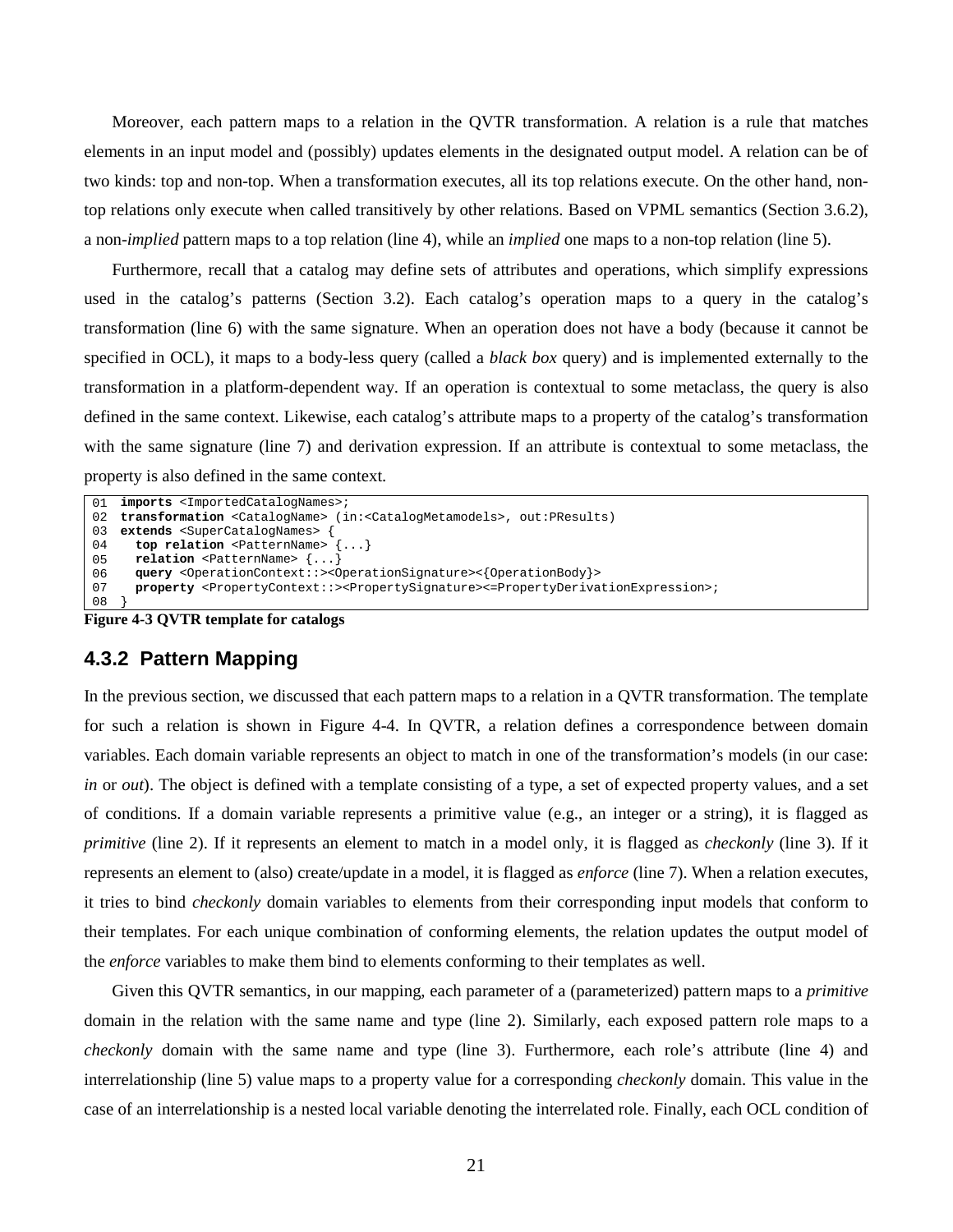an exposed role maps to an OCL condition on a *checkonly* domain (line 6). Non-exposed pattern roles are mapped similarly except not to domains (which represent the parameters of the relation) but rather to local variables defined in the relation's *when* clause (line 13) that must also bind to corresponding values from the models.

```
01
02
03
04
05
06
07
08
09
10
11
12
13
14
15
16
17
18
19
20
   <top> relation <PatternName> { 
       primitive domain <ParameterName> : <ParameterType> {}; 
       checkonly domain in <ExposedRoleName> : <ExposedRoleType> { 
         <AttributeProperty> = <AttributeValue>, 
         <InterrelationshipProperty> = <InterrelatedRoleName>:<InterrelatedRoleType> {} 
       } { <RoleCondition> } 
       enforce domain out c:CatalogResult { name="<CatalogName>", 
         pattern = p:PatternResult { name="<PatternName>", 
           root = r1:RoleResult { name="<ReportedRoleName>", element=<ReportedRoleName>, 
             child = r2:RoleResult { name="<ReportedRoleName>", element=<ReportedRoleName>, 
        ...}}}}; 
       when { 
         <UnexposedRoleName> : <UnexposedRoleType> {...}; 
         <PatternCondition>; 
         <ConditionPattern>(<ConditionRoleBindings>); 
     } 
       where { 
         <CorollaryPattern>(<CorollaryRoleBindings>); 
       } 
    }
```
#### **Figure 4-4 QVTR template for patterns**

Moreover, the *when* clause defines extra conditions (other than variable templates) that must be satisfied on a relation before it can modify the output models. For example, the pattern's OCL conditions are mapped directly as conditions in the *when* clause (line 14). Also, the condition pattern-uses are mapped to calls to corresponding relations in the *when* clause (line 15). Each call is made with a list of arguments corresponding to the role bindings and parameter bindings of the pattern-use. The order of those arguments matches that of the domains of the called relation. Similarly, references to base patterns are mapped to corresponding relation calls, except that the call arguments bind to similarly named domains in the called relation.

Furthermore, when a pattern has roles to report, they map to an *enforce* domain (line 7). In such a case, the *enforce* domain is defined with a template that creates a pattern occurrence in the *out* PResults model. The template consists of a number of nested local variables. Specifically, variable *c* of type *CatalogResult* (line 7) nests variable *p* of type *PatternResult* (line 8), which recursively nests variables *r1-rn* of type *RoleResult* (lines 9- 11) that correspond to the ordered set of *n* reported roles. Each r*n* variable is assigned the name of the corresponding reported role and references that role's variable through its *element* attribute.

Additionally, when a pattern has corollaries, they are mapped to relation calls in the relation's *where* clause (line 18). This clause is executed only when conforming values are bound to the relation's domains and executed only once for each unique combination of these values. Only non-top relations are allowed to be called from a *where* clause. In fact, this is how they get executed since they are not executable from the transformation's top level. Each call to a non-top relation is specified with a list of arguments corresponding to the role and parameter bindings of the corollary. The order of arguments matches that of the domains of the called non-top relation.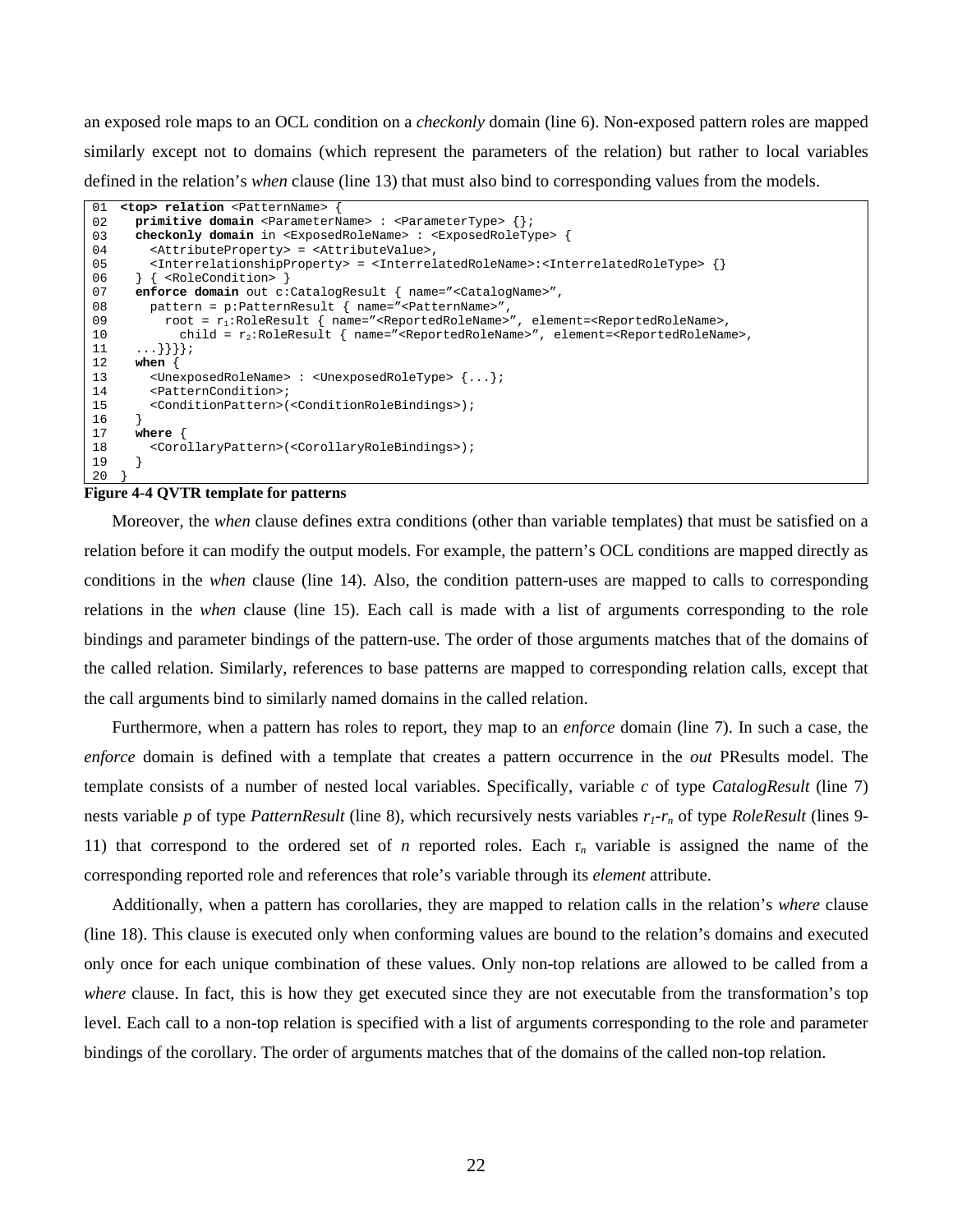| <b>VPML Feature</b>         | <b>OVTR Feature</b>                                                                                                                       |  |  |  |  |  |  |
|-----------------------------|-------------------------------------------------------------------------------------------------------------------------------------------|--|--|--|--|--|--|
| Catalog                     | imports <imports>*;</imports>                                                                                                             |  |  |  |  |  |  |
|                             | transformation <name> (in:<metamodel>*, out:PResults) extends <superclass>*;</superclass></metamodel></name>                              |  |  |  |  |  |  |
| EMOF::Property              | <b>property</b> <name>: <type> = <derivation>;</derivation></type></name>                                                                 |  |  |  |  |  |  |
| ContextualProperty          | <b>property</b> <context>::<name>: <type> = <derivation>;</derivation></type></name></context>                                            |  |  |  |  |  |  |
| EMOF::Operation             | query <name> (&lt;<parameter>&gt;*) : <returntype> &lt;{ <br/> <br/>body&gt; } ;&gt;</returntype></parameter></name>                      |  |  |  |  |  |  |
| ContextualOperation         | query <context>::<name> (&lt;<parameter>&gt;*) : <returntype> &lt;{ <br/> <br/>body&gt; } ;&gt;</returntype></parameter></name></context> |  |  |  |  |  |  |
| <b>EMOF::Parameter</b>      | $\langle$ name $>$ : $\langle$ type $>$                                                                                                   |  |  |  |  |  |  |
| Pattern (isDependant=False) | top relation $\langle$ name $>\$ $\{\ldots\}$                                                                                             |  |  |  |  |  |  |
| Pattern (isDependant=True)  | relation $\langle$ name $\rangle$ {}                                                                                                      |  |  |  |  |  |  |
| Pattern::condition          | when $\{$ <condition>* <math>\}</math></condition>                                                                                        |  |  |  |  |  |  |
| Pattern::basePattern        | when $\{\langle\text{basePattern.name}\rangle\langle\langle\text{basePattern.nole}[\text{isExposed}=\text{True}]\rangle^*\}$ ;            |  |  |  |  |  |  |
| Pattern::conditionPattern   | when $\{\ll$ usedPattern>>                                                                                                                |  |  |  |  |  |  |
| Pattern::corollaryPattern   | where $\{\ll\}$ usedPattern>>                                                                                                             |  |  |  |  |  |  |
| Pattern::reportedRole       | enforce domain out c:CatalogResult { name = " <catalog.name>",</catalog.name>                                                             |  |  |  |  |  |  |
| $(i$ is in $[1n]$ )         | pattern = p:PatternResult { name=" <name>",</name>                                                                                        |  |  |  |  |  |  |
|                             | root = r1:RoleResult {name=" <reportedrole1.name>",</reportedrole1.name>                                                                  |  |  |  |  |  |  |
|                             | element= <reportedrole1.name>,</reportedrole1.name>                                                                                       |  |  |  |  |  |  |
|                             | <child = ri:RoleResult { name="reportedRolei.name,</td>                                                                                   |  |  |  |  |  |  |
|                             | element= <reportedrolei.name>,&gt;*</reportedrolei.name>                                                                                  |  |  |  |  |  |  |
| PatternUse                  | <usedpattern.name> (&lt;<rolebinding parameterbinding>&gt;*);</rolebinding parameterbinding></usedpattern.name>                           |  |  |  |  |  |  |
| Parameter                   | primitive domain <name>: <type>;</type></name>                                                                                            |  |  |  |  |  |  |
| Role (isExposed=True)       | checkonly domain in <name>: <type> {}</type></name>                                                                                       |  |  |  |  |  |  |
| Role (isExposed=False)      | when $\{$ <name><math>:</math> <type><math>\{\}</math>}</type></name>                                                                     |  |  |  |  |  |  |
| Role::condition             | role : Type $\{\}$ $\{\ll\text{condition}\rightarrow^*\}$                                                                                 |  |  |  |  |  |  |
| RoleAttribute               | $role: Type\{  = $                                                                                                                        |  |  |  |  |  |  |
| RoleInterrelationship       | role: Type { <property> = <targetrole.name> : <targetrole.type> { } }</targetrole.type></targetrole.name></property>                      |  |  |  |  |  |  |
| RoleBinding                 | <br>bindingRole>                                                                                                                          |  |  |  |  |  |  |
| ParameterBinding            | <value></value>                                                                                                                           |  |  |  |  |  |  |

**Table 4-1 Summary of the mapping from VPML to QVTR**

### **4.3.3 Organizing Pattern Occurrences**

The *enforce* domain template in Figure 4-4 (lines 7-11) defines a pattern occurrence as a tree branch in a PResults model. However, for the various branches to form a tree, their elements need to share common ancestors, which need to be uniquely identified. This requires the transformation to look for and update elements in the output model instead of creating identical ones. By default, the notion of element identity is defined by the metamodel. Each metaclass can designate one attribute as uniquely identifying elements, and elements with the same value for that attribute are identical. However, this does not suffice for some of the metaclasses in PResults, since their elements are not uniquely identified by a single attribute. For example, different *PatternResults* can have the same name as long as they are nested under different *CatalogResults*. Similarly, *RoleResults* can have the same *name* and *element* value combinations only when nested in different ancestor elements.

To configure the QVTR transformation to create a tree with unique branches of PResults elements, we need to (i) tell it which combination of attribute values make each metaclass unique, and (ii) include attributes designating ancestors in these combinations. Fortunately, QVTR provides a feature called metaclass *keys*. A *key* is a subset of the metaclass's attributes that uniquely identifies its instances. In this case, we need to define *keys* (Figure 4-5) for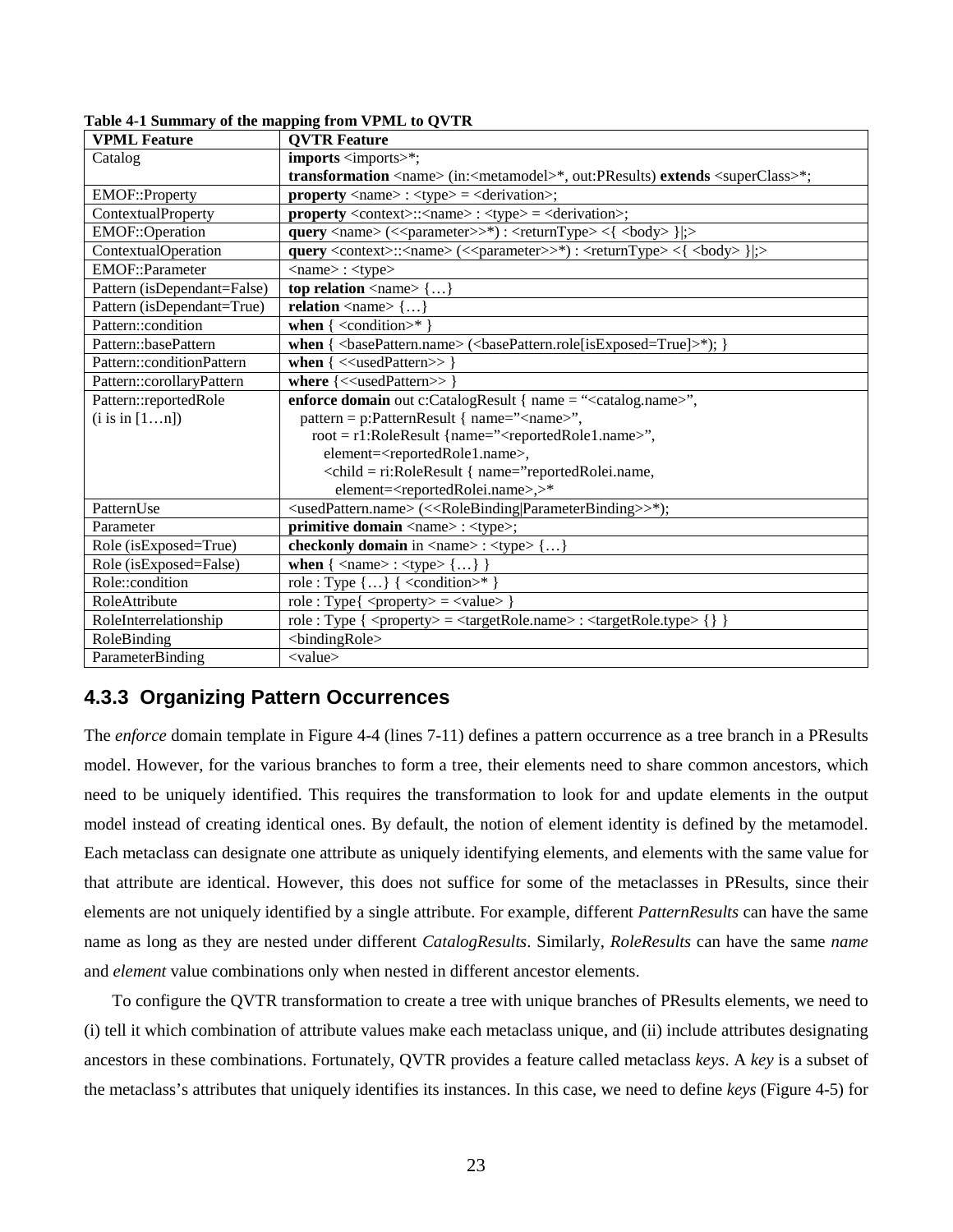the PResults metaclasses (Figure 4-2 left) that also include their ancestor attributes. This configures the transformation to create new PResult elements only if similar ones do not exist under the same ancestor. Notice that class *RoleResult* has two keys, as it can be nested either by a *PatternResult* (line 3) or a *RoleResult* (line 4).

```
01
02
03
04
       key CatalogResult { name }; 
       key PatternResult { catalog , name }; 
       key RoleResult { pattern, name, element }; 
       key RoleResult { parent, name, element };
```
#### **Figure 4-5 QVTR keys for PResults metaclass**

## **4.4 Pattern Mapping Example**

This subsection shows an example of mapping VPML to QVTR. Figure 4-6 shows the resulting QVTR transformation of mapping pattern *FullAdder1* (Figure 3-13 right), which references base pattern *FullAdderBase* (Figure 3-10 left) and implies pattern *FullAdder* (Figure 3-12 left)*.* Notice how the *Adders* catalog (Section 3.2) maps to a transformation with the same name (line 1) between an *in* (CLD) model and an *out* (PResults) model.

The *FullAdderBase* pattern (Figure 3-10 left) is mapped to a QVTR top relation with the same name (line 2). The exposed roles of the pattern (i.e., *A, B, Cin, S, Cout, g3-5*) are defined as (*in* model) *checkonly* domain variables with the same names and types (lines 3-10). The interrelationships of those roles map to attribute value for the corresponding domain variables. For example, the *inputTo* interrelationships from role *A* to roles *g1*/g4 are mapped as values *g1/g4* for variable *A*'s *inputTo* attribute (line 3). On the other hand, the pattern's unexposed roles (i.e., g1 and g2) are mapped to local variables in the relation's *when* clause (lines 12-13). Those variables have attribute values corresponding to the roles' attribute values (e.g., *kind=GateKind::xor*) and interrelationships (e.g., *inputTo=g2:Gate {}*).

Similarly, the *FullAdder1* pattern (Figure 3-13 right) is mapped to a top relation with the same name (line 16). The exposed roles of this pattern (i.e., *A, B, Cin, S and Cout*) are mapped to (*in* model) *checkonly* domain variables with no attribute values (lines 17-21). The unexposed roles (i.e., g3-g5) are mapped to local variables in the *when* clause with no attribute values (lines 23-25). Since *FullAdder1* references *FullAdderBase* as a base pattern, its *when* clause has a call to relation *FullAdderBase* with a list of arguments that binds the domain variables of *FullAdderBase* to similarly named variables in *FullAdder1* (line 26). Additionally, since *FullAdder1* references *FullAdder* as a corollary (Figure 3-12 middle), its *where* clause has a call to relation *FullAdder* with a list of arguments binding the domain variables of *FullAdder* to similarly named variables in *FullAdder1* (line 29).

Finally, the *implied* pattern *FullAdder* (Figure 3-12 left) is mapped to a non-top relation with the same name (line 32). The exposed roles of this pattern (i.e., *A, B, Cin, S* and *Cout*) are mapped to (*in* model) *checkonly* domain variables with no attribute values (lines 33-37). Since the pattern reports on those exposed roles, the roles also map to an (*out* model) *enforce* domain variable *c* of type *CatalogResult* (line 38), which recursively nests variable *p* of type *PatternResult* (line 39), and variables *r1*-*r5* of type *RoleResult* (lines 40-44). Each *ri* variable is assigned the *name* of the corresponding role and references it through its *element* attribute.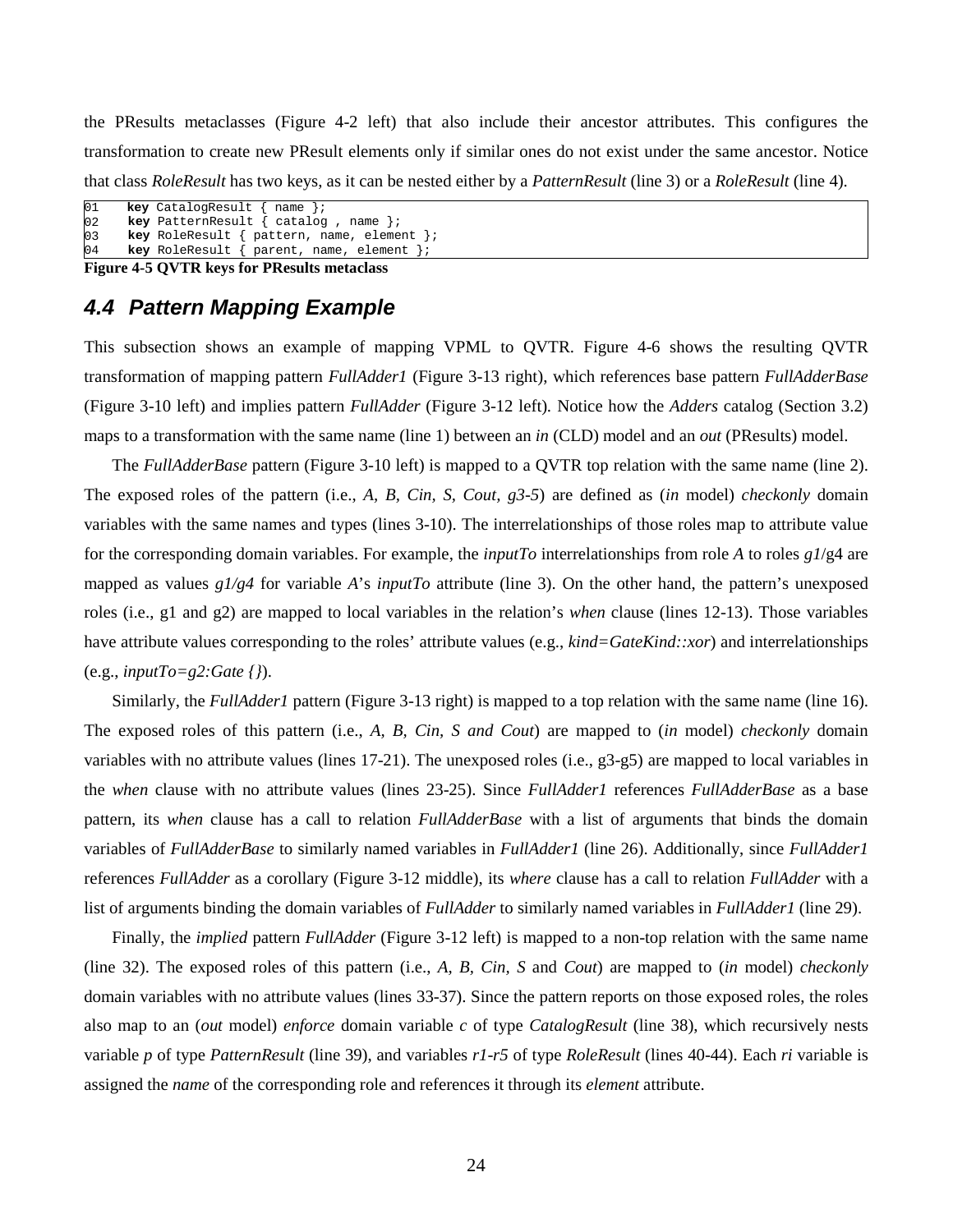```
01
02
03
04
05
06
07
08
09
10
11
12
13
14
15
16
17
18
19
20
21
22
23
24
25
26
27
28
29
30
31
32
33
34
35
36
37
38
39
40
41
42
43
44
45
46
47
     transformation Adders (in:CLD, out:PResults) { 
        top relation FullAdderBase { 
     checkonly domain in A : Pin \{ inputTo = g1:Gate \{\}, inputTo = g4:Gate \{\} };
     checkonly domain in B : Pin { inputTo = gl:Gate {}, inputTo = gl:Gate {} };
         checkonly domain in Cin : Pin \{ inputTo = g2:Gate \{}, inputTo = g3:Gate \{} ;
          checkonly domain in S : Pin {}; 
          checkonly domain in Cout : Pin {}; 
         checkonly domain in g3 : Gate \{ \text{inputTo = g5:Gate } \};
      checkonly domain in g4 : Gate { inputTo = g5:Gate {} }; 
      checkonly domain in g5 : Gate { outputTo = Cout:Pin {} }; 
          when { 
           g1:Gate { kind = GateKind::xor, inputTo = g2:Gate {}, inputTo = g3:Gate {} };
            g2:Gate { kind = GateKind::xor, outputTo = S:Pin {} }; 
      } 
        } 
        top relation FullAdder1 { 
          checkonly domain in A : Pin {}; 
          checkonly domain in B : Pin {}; 
          checkonly domain in Cin : Pin {}; 
          checkonly domain in S : Pin {}; 
          checkonly domain in Cout : Pin {}; 
          when { 
            g3:Gate { kind = GateKind::and }; 
      g4:Gate { kind = GateKind::and }; 
      g5:Gate { kind = GateKind::or }; 
            FullAdderBase(A, B, Cin, S, Cout, g3, g4, g5); 
      } 
          where { 
            FullAdder(A, B, Cin, S, Cout); 
          } 
        } 
        relation FullAdder { 
          checkonly domain in A : Pin {}; 
          checkonly domain in B : Pin {}; 
          checkonly domain in Cin : Pin {}; 
          checkonly domain in S : Pin {}; 
          checkonly domain in Cout : Pin {}; 
          enforce domain out c:CatalogResult { name="Adders", 
            pattern = p:PatternResult { name="FullAdder",
              root = r1:RoleResult { name="A", element=A,
                 child = r2:RoleResult { name="B", element=B, 
                   child = r3:RoleResult { name="Cin", element=Cin, 
                     child = r4:RoleResult { name="S", element=S, 
                       child = r5:RoleResult { name="Cout", element=Cout 
          }}}}}}}; 
        } 
     }
```
**Figure 4-6 QVTR specification of the FullAdder pattern that corresponds to its VPML specification** 



**Figure 4-7 Sample CLD circuit model** 

```
Resource Set
D- Diatform:/resource/phd/results/cld.presults
          □ Adders (1)
                   \Box FullAdder (1)
                             \Box \Box A = X2 (1)
                                       \Box B = X3 (1)
                                                \overline{E} \overline{E} \overline{E} \overline{C} \overline{D} \overline{E} \overline{E} \overline{E} \overline{E} \overline{E} \overline{E} \overline{E} \overline{E} \overline{E} \overline{E} \overline{E} \overline{E} \overline{E} \overline{E} \overline{E} \overline{E} \overline{E} \overline{E} \overline{E} \overline{\stackrel{\cdot}{\Box} \stackrel{\cdot}{\Box} S = Y1 (1)
                                                                   \Box Cout = Y2 (1)
```
**Figure 4-8 Screen shot of the PResults editor**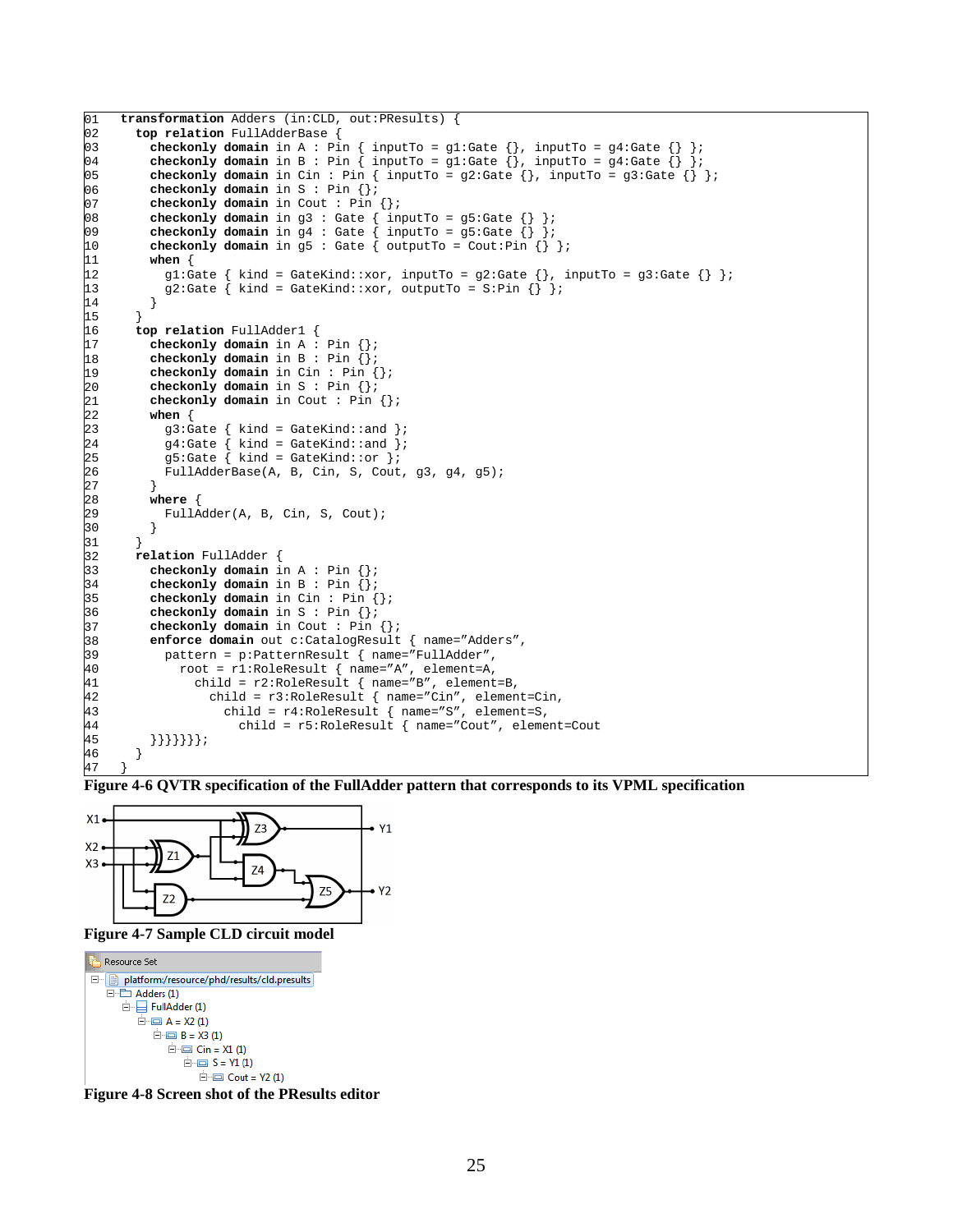We now describe what happens when the transformation in Figure 4-6 is executed on a sample input CLD model, like the one shown in Figure 4-7. Since the transformation has two top relations (i.e., *FullAdderBase* and *FullAdder1*), the execution engine decides which relation to check first. In this case, since *FullAdder1* uses *FullAdderBase* as a condition (line 26), the latter is checked first. Relation *FullAdderBase* has five Pin variables (A, B, S, Cin, Cout) and five Gate variables (g1-g5), while the input model has 20 pins (the black dots) and five gates. Even though the search space is large (20!/15! for pins and 5! for gates), the execution engine identifies the valid sets of variable bindings (i.e., those that satisfy all the relation's conditions) efficiently (refer to Section 4.5 for details). Since *FullAdderBase* has all the circuit's connection conditions (e.g., pin variable A is connected as input to gate variable g1, line 3), the engine finds only a single valid set of variable bindings: X2 for A, X3 for B, X1 for Cin, Y1 for S, Y2 for Cout, Z4 for g3, Z3 for g4, and Z5 for g5.

Once the engine is done checking *FullAdderBase*, it then checks *FullAdder1*, which has the same domains as *FullAdderBase*. Since *FullAdderBase* is a condition of *FullAdder1* (line 26) and their domains are bound to each other, the execution engine efficiently narrows down the candidate sets of variable bindings to those previously obtained for *FullAdderBase* (in this case, a single set of bindings). The engine additionally verifies *FullAdder1's*  own conditions (e.g., on the *kind* attribute of variable g3, lines 23) and finds them to hold for the identified set of bindings: for instance, Z4 (the value of g3) is indeed an AND gate. After that, the engine turns to the *where* clause of *FullAdder1* and checks relation *FullAdder* (line 29), whose domains are bound to ones in *FullAdder1*. Since *FullAdder* does not add any new condition, the same set of bindings from *FullAdder1* applies to this relation as well. The engine then enforces the output domain of *FullAdder* (lines 38-45), which leads to creating a PResults pattern occurrence corresponding to that valid set of bindings (Figure 4-8).

#### **4.5 Detection Tooling**

In this subsection, we describe the prototype tools we developed (or used) for detecting patterns specified in VPML, which include: (i) a PResults editor for inspecting the detected pattern occurrences, (ii) a VPML to QVTR translator to generate a pattern detection transformation, and (iii) the execution engine of QVTR transformations using Medini QVT. We also discuss some engineering challenges we faced and how we resolved them.

We used EMF to define the PResults metamodel and generate a corresponding Java-based implementation for it. Then, we developed a tree-based editor for PResults models, shown in Figure 4-8 with the detection results of Section 4.4. We made the nodes in the tree show the number of pattern occurrences below them since we believe this would facilitate result inspection. For instance, it can help a user inspecting the detection results (by drilling down the tree) focus on the branches with the most occurrences.

We also developed a VPML to QVTR translator using JET [47], which is an EMF-based model-to-text transformation tool on Eclipse, thereby making the generation of QVTR transformations from VPML specifications automated. (This is how Figure 4-6 was created.) JET provides a declarative way of specifying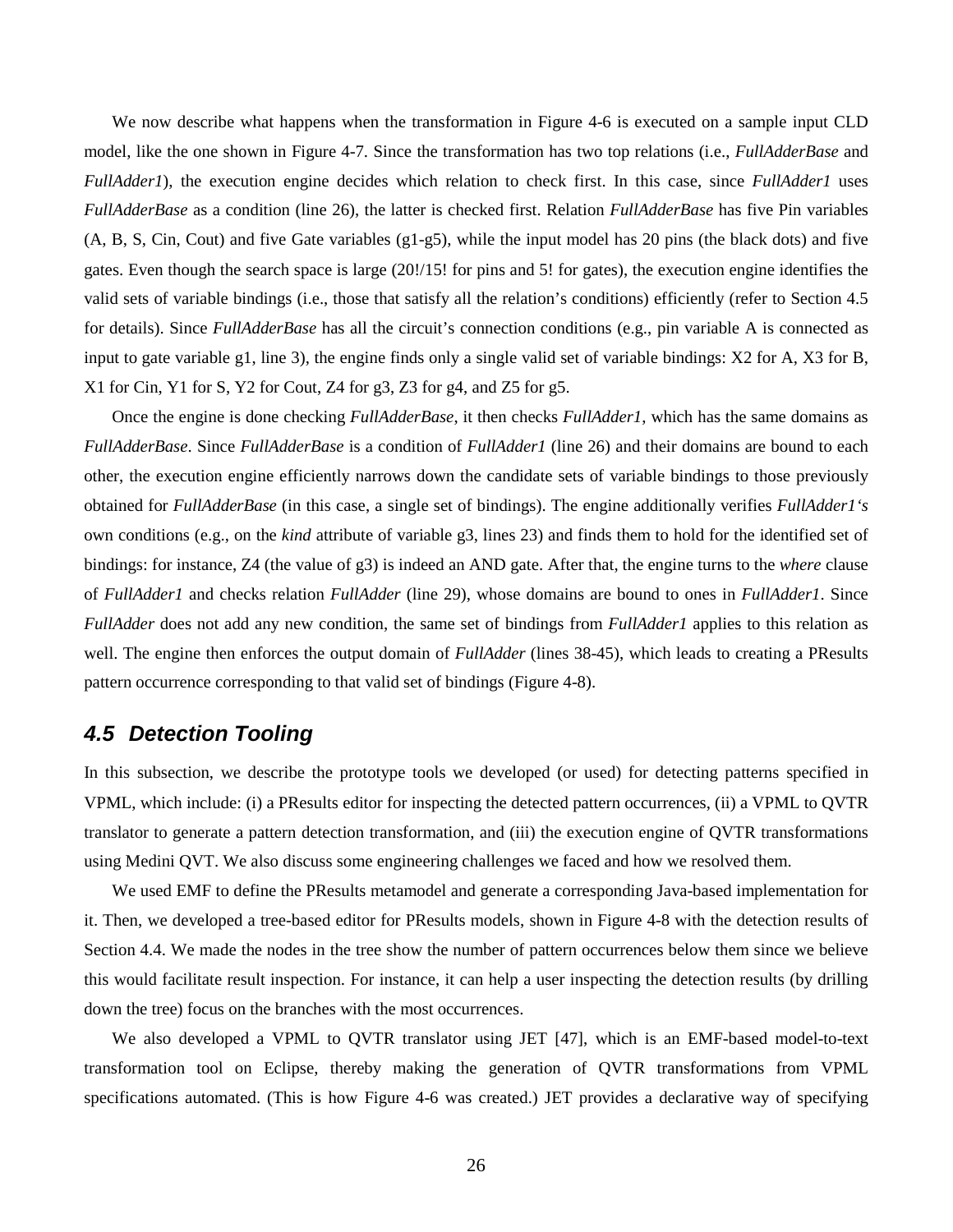model-to-text transformations and was chosen due to our previous familiarity with it. Alternative frameworks on Eclipse, like Acceleo [48], could have also been used.

We used the tool Medini QVT [17] to inspect, execute and debug the resulting QVTR transformations. Early executions pointed to a scalability problem when analyzing large models. We investigated and identified two issues with the Medini implementation: 1) repeated executions of the transformation's queries, and 2) a slow variable binding algorithm for a relation. We improved Medini to address both issues (we plan to submit the improvements to the Medini project at some point). We addressed the first issue by caching the results of query evaluations, using their arguments for identification, since such results do not change (the input model where we look for pattern occurrences does not change). Therefore, before performing a new evaluation, the cache is inspected for a previous result. We addressed the second issue by improving the variable binding algorithm. The problems included the way the variable binding tree was constructed, and the order in which conditions on the variables where checked along the tree branches. Since QVTR is declarative, the order in which variables and conditions are specified should be not matter. Instead, an execution algorithm should analyze which variable is used by which condition and decide how to setup the binding tree to prune its branches as early as possible.

The original algorithm in Medini configured the variable binding tree without such an analysis and variable binding was purely based on the syntactical order of variables and conditions in a relation. For example, all variables of relation *FullAdderBase* (Figure 4-6, lines 2-15) were bound at the root of the tree (i.e., their candidate values included all elements of their types leading to a potentially huge search space), overlooking the fact that some of them, like variable *g1* and *g4* (lines 3-4), were bound as attribute values of other variables, which meant they could have had a more restricted set of candidates. Another example is the condition on the *kind* attribute of variable *g3* (line 13) that was checked towards the bottom of the tree (as it appeared towards the end of the relation) and not directly after variable *g2* was bound (line 5), which could have helped prune the tree earlier.

Our improved algorithm addresses the scalability of variable binding with three main enhancements. First, it analyzes the interrelationships between variables and constructs a depth-first search tree where less dependent variables are bound earlier in the tree than more dependent variables. For example, this makes variables A, B and Cin of relation *FullAdderBase* pop to the root of their tree as they are not at all dependent on other variables. Having a small number of root variables to bind can dramatically improve the performance of a binding tree as this reduces the number of initial candidate bindings. Second, the algorithm analyzes the interdependencies between variables and conditions, and uses that information to check the conditions directly after all their dependent variables are bound in the tree. For example, the *kind* value attribute condition on variable g2 (line 13) is checked immediately after the variable is bound (line 5). This causes the search space to be effectively pruned as early as possible. Third, we use the relation calls in the *when* clause (e.g., the call to relation *FullAdderBase* at line 26) to reduce the number of candidate bindings early as well. Since these called relations need to be bound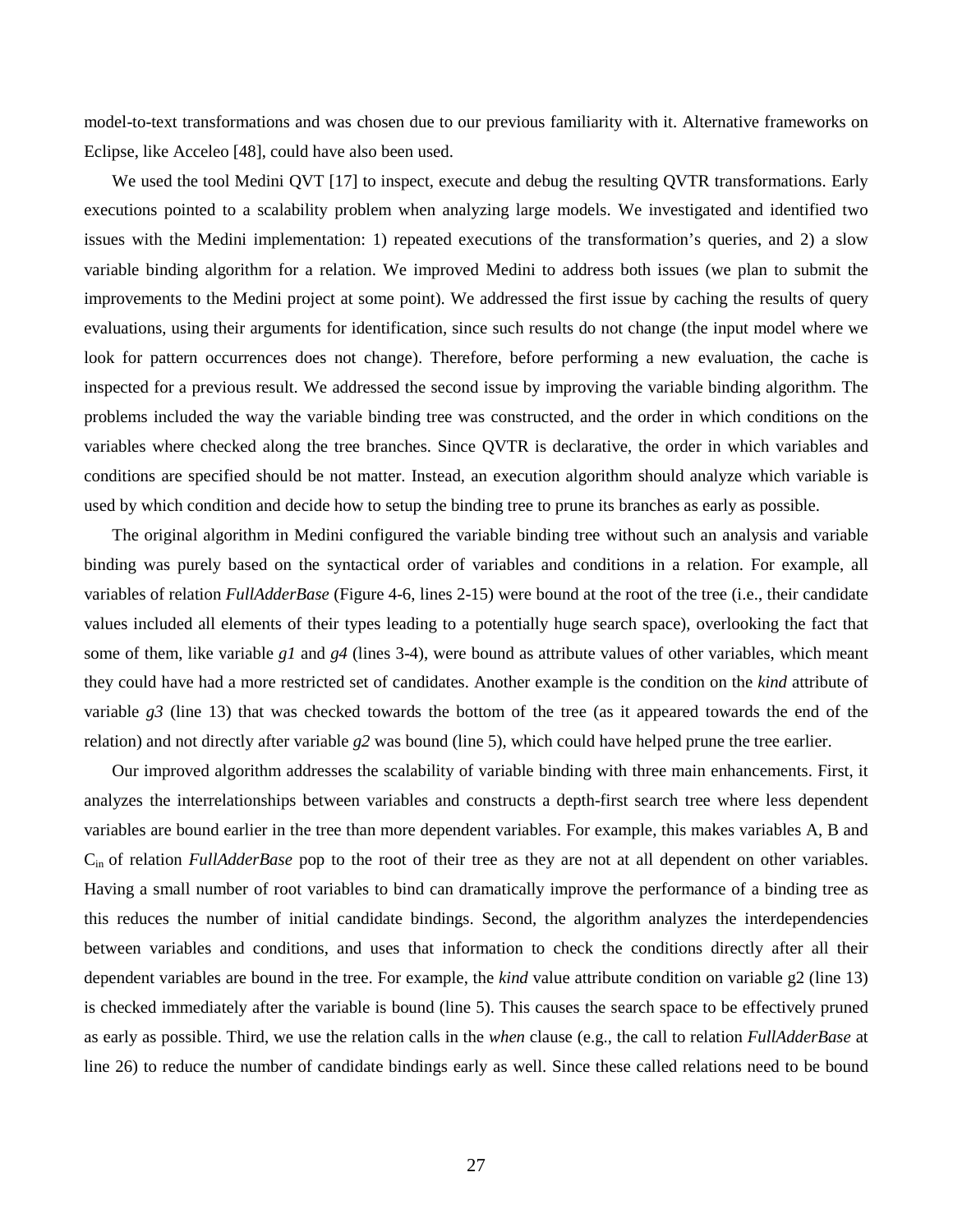before their calling relations execute, the set of valid variable bindings for them are already known, hence can reduce the candidate bindings of the corresponding variables in calling relations.

## **5 Case Study 1: Detecting Gang of Four Patterns in UML**

The applicability of our approach (specifying modeling patterns with VPML and detecting them with QVTR) was assessed in a case study using three practical criteria: expressiveness, accuracy and performance. Expressiveness assessed the ability to express a realistic family of design patterns that features multiple variants and different kinds of conditions. Accuracy assessed the ability of the approach to detect pattern occurrences accurately (as measured by both precision and recall metrics). Since a model represents an abstraction of a system, it may be defined at different levels of details. We suspected that pattern detection might be sensitive to the level of model detail, and hence wanted to measure the impact of different levels of details on accuracy. We also knew that patterns in practice have variants. Hence, we also wanted to measure the impact of accounting for such variability on accuracy. Performance assessed the ability of the approach to detect pattern occurrences in a scalable fashion. Since it was not a priori clear how much impact optimizing accuracy has on performance, we tried to measure it.

#### **5.1 Case Study Design**

The case study involved analyzing a UML design model by detecting occurrences of the Gang of Four (GoF) [3] design patterns (commonly used in object-oriented design). The analyzed UML model represented a high level design of a large project called the Graphical Modeling Framework (GMF) [16]. GMF was known to have used GoF patterns extensively in its design, making it a good test bed for accuracy. The model (provided in [49]) was defined by a GMF architect who was asked to document the design of the project manually with UML: structure was modeled with class diagrams and behavior was modeled with sequence diagrams and OCL constraints. The model was big enough, with 4 packages, 95 classes, 127 attributes, 440 operations, 109 interactions, 500 messages and 189 OCL constraints, to also be a realistic test bed for performance.

We analyzed the model by detecting occurrences of a representative subset (eleven out of 23) of GoF patterns in three different categories: Creational (Singleton, Abstract Factory and Factory Method), Structural (Adapter, Bridge, Composite and Decorator) and Behavioral (Chain of Responsibility, Command, Observer and Strategy). The choice of this particular subset was motivated by knowledge of its relevance to the project. In addition to documenting the design of the project, the architect was asked to report on occurrences of GoF patterns, including variants other than the official GoF variants: this resulted in a gold standard (GS) of pattern occurrences. The case study was then structured into a matrix of experiments with two variables. The first variable was the level of detail of the model. Four levels were defined: (level 1) class diagrams only, (level 2) class and sequence diagrams, (level 3) class diagrams and OCL constraints, and (level 4) class diagrams, sequence diagrams and OCL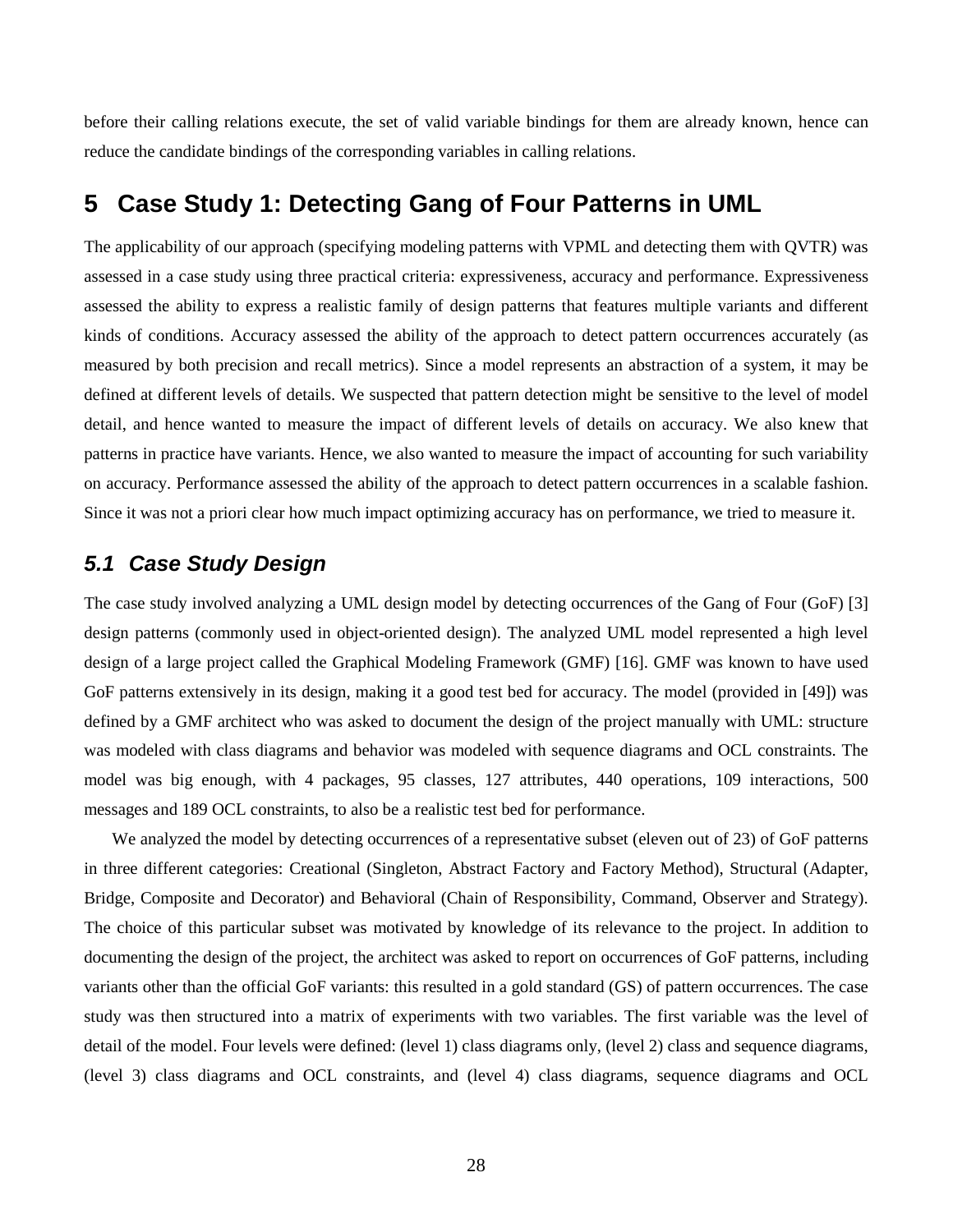constraints. The second variable was the variants accounted for by the pattern specifications. In one instance, only the official variants were specified. In another, all known variants were specified.

## **5.2 Evaluating Expressiveness**

The chosen subset of GoF patterns were specified in a VPML catalog. It featured a variety of structural and behavioral conditions. Most structural conditions consisted of expected values for roles' properties (attributes and interrelationships). For example, in the AbstractFactory pattern, the Product role was supposed to be played by an abstract class so the role had an attribute value condition [*isAbstract=true*]. The constrained properties were generally defined in the UML metamodel. We had to define a couple of contextual properties in the catalog to represent transitive closures needed to generalize the patterns. For example, we defined contextual property *Class::allSuperClasses:Set(Class)* with a derivation expression of [*self->closure(superClass)*] to get the transitive closure of all ancestor classes of a context class. The property was used, for example in the AbstractFactory pattern, to relate class ConcreteProduct to class Product so they are not only direct sub/super classes. Some structural conditions were more complex and we specified them in OCL. For example, in the Composite pattern, we added a condition [*Leaf.allSuperClasses->excludes(Composite)*] to prevent class Composite from being in the super class chain or class Leaf.

```
0102
03
} 
04
query transLocalCall(caller:Operation, callee:Operation, stack:Set(Operation)) : Boolean { 
0506
07
08
} 
09
query directLocalCall(caller:Operation, callee:Operation) : Boolean { 
10
11
12
13
} 
14
query interactionLocalCall(interaction:Interaction, callee:Operation) : Boolean { 
15
16
17
18
} 
19
   query localCall(caller:Operation, callee:Operation) : Boolean { 
      transLocalCall(caller, callee, Set{caller}) 
      directLocalCall(caller, callee) or 
      caller.class.ownedOperation->exists(o| stack->excludes(o) and 
         directLocalCall(caller, o) and transLocalCall(o, callee, stack->union(Set{o}))) 
         (caller.postcondition->isEmpty() and caller.method->isEmpty()) or 
         interactionLocalCall(caller.method.oclAsType(Interaction), callee) or
         caller.postcondition->exists(c| postConditionLocalCall(c, callee)) 
        interaction.message->exists(m|m.messageSort=MessageSort::synchCall and m.signature = callee and
          m.sendEvent.oclAsType(MessageOccurrenceSpecification).covered->exists(l|l.name='self') and
          m.receiveEvent.oclAsType (MessageOccurrenceSpecification).covered->exists(l|l.name='self')) 
   query postConditionLocalCall(c:Constraint, callee:Operation):Boolean;/*black-box*/
```
**Figure 5-1 Specification of the localCall query in QVTR** 

Behavioral conditions were found to take one of three forms: 1) a call to an operation on the same object, 2) a call to an operation on a different object, and 3) an operation creating objects of some class. These conditions were specified in the catalog with three Boolean operations (*localCall*, *delegationCall* and *objectCreation*, respectively). The operations analyzed two kinds of behavioral information in the UML model: sequence diagrams and OCL constraints. For example, the specification of the *localCall* operation (after being mapped to QVTR) is shown in Figure 5-1 (lines 1-3). Notice how it handles the case (lines 4-8) where a *callee* operation is called transitively by a *caller* operation via intermediate local calls. Sequence diagram analysis is specified in OCL directly over the UML metamodel (lines 14-18). However, OCL constraint analysis is specified with body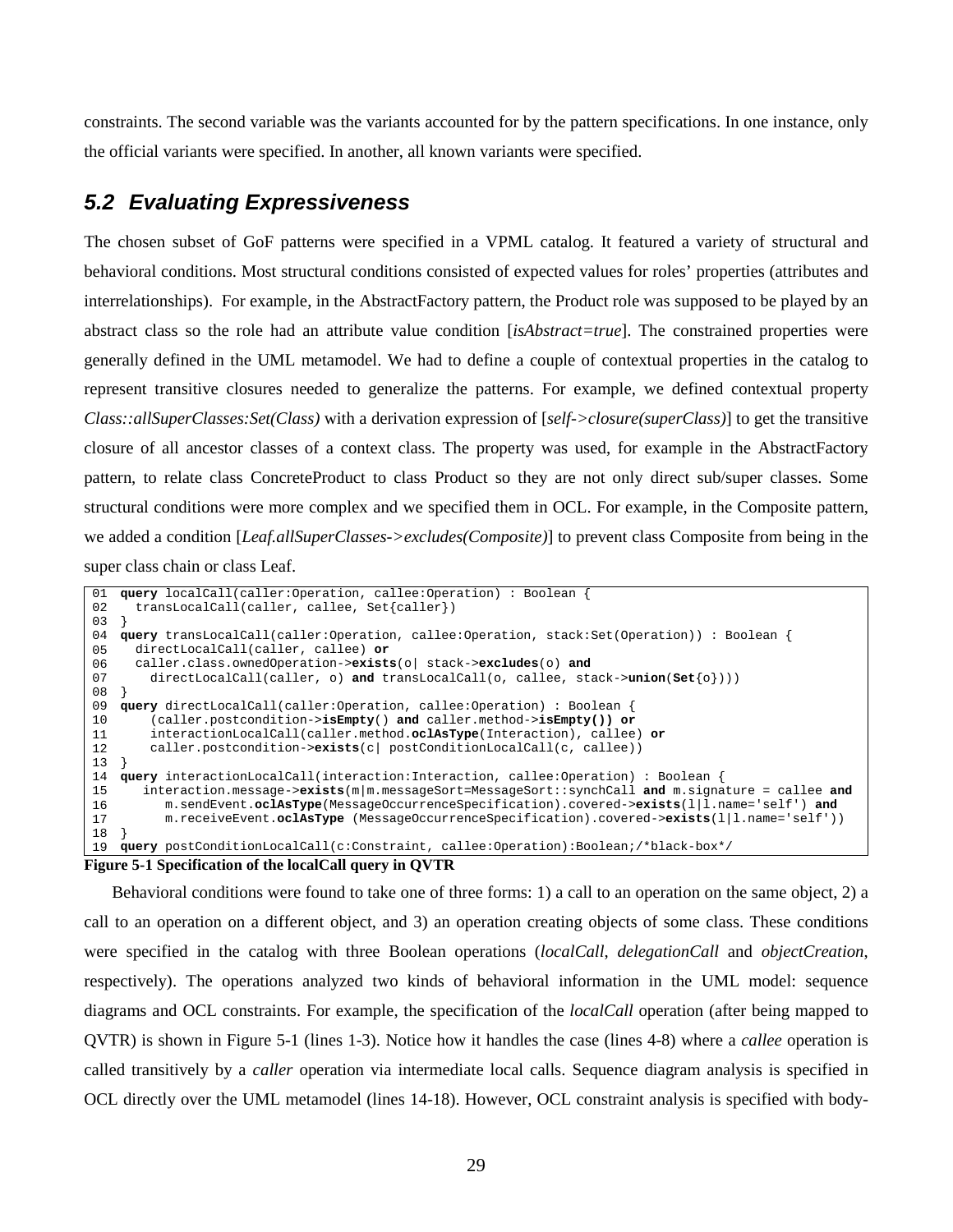less VPML operations that get mapped to QVTR *black-box* queries (line 19), and implemented in java. This was necessary since OCL constraints are expressed textually (e.g., the body condition '*result = getMax()/2*' of operation *getAverage* expresses a call to local operation *getMax*) and thus cannot be analyzed as OCL models. When behavioral information is not available in the UML model (line 10), the operations returned *true* to preserve recall (at the expense of precision).

Furthermore, the GoF patterns were previously found to use some common idioms [50]. We identified four of them that we considered to be building blocks for the others and specified them in VPML. The first was *Redefinition*, whereby an operation in one class is redefined by a subclass. The second was *Conglomeration*, whereby an operation in one class is locally called from another operation in the same class or a subclass. The third was *Delegation*, whereby an operation in one class is delegated to by an operation in another class using one of its properties. The fourth was *Creation*, whereby an operation creates objects of some class. We then used these idioms as conditions in the GoF specifications to make them more concise. For example, Figure 5-2 (right) shows the VPML specification of the *AbstractFactory* pattern, whose class diagram is shown in Figure 5-2 (left). The specification uses three idioms: *Delegation* from the *Client* class to the *Factory* class, *Redefinition* of the *Factory* class by the *ConcreteFactory* class and *Creation* of the *Product* class by the *ConcreteFactory* class. The three idioms are specified in VMPL in Figure 5-3.

We do not show all eleven GoF specifications here for brevity. However, we make them available online [51]. (Note that these specifications are our own interpretation of the informal GoF pattern descriptions.) We collected some statistics (Table 5-1) to help the reader assess their complexity. One observation is that each specification used 1-3 idioms, in addition to 1-5 other conditions (property values, interrelationships or extra conditions). This shows the ability of VPML to specify complex patterns concisely. One exception was the *Singleton* specification, which had a small number of roles and several unique conditions, hence used no idiom. Some of the specified GoF patterns also had variants. Those variants were specified by capturing their common roles and conditions in base patterns, referenced by each variant, along with a small number of extra conditions. Table 5-1 shows the statistics of the base patterns, separately from the variants, between parentheses.



**Figure 5-2 AbstractFactory class diagram (left) and its specification in VPML (right)**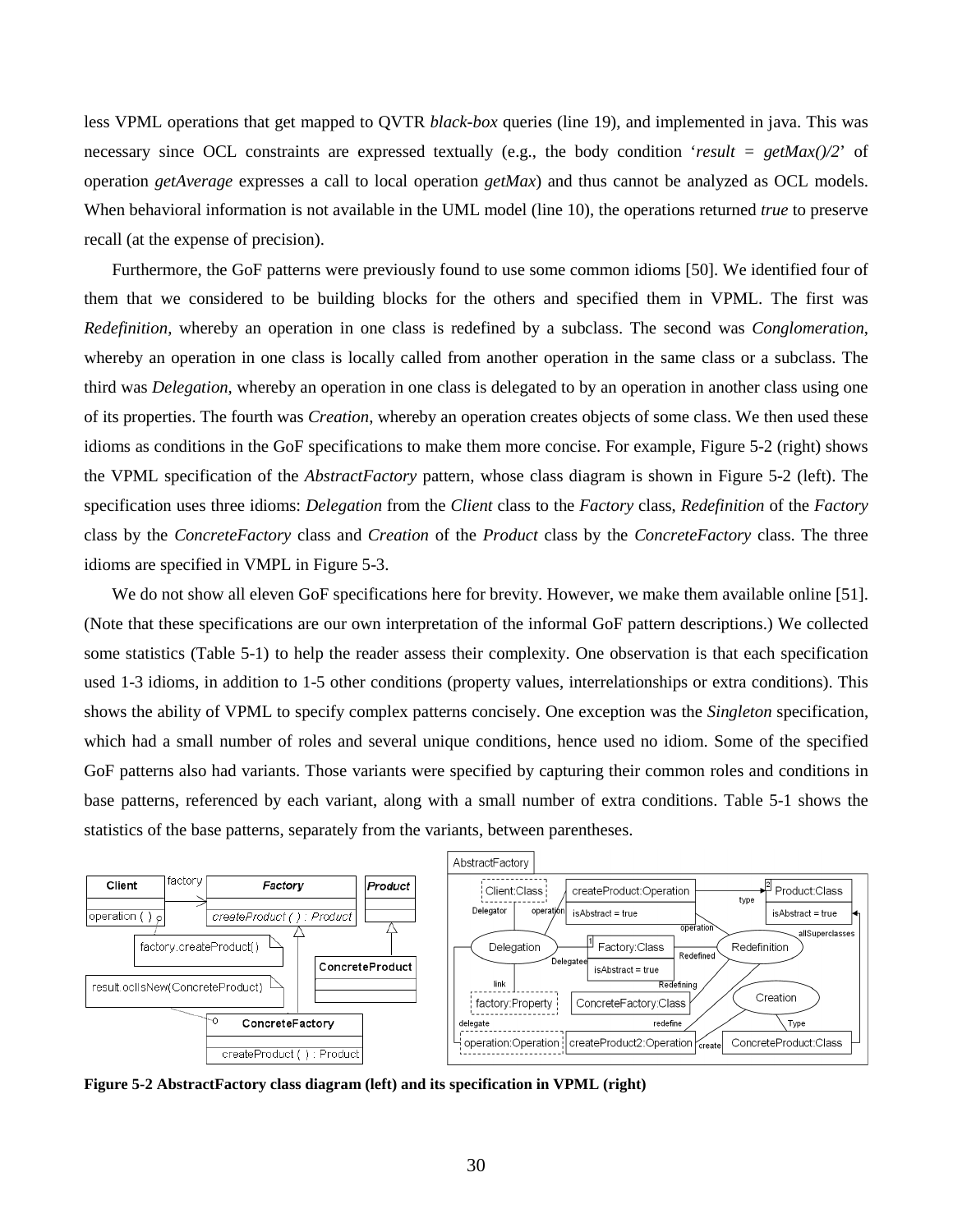

**Figure 5-3 VMPL specifications of some GoF idioms (micro-patterns)** 

|            |                         | lable 5-1 Statistics of the Gor specifications in VPML |          |            |           |            |
|------------|-------------------------|--------------------------------------------------------|----------|------------|-----------|------------|
| Category   | Pattern                 | <b>Reported Roles</b>                                  | Variants | Roles      | Idioms    | Conditions |
| Creational | <b>Abstract Factory</b> | Factory, Product                                       |          | 9          |           |            |
|            | <b>Factory Method</b>   | Creator, Product                                       |          |            |           |            |
|            | Singleton               | Singleton                                              |          | $(2)$ 3,2  | $(0)$ 0.0 | $(6)$ 5,1  |
| Structural | Adapter                 | Target, Adapter, Adaptee                               |          | $(4)$ 5,6  | $(1)$ 1,1 | $(2)$ 1,1  |
|            | <b>Bridge</b>           | Abstraction, Implementation                            |          |            |           |            |
|            | Chain of Resp.          | Handler                                                |          |            | 3         |            |
|            | Composite               | Component, Composite                                   |          |            |           |            |
|            | Decorator               | Component, Decorator                                   |          | $(10)$ 5,5 | (2) 1,1   | $(2)$ 1,3  |
| Behavioral | Command                 | Command, ConcreteCommand, Receiver                     |          | 10         |           |            |
|            | Observer                | Subject, Observer                                      |          | (7) 7,5    | (2) 1,0   | $(3)$ 4,5  |
|            | Strategy                | Context, Strategy                                      |          |            | 2         |            |

**Table 5-1 Statistics of the GoF specifications in VPML** 

## **5.3 Evaluating Accuracy**

We carried a set of experiments to assess the accuracy of detecting GoF occurrences using two standard metrics: precision (the ratio of correctly found to all found occurrences) and recall (the ratio of correctly found to all correct occurrences): correct occurrences are defined by the gold standard. Since accuracy calculations depend on the numbers of unique occurrences, which in turn depend on the roles reported for each pattern (i.e., the ones specified using the *Pattern::reportedRole* property, Section 3.3), we developed a criterion for choosing the roles to report on. Specifically, we chose roles that were played by classes that were heads of their inheritance hierarchies or related to them by association. This criterion seemed to select roles (Table 5-1 - fifth column) that sufficed, for someone familiar with the model, to judge the validity of the occurrences without further inspection. For example, for the Adapter pattern, it selected the Target and Adapter classes (since they are at the top of their inheritance hierarchy) and the Adaptee class (since it is related to Adapter by an association in the ObjectAdapter variant), which are the most important roles of the Adapter pattern. The number of unique occurrences in the gold standard, taking into account only the elements bound to those roles, was 45 (the second column in Table 5-2)

The first set of experiments assessed the impact of various levels of model details on accuracy when accounting for the official GoF variants only. Table 5-2 shows the data collected for these experiments. The acronyms used stand for the following: T (total number of occurrences), P (precision) and R (recall). When the model was specified at level 1, detection results had generally low precision (29%). The reason is that several patterns (e.g., Bridge and Strategy) did not have enough distinguishing structural features (unlike Singleton for example that required operation *getInstance* to be *static*). Conversely, for this reason, recall was relatively good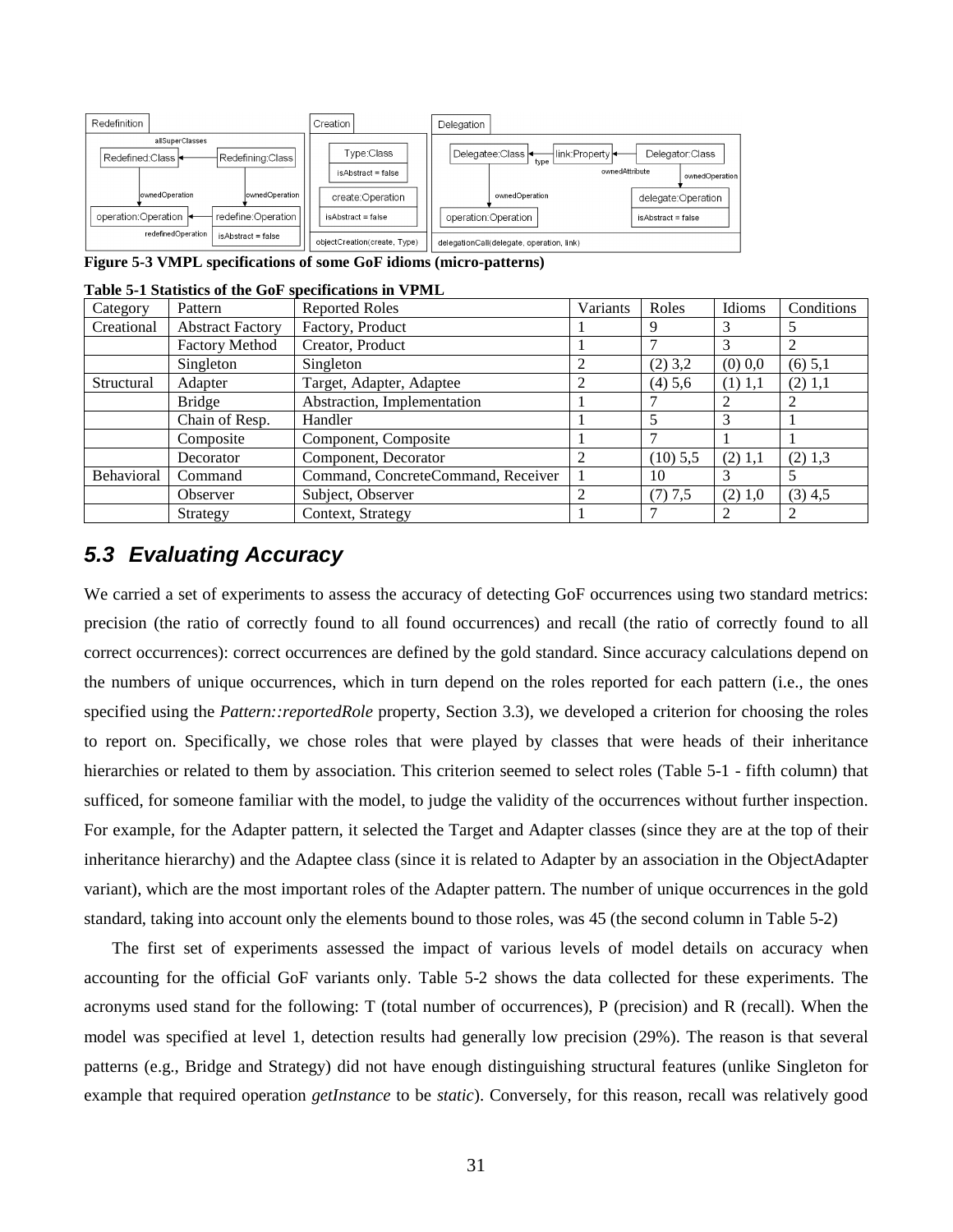(78%) as a lot of valid occurrences, including those of non-official variants, only differed behaviorally and thus were detected. However, structurally different variants were still not detected. However, non-official variant occurrences that sufficiently differed structurally were not detected: both Singleton and Observer had those, explaining their lower number of occurrences than in the GS and hence their recall.

When the model was at level 2, we observed a radical improvement in precision (68%) as sequence diagrams allowed operation roles to be detected more accurately. However, some patterns (e.g., Adapter and Command) that were not behaviorally unique still detected invalid occurrences. Recall slightly dipped (73%) as some behaviorally different variants were not detected. At model level 3, we observed a dramatic drop in the number of detected occurrences overall, as checking OCL constraints alone was not sufficient to verify all behavioral conditions, especially for roles played by non-query operations (e.g., setter operations). This is because OCL, a side-effect free constraint language, cannot specify calls to such operations. This caused recall to fall to (11%) and precision to have mixed results. Patterns with some occurrences detected (e.g., Singleton and Adapter) had a perfect precision, while others (e.g., AbstractFactory) had their precision undefined as they had no occurrences. At model level 4, results came close to those of level 2 with precision at (70%) and recall at (78%) suggesting that checking both types of behavioral information was not much better than checking sequence diagrams alone.

The second set of experiments assessed the impact of accounting also for non-official variants identified in previous projects. To simulate such situation in the case study, we asked the GMF architect to inspect one of the four packages (Model, Edit, Figure and UI) of the model to find non-official variants. We specified the ones that were found, and then used the specifications when detecting patterns in the rest of the model. We repeated this for every package to remove any bias towards a particular package. The data of these experiments is shown in Table 5-3 in an aggregated form (for all patterns). We observed that precision slightly improved across the board (e.g., 72% at level 4) due to the fact that the additional variants were specified based on their actual application in the model and therefore were more precise. We also observed that recall improved further (e.g., 87% at level 4). This was due to more valid occurrences becoming detectable with the new variant specifications.

| <b>Pattern</b>          | <b>GS</b> |     | <b>Level1</b> |      |          | Level2 | $\sim$ | Level <sub>3</sub> |      |      | Level4         |      |      |
|-------------------------|-----------|-----|---------------|------|----------|--------|--------|--------------------|------|------|----------------|------|------|
|                         | T         | m   | P             | R    | m        | P      | R      | Т                  | P    | R    | Т              | P    | R    |
| <b>Abstract Factory</b> | ◠         | 6   | 0.33          | 1.00 | 5        | 0.40   | 1.00   | $\Omega$           | U    | 0.00 | 5              | 0.40 | 1.00 |
| <b>Factory Method</b>   | 3         |     | 0.28          | 0.67 | 2        | 1.00   | 0.67   | $\Omega$           | U    | 0.00 | 2              | 1.00 | 0.67 |
| <b>Singleton</b>        | 4         | C   | .00           | 0.50 | $\Omega$ | U      | 0.00   | 2                  | 1.00 | 0.50 | $\overline{2}$ | 1.00 | 0.50 |
| <b>Adapter</b>          | 9         | 33  | 0.27          | 1.00 | 13       | 0.69   | 1.00   | 2                  | 1.00 | 0.22 | 13             | 0.69 | 1.00 |
| <b>Bridge</b>           |           | 23  | 0.17          | 0.80 | 8        | 0.50   | 0.80   | $\Omega$           | U    | 0.00 | 8              | 0.50 | 0.80 |
| <b>Composite</b>        | 2         | 3   | 0.67          | 1.00 | 2        | 1.00   | 1.00   |                    | 1.00 | 0.50 | $\overline{2}$ | 1.00 | 1.00 |
| <b>Decorator</b>        | ↑         | 2   | 0.50          | 0.50 |          | 1.00   | 0.50   | $\theta$           | U    | 0.00 |                | 1.00 | 0.50 |
| <b>Chain Of Resp.</b>   |           | 2   | 0.50          | 1.00 |          | 1.00   | 1.00   | $\Omega$           | U    | 0.00 |                | 1.00 | 1.00 |
| Command                 | 6         | 27  | 0.22          | 1.00 | 10       | 0.60   | 1.00   | $\Omega$           | U    | 0.00 | 10             | 0.60 | 1.00 |
| <b>Observer</b>         | 5         |     | 00.           | 0.20 |          | 1.00   | 0.20   | $\Omega$           | U    | 0.00 |                | 1.00 | 0.20 |
| <b>Strategy</b>         | 6         | 15  | 0.33          | 0.83 | 5        | 1.00   | 0.83   | $\Omega$           | U    | 0.00 | 5              | 1.00 | 0.83 |
| <b>Overall</b>          | 45        | 121 | 0.29          | 0.78 | 48       | 0.68   | 0.73   | 5                  | 1.00 | 0.11 | 50             | 0.70 | 0.78 |

**Table 5-2 Data of GoF accuracy experiments with official variants only ('U' means undefined due to no occurrences)**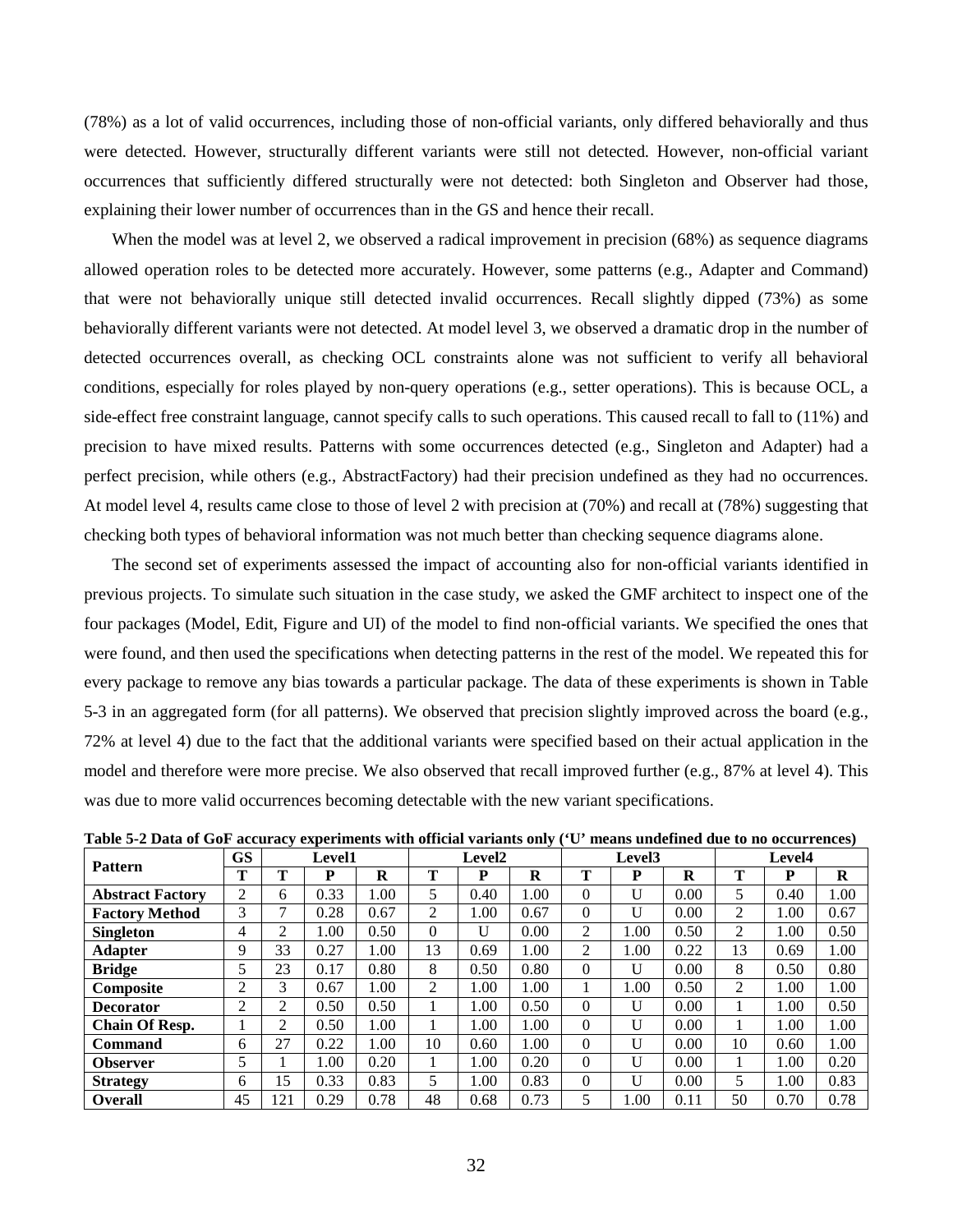| <b>Inspected</b> | <b>GS</b> | <b>Level1</b>        |      |      | <b>Level2</b> |      |      | <b>Level3</b>  |      |      | <b>Level4</b> |      |      |
|------------------|-----------|----------------------|------|------|---------------|------|------|----------------|------|------|---------------|------|------|
| Package          | m         | m                    | D    | R    | m             | D    | A    | m              | D    | R    | m             | D    | R    |
| <b>Model</b>     | 45        | 27                   | 0.32 | 0.91 |               | 0.70 | 0.80 |                | 1.00 | 0.16 | 55            | 0.73 | 0.89 |
| <b>Figure</b>    | 45        | .28                  | 0.39 | 0.93 | 52            | 0.71 | 0.82 | $\overline{ }$ | 1.00 | 0.16 | 56            | 0.73 | 0.91 |
| Edit             | 45        | 27<br>$\overline{ }$ | 0.32 | 0.91 |               | 0.71 | 0.80 |                | 1.00 | 0.11 | 55            | 0.73 | 0.89 |
| UI               | 45        | $\gamma$             | 0.26 | 0.80 | 49            | 0.70 | 0.76 |                | 1.00 | 0.11 | 51            | 0.70 | 0.80 |
| Average          | 45        | 26                   | 0.32 | 0.89 | 50            | 0.70 | 0.79 | O              | 1.00 | 0.13 | 54            | 0.72 | 0.87 |

**Table 5-3 Data of the GoF accuracy experiments with all known variants** 

## **5.4 Evaluating Performance**

The experiments of this case study were carried on a laptop with 2.4 GHz core 2 duo processor and 3GB of memory running XP. We measured, using Medini QVT, the average time (of 5 repetitions) taken to detect all patterns in each experiment excluding the time to load/unload the model. We observed that the performance of detection was slowest  $({\sim}35s)$  at model level 1. At the other levels, performance was better due to behavioral condition checking effectively pruning the search space. Level 2 was faster  $(\sim 11s)$  than level 3  $(\sim 16s)$  as the model had much less sequence diagrams to analyze than OCL constraints. When other variants were considered, detection slowed (~15% on average across levels) due to checking extra conditions. We also observed that using idioms as conditions generally enhanced performance by  $(\sim 30\%)$  as it led to pruning the search space earlier.

We also noticed that performance is a function of both model and pattern sizes. The more relevant elements exist in a model, the wider the search tree becomes, leading to more processing. Also, the more roles a pattern has, the deeper the search tree becomes, leading to more processing. However, the more conditions a pattern has, the more pruning occurs to the search tree, but also the costlier it is to check, hence there is a tradeoff between the effectiveness of using conditions for pruning and the cost of checking them.

### **5.5 Case Study Summary**

The case study shows that our approach is applicable to the problem of detecting design patterns in MOF-based models. Specifically, the approach is adequate for concisely specifying the complex GoF family of design patterns with their structural conditions, behavioral conditions and variants. It also shows that the approach is capable of detecting pattern occurrences with high accuracy, balancing both precision and recall. Best results (precision of 72% and recall of 87%) were achieved when a UML model contained appropriate details (class and sequence diagrams but not necessarily OCL constraints) and when known variants had been accounted for (suggesting it is good to document the use of variants in one project to detect them in future ones). Results also suggest that the performance of the approach is reasonable relative to the realistic size of the analyzed model and the specified patterns. The best performance was achieved when enough details existed in the model and when many pattern specifications used common idioms as conditions.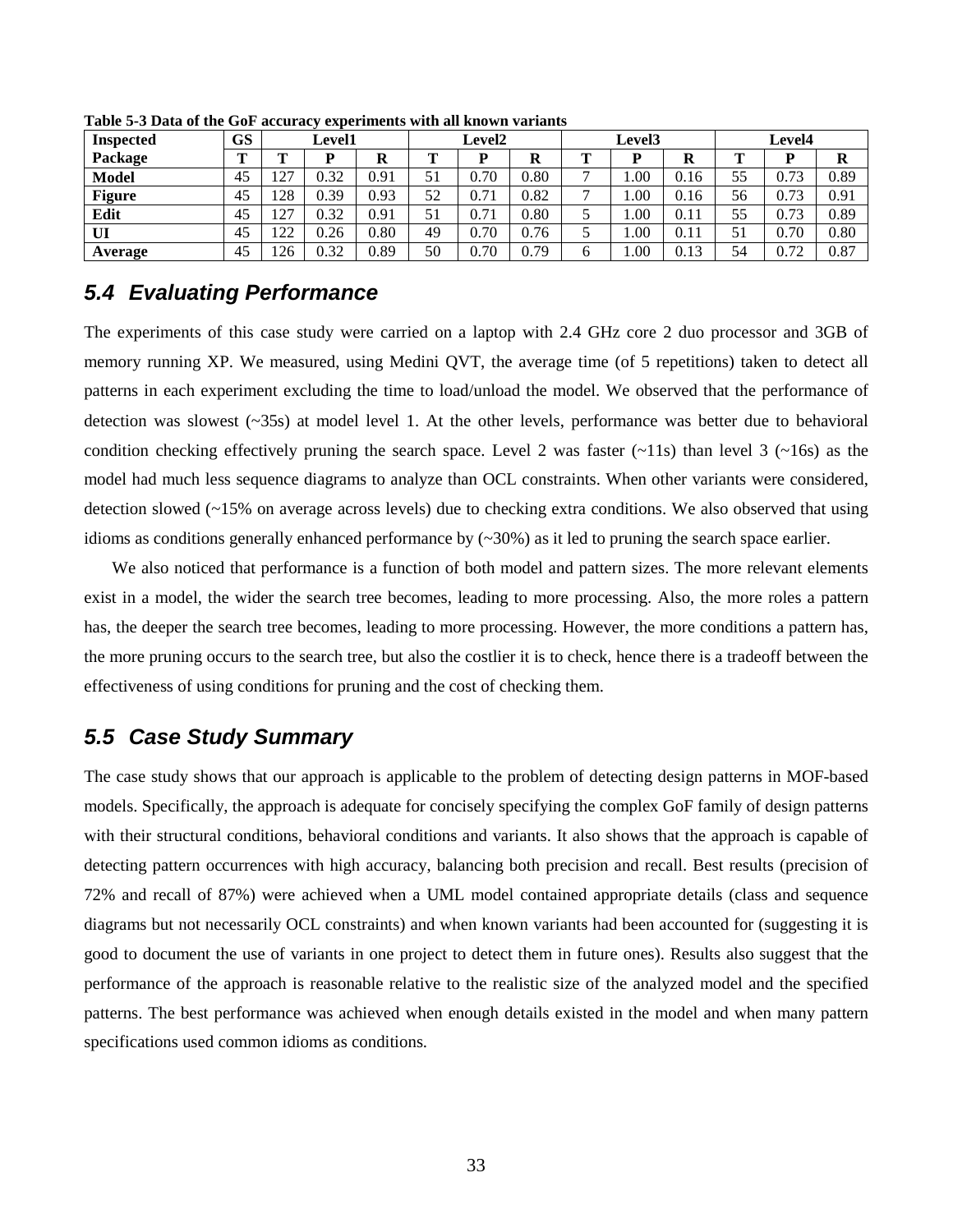## **6 Case Study 2: Detecting Control Flow Patterns in BPMN**

The applicability of our approach was assessed in a second case study that involved the detection of a family of design patterns for a DSML (vs. UML). The assessment criteria (expressiveness, accuracy and performance) we used in the first case study (Section 5) were also used in the second. However, the accuracy and performance experiments were simpler than in the first case study (i.e., we did not vary the model details or the considered variants). The main objective of this second case study was to confirm that our approach (of specifying design patterns with VPML and detecting their occurrences in models with QVTR) was indeed generic and could also be used to specify and detect design patterns of DSMLs with high accuracy and performance.

#### **6.1 Case Study Design**

The case study involved analyzing an industrial BPMN model by detecting occurrences of the Control Flow (CF) [5] design patterns. These patterns are commonly used in business process modeling with BPMN [52], [53]. The analyzed BPMN model was designed by IBM as a prepackaged solution to the financial services industry. The model, defined in RSA 8.0, included 91 process diagrams, defining common financial service processes, and consisting of 500 activities, 274 gateways, 330 events and 550 sequence flows.

We analyzed the model by detecting occurrences of a representative subset (10 out of 20) of the original CF patterns (some with multiple official variants) in three different categories: Basic Control Flow (Sequence, Parallel Split, Synchronization and Exclusive Choice), Advanced Branching and Synchronization (Multi Choice, Synchronizing Merge, Multi Merge and Discriminator) and Structural (Arbitrary Cycle and Implicit Termination). The choice of these specific patterns was based on what was expressible using RSA 8.0. The gold standard in this case was populated with occurrences that were discovered by manual inspection of the model complemented by input from the subject matter experts who defined the model.

We assessed expressiveness by analyzing the ability of VPML to concisely specify the CF patterns, including their different conditions and official variants. Furthermore, we assessed accuracy of detection using the same metrics (precision and recall) that were used in the first case study. However, this time we did not assess the impact of varying the level of model detail because, unlike UML models, BPMN process models include one kind of detail: the process flow elements. We also did not consider non-official variants because the CF patterns are simpler than GoF patterns and their variability is mostly outlined in the official literature. Finally, we assessed the performance of detection similarly to the previous case study. Given the large size of the analyzed model, it was a good test bed for assessing the scalability of our detection.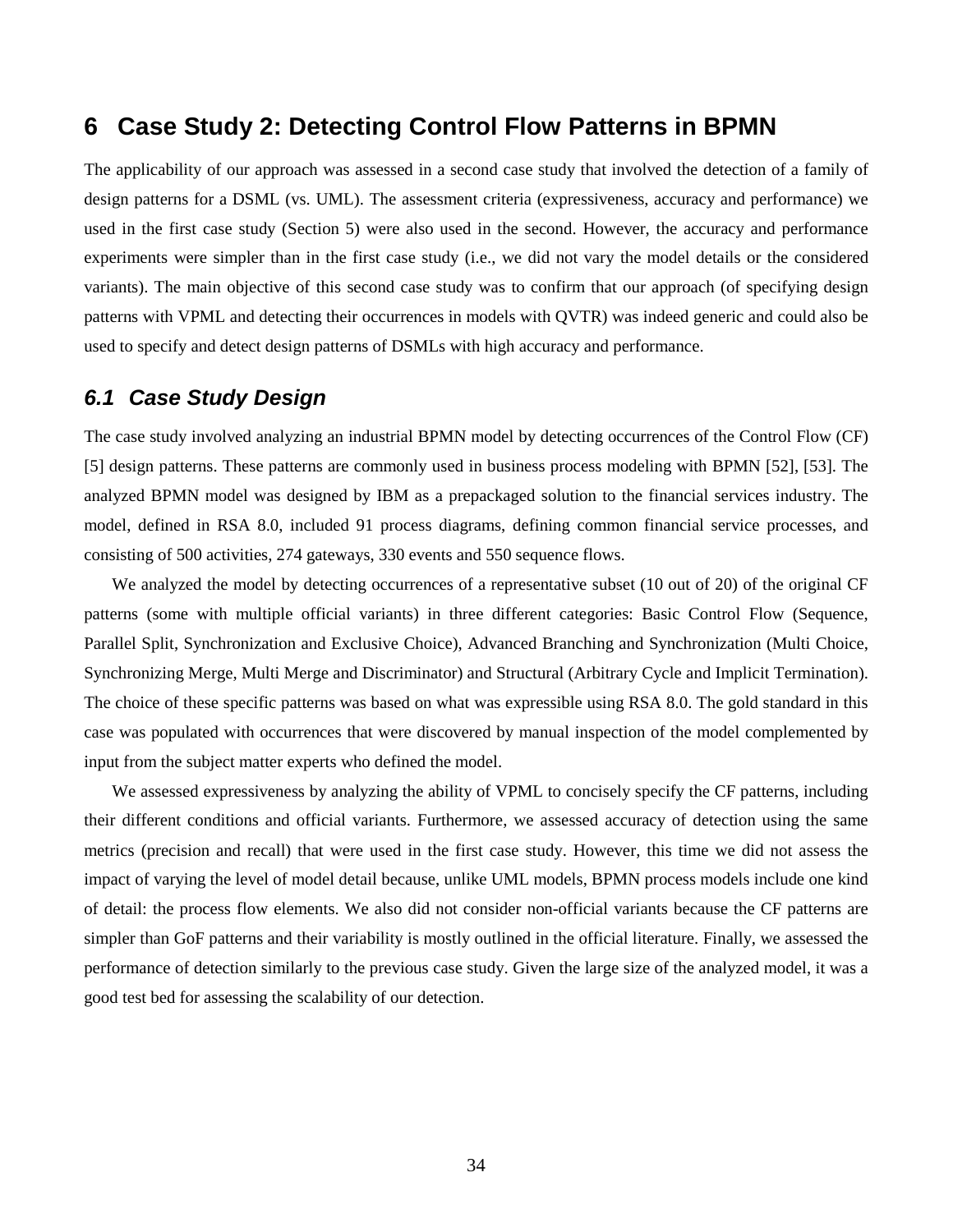### **6.2 Evaluating Expressiveness**

When specifying CF patterns, we observed that their official descriptions did not identify pattern roles thus we identified them ourselves. We found that most CF patterns represented chains of activities connected by sequence flows. Therefore, activities that started or ended chains were typically specified as exposed roles (e.g., the *start* and *end* activities in the Sequence pattern's specification in Figure 6-1 right). A number of CF patterns also incorporated gateways in their chains. Such gateways were specified as non-exposed roles (e.g., the *gateway* in the ExclusiveChoice pattern in Figure 6-2 right). However, sequence flows connecting flow elements (activities and gates) were less important to report on and hence were abstracted out using derived properties in the CF catalog (e.g., property *nextFlowNode*, shown in Figure 6-3 line 9-10, derived flow nodes connected to a context node by outgoing sequence flows). In addition, intermediate activities in transitive chains were also abstracted out with derived properties (e.g., property *nextUncondActivityClosure*, shown in Figure 6-3 line 3-4, derived the transitive closure of all activities connected to context node with unconditional sequence flows).

For brevity, we do not show all CF specifications here. However, they are freely available online [54]. We collected some statistics in Table 6-1 to help assess their complexity. One observation is that the specifications are very concise with 1-4 roles and 0-3 (all structural) conditions. Some patterns also had variants. For example, the Parallel Split (Figure 6-4) was specified as a *before* activity splitting into many *after* activities in one of two ways: 1) using a parallel gateway, or 2) using unconditional sequence flows. Some patterns also used idioms. For example, Discriminator (Figure 6-5, right) used a parameterized N-out-of-M-Join idiom (Figure 6-5, left) with the N parameter set to 1. The idiom specified the merge of M divergent branches into a subset of N branches.

| Category             | Pattern                     | <b>Reported Roles</b> | Variants | Roles          | Idioms   | Conditions |
|----------------------|-----------------------------|-----------------------|----------|----------------|----------|------------|
| <b>Basic Control</b> | Sequence                    | start, end            |          |                | $\theta$ |            |
| Flow                 | Parallel Split              | before, after         |          | 3,2            | 0.0      | 3,2        |
|                      | Synchronization             | before, after         |          | 3              | $\Omega$ |            |
|                      | <b>Exclusive Choice</b>     | before, after         |          | 3              | $\Omega$ |            |
| Advanced             | Multi Choice                | before, after         |          |                | $\Omega$ |            |
| Branching &          | <b>Synchronizing Merge</b>  | before, middle, after |          | $\overline{4}$ |          |            |
| Synchronization      | Multi Merge                 | before, after         |          | 3,2            | 0.0      | 3,2        |
|                      | <b>Discriminator</b>        | before, after         |          |                |          |            |
| Structural           | Arbitrary Cycle             | before, after         |          | ◠              | $\Omega$ |            |
|                      | <b>Implicit Termination</b> | process               |          |                | $\Omega$ |            |

|  |  | Table 6-1 Statistics of the CF specifications in VPML |  |
|--|--|-------------------------------------------------------|--|
|  |  |                                                       |  |



**Figure 6-1 Example of the Sequence pattern (left) and its VPML pattern specification (right)**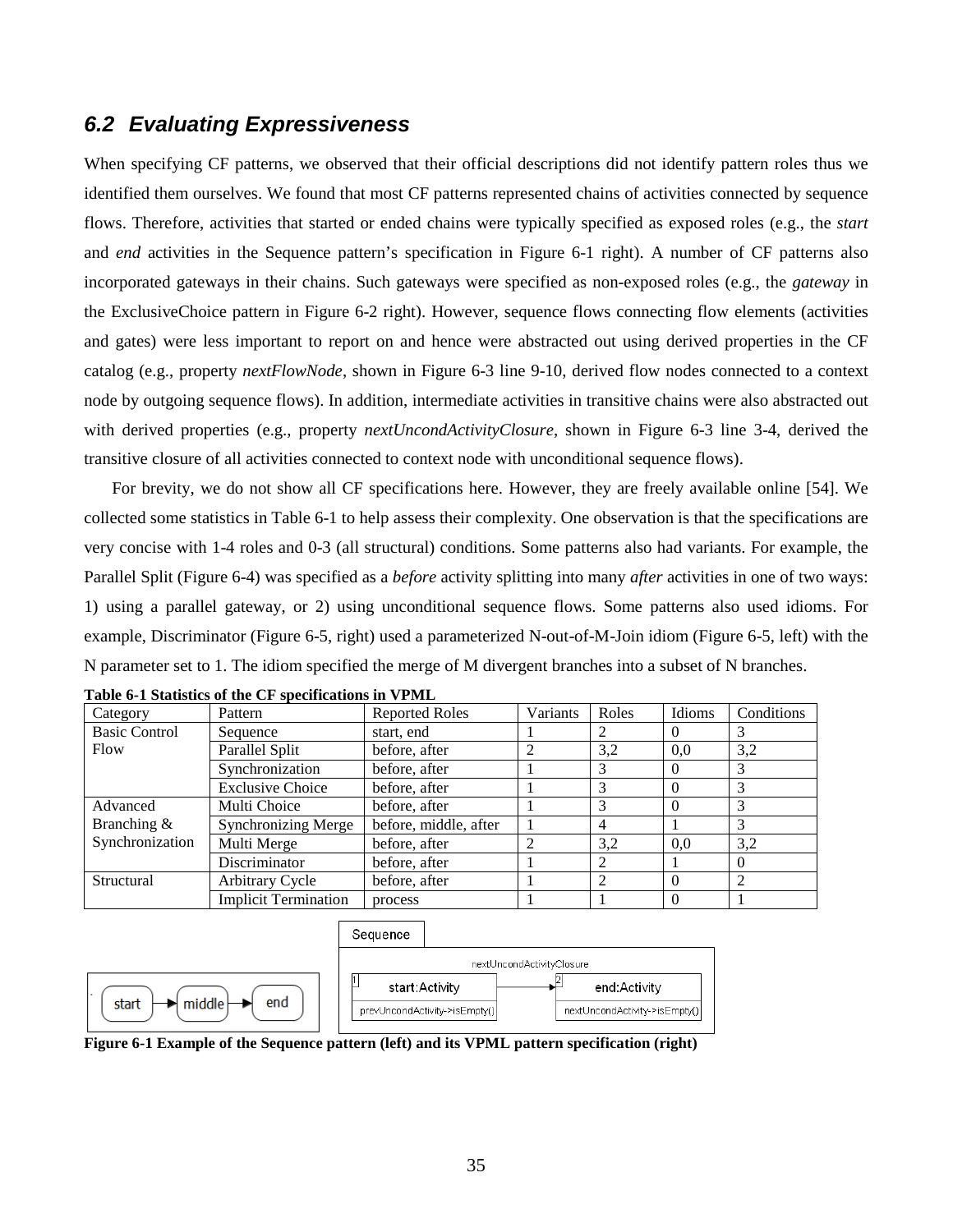

- 05 **property** FlowNode::prevUncondActivity: Set(Activity)= **self**.incoming-> 06
- 07 **select**(conditionExpression->**isEmpty**()).sourceRef->**select**(**oclIsKindOf**(Activity)); **property** FlowNode::nextCondActivity: **Set**(Activity) = **self**.outgoing->
- 08 **select**(conditionExpression->**nonEmpty**()).targetRef->**select**(**oclIsKindOf**(Activity));
- 09 **property** FlowNode::nextFlowNode: **Set**(FlowNode) =
- 10 **self**.outgoing.targetRef;

**Figure 6-3 Specification of some derived contextual properties defined in the CF catalog** 



**Figure 6-4 Specifications of the two variants of the Parallel Split pattern** 



**Figure 6-5 Specification of N-out-of-M-Join idiom (left) and its usage by the Discriminator specification (right)** 

# **6.3 Evaluating Accuracy**

We carried an experiment to assess the accuracy of detecting CF occurrences using precision and recall as metrics. The roles reported for each pattern (third column of Table 6-1) were the activity roles (except for the Implicit Termination pattern where there was no activity), since they were the most recognizable when evaluating a CF occurrence. The number of unique occurrences in the gold standard, taking elements bound to these roles only into account, was 387. Table 6-2 shows the data collected for the experiment. We observed that the overall precision (88%) and recall (94%) values were quite high. This was due to the nature of CF patterns being small and unambiguous, hence easier to detect accurately than GoF patterns in UML. One reason for not achieving a perfect accuracy was that a few sequence flows in the model had their constraints specified in notes written in natural language instead of constraints. This caused them to pass as unconstrained flows, hurting the precision of some patterns looking for unconstrained flows (e.g., Synchronization) and the recall of others looking for constrained flows (e.g., Exclusive Choice). Another reason is the use of few unspecified variants, which affected the recall of some patterns (e.g., Discriminator). Also, some patterns (e.g., Multi Choice) did not have any occurrences causing their precision and recall to be undefined.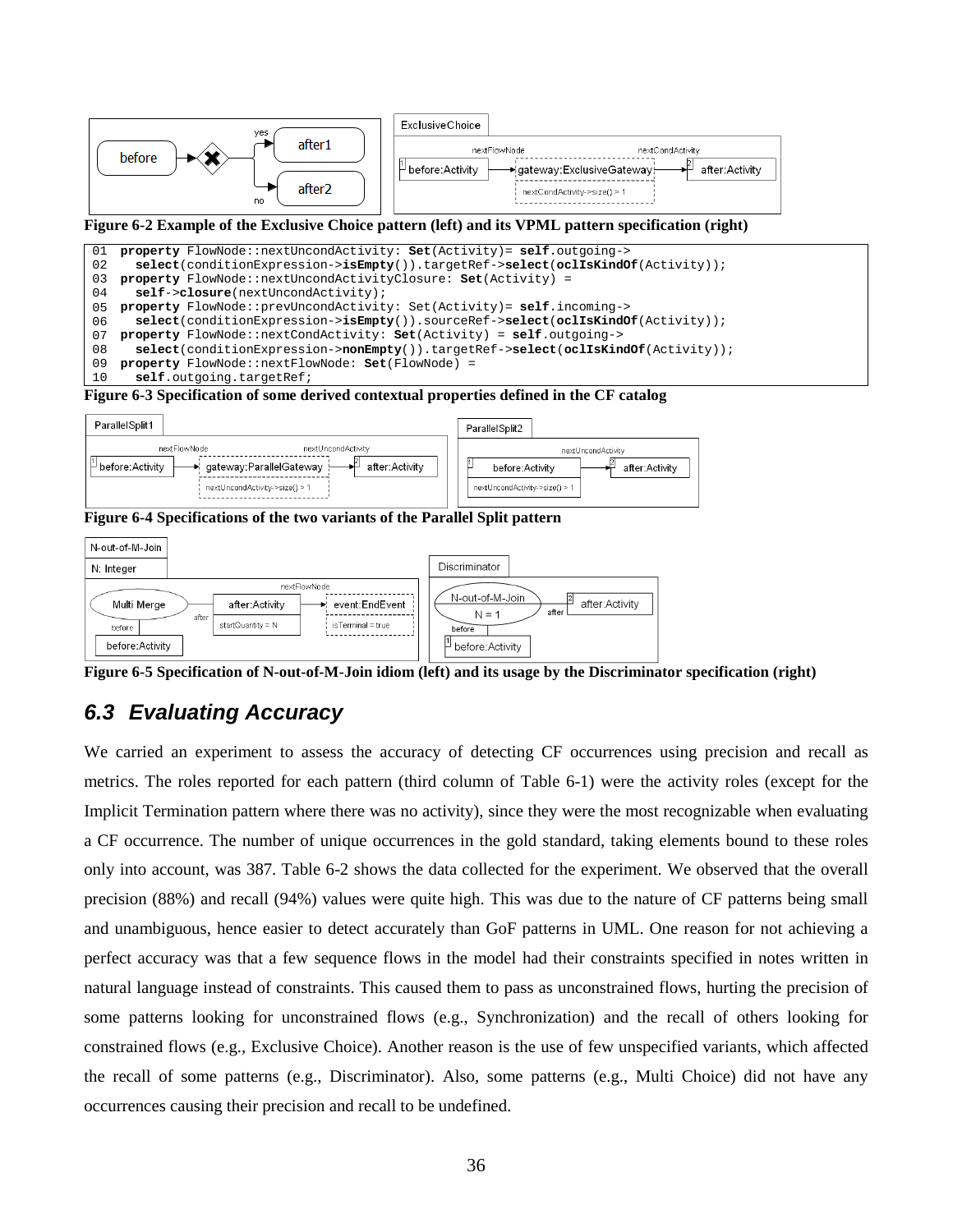| <b>Pattern</b>              | <b>GS</b> | <b>Experiment</b> |                  |               |             |  |  |  |  |
|-----------------------------|-----------|-------------------|------------------|---------------|-------------|--|--|--|--|
|                             | Total     | <b>Total</b>      | <b>Precision</b> | <b>Recall</b> | <b>Time</b> |  |  |  |  |
| <b>Sequence</b>             | 103       | 120               | 0.86             | 1.00          | 2.5s        |  |  |  |  |
| <b>Parallel Split</b>       | 92        | 100               | 0.88             | 0.96          | 3s          |  |  |  |  |
| Synchronization             | 62        | 69                | 0.90             | 1.00          | 3s          |  |  |  |  |
| <b>Exclusive Choice</b>     | 20        | 15                | 1.00             | 0.75          | 1.5s        |  |  |  |  |
| <b>Multi Choice</b>         | $\Omega$  | 0                 | U                |               | 1s          |  |  |  |  |
| <b>Synchronizing Merge</b>  |           |                   | H                |               | 1s          |  |  |  |  |
| <b>Multi Merge</b>          | 48        | 55                | 0.76             | 0.88          | 3s          |  |  |  |  |
| <b>Discriminator</b>        | 5         | 4                 | 1.00             | 0.80          | 0.5s        |  |  |  |  |
| <b>Arbitrary Cycle</b>      | 23        | 17                | 1.00             | 0.74          | 1s          |  |  |  |  |
| <b>Implicit Termination</b> | 34        | 34                | 1.00             | 1.00          | 3s          |  |  |  |  |
| <b>Overall</b>              | 387       | 415               | 0.88             | 0.94          | 19.5s       |  |  |  |  |

**Table 6-2 Data of the CF detection experiment** 

### **6.4 Evaluating Performance**

The experiment of this case study was carried on a laptop with 2.4 GHz core 2 duo processor, and 3GB of memory running XP. We measured, using Medini QVT, the average time (of 5 repetitions) taken to detect all patterns in the experiment excluding the time to load/unload the model. We observed that the overall performance of detection (shown in the last column of Table 6-2) was reasonable  $(\sim 19.5s)$  given the large size of the model. Patterns with more detected occurrences took longer to finish  $(\sim 2-3s)$  than those with little or no occurrences  $(\sim 1-$ 1.5s) as they needed more processing. Also, more complex patterns that used idioms (e.g., Discriminator) benefited (~0.5s) from detecting their used idioms first, as they helped prune their search space.

## **6.5 Case Study Summary**

The case study shows that our approach is also applicable to detecting a family of design patterns for a domainspecific language. Specifically, the approach is adequate for concisely specifying the CF family of design patterns, on BPMN, with their conditions and variants. It also shows that the approach is capable of detecting pattern occurrences with high accuracy, both for precision (88%) and recall (94%). Results also suggest that the performance of the approach is reasonable (a matter of seconds) given the size of the analyzed model and specified patterns. Additionally, it confirms that the performance of complex patterns with common conditions can be enhanced through the use of common idioms as conditions.

## **7 Discussion**

The case studies in Section 5 and Section 6 show that the proposed approach is applicable to the problem of detecting design pattern occurrences in MOF-based models. (Additional results for these two case studies and results for a third case study on anti-pattern detection in metamodels are available elsewhere [55].) While carrying out the case studies, we gained valuable insights that we discuss in this section.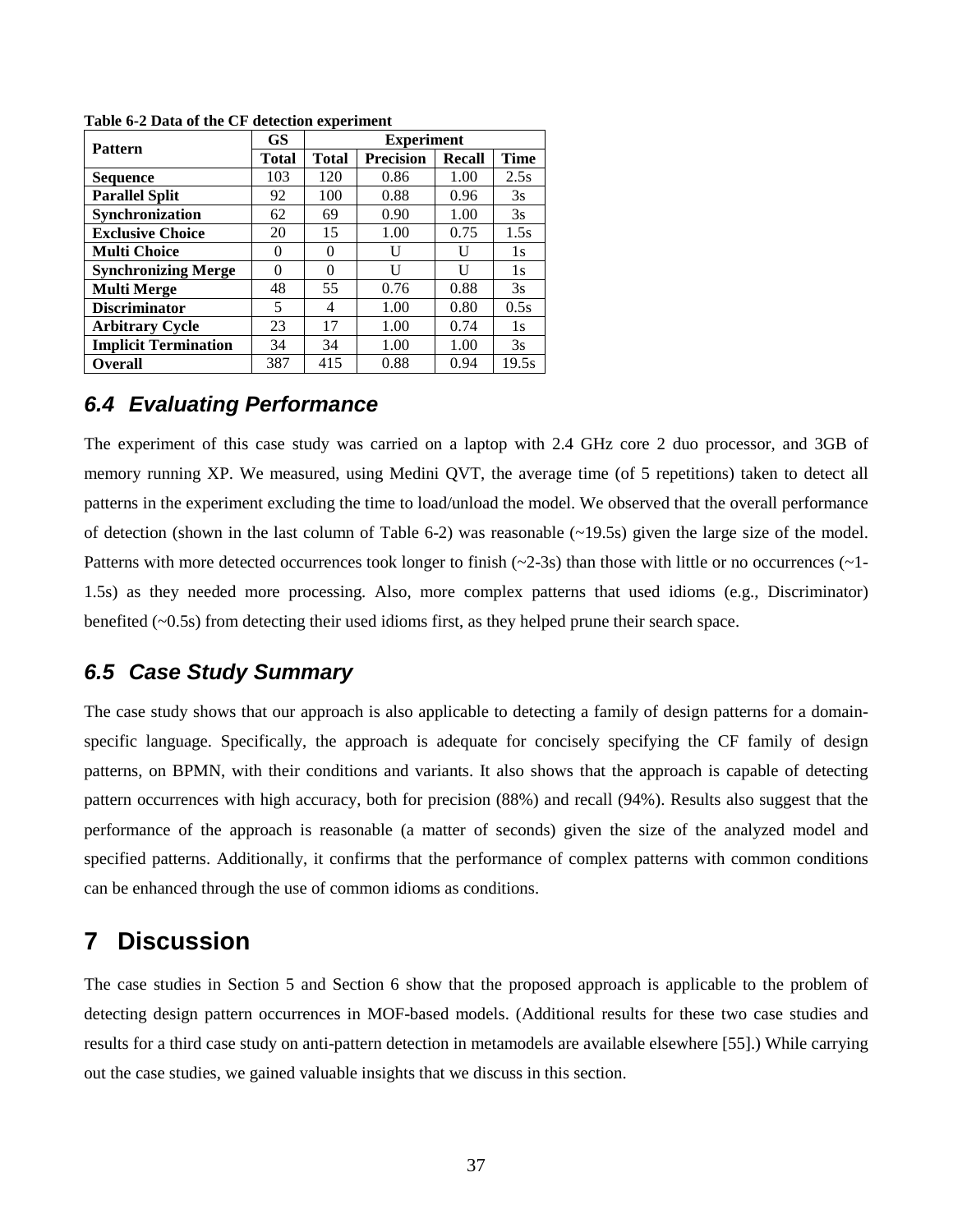The first insight is about the benefits and costs of using the proposed approach. Recall that the benefits of analyzing models by detecting design patterns include supporting model maintenance (understanding where design patterns have been applied can help preserve or evolve these applications when a model needs to change) and model comprehension (decomposing models into more abstract and highly cohesive design fragments can aid their understanding). However, the incurred costs of the approach are split between tool developers and language designers. For tool developers, the cost is incurred when developing the required tools. We incurred this cost (at least on the Eclipse platform) by developing prototypes for a VPML editor (using GMF), a VPML detection engine (using JET and Medini QVT) and a PResults viewer (using GMF). However, this cost is marginal considering that such tools can be reused for any modeling language. For language designers (or expert users) who have a deep understanding of a language, the cost is incurred when specifying the known design patterns of a language. This cost is justified by the fact that these patterns are widely used within some communities (industries, organizations or projects) and hence detecting them in models can benefit those communities. In fact, as domain-specific languages get easier to define, language designers may find themselves work on more than one language throughout their career, and hence would appreciate the consistency of the approach.

The second insight we discuss is the relevance and applicability of the approach. While the paper focuses on detecting design patterns, thus implying applicability to design languages only (e.g., UML for software design, and BPMN for process design), the approach is also applicable to non-design DSMLs with recurring patterns in their models (e.g., in a Family Tree DSML, a Twin pattern describes people with the same parents and the same birthdates). Detecting such patterns can help analyze those models. Moreover, it is hard to imagine a modeling language, however small its community (industry, organization or project), not having some recurring patterns that can benefit from our approach (even if such patterns are not officially described in a library due to lack of a formalism). Also, some modeling languages are increasingly used together to specify different aspects of a system (e.g., BPMN for the business side and UML for the technical side of the system) and as such it is not hard to imagine patterns that cross the boundary of a single language. Such patterns will need to be specified using a language-independent approach like ours.

The third insight is realizing that specifying design patterns with VPML is itself a design process. Pattern specifications are incrementally refined until acceptable levels of accuracy and performance are achieved. Such refinement is often performed using sample models having exemplary occurrences of expected pattern variants. Accuracy refinement involves relaxing conditions that are believed to be peripheral to the specifications. This is expected to result in many detected occurrences, which helps improve recall. These occurrences are then analyzed to identify valid ones and decide which conditions to gradually enable back to filter out invalid ones in order to improve precision. This process (also discusses in [7]) is repeated until a good balance between recall and precision is achieved. In addition, performance refinement involves tightening the search space by having as few independent roles as possible and by using any common idioms as conditions.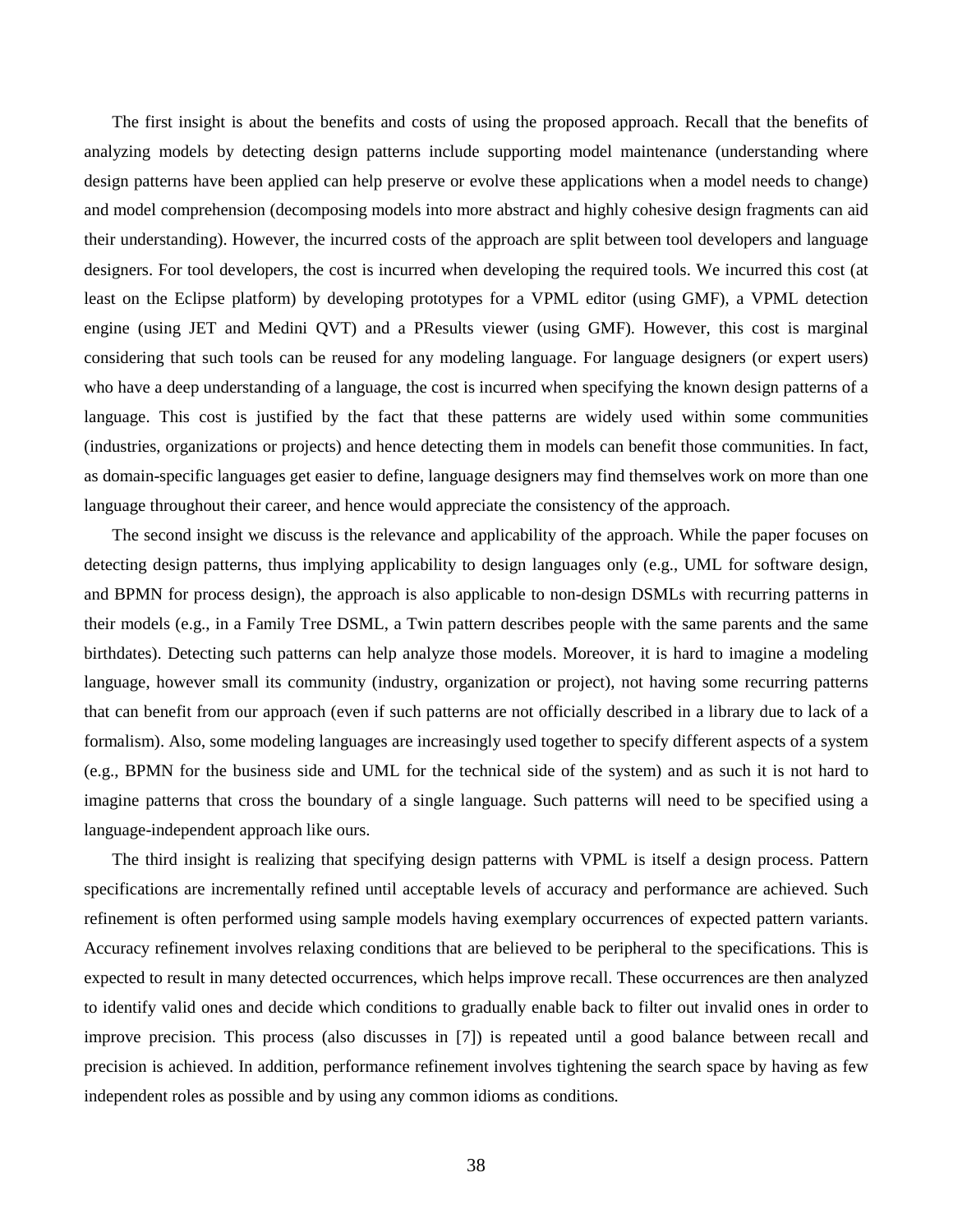The fourth insight relates to dealing with the complexity inherent in the target metamodel (e.g., the UML metamodel is notoriously known for being complex). Typically, a pattern designer needs to be intimately familiar with the metamodel details. A good way to abstract these details is to define reusable VPML library catalogs with facilities (e.g. contextual operations, contextual properties and idioms) that abstract out some details. These facilities can greatly simplify pattern specifications making them more readable and maintainable.

## **8 Limitations and Future Works**

Even though we show that our approach is a practical solution to the problem of specifying and detecting design pattern occurrences in MOF-based models, we also highlight some of its current limitations and discuss possible mitigations that will be investigated in future works.

Some limitations exist in VPML. One limitation is the inability of VPML to specify the same design pattern generically for different modeling languages. For example, the CF family of patterns is applicable to both BPMN (process models) and UML (activity models). Currently, VPML requires such patterns to be defined separately for each target language. A possible mitigation is to define a small metamodel representing the pattern domain, specify the patterns on it, and then map it to each target metamodel. Such mapping will be used when generating a QVTR transformation for each target metamodel. Another limitation is the inability of VPML to specify negative conditions graphically, as opposed to using OCL. We plan to enrich the VPML syntax to support this directly.

Furthermore, we showed how the proposed approach can deal with known pattern variants, as discussed in Section 3.6. We also showed, in the first case study (Section 5.3), how to account for unknown variants, which might occur when a pattern is applied differently or incorrectly, by partially inspecting the model looking for the used variants and then detecting them in the rest of the model (this led to a recall of 87%, which was quite high). Nevertheless, we plan to look for ways to achieve high recall with less manual work. One idea is to assign a confidence ratio to each condition in the pattern and report all candidate occurrences with their confidence scores.

Finally, even though we assessed the approach in two large case studies, more case studies are needed in the future on different languages and families of patterns. One particularly interesting case study would be to detect patterns of profile-based DSMLs. Recall that VPML allows specifying patterns of DSMLs defined with a MOF metamodel. However, some DSMLs (e.g., SysML [56], MARTE [57]) are rather defined with a UML profile. A profile defines DSML concepts in the form of stereotypes that can apply to UML metaclasses. We expect profilebased patterns to be specified in a similar manner to metamodel-based ones, although that needs to be verified.

## **9 Conclusion**

Design pattern detection is an important technology in the context of model-driven engineering. Detecting occurrences of known design patterns supports the activities of model comprehension and maintenance. Pattern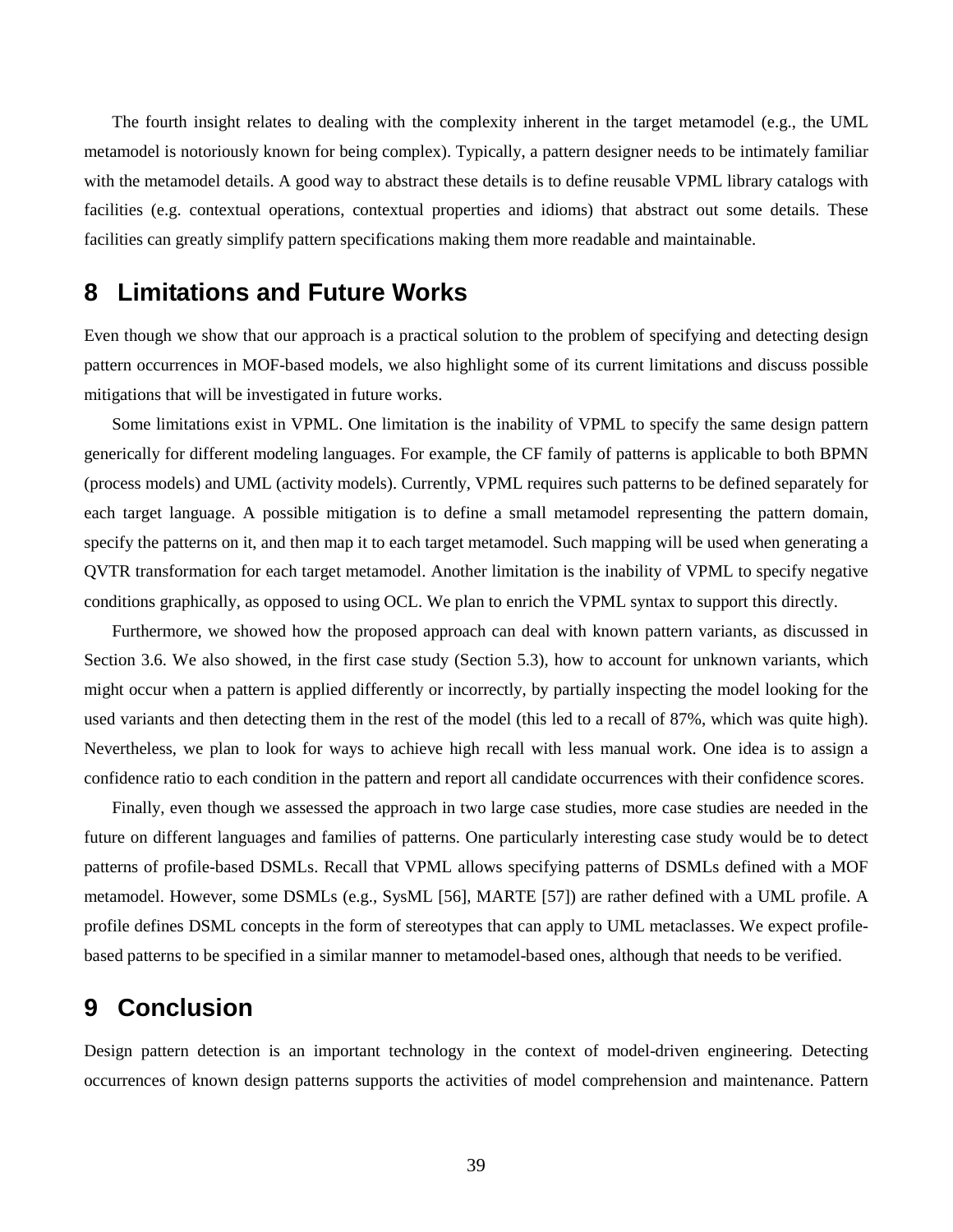detection needs to be automated as the process is very resource intensive and tedious (due to the complexity of both models and patterns) if done manually. We present a novel approach to specify design patterns in any MOFbased modeling language. The approach allows for specifying patterns visually with a new DSML called VPML and addressing many common specification concerns including complexity, accuracy and performance. Patterns specified in VPML can be translated automatically to a corresponding standard QVTR transformation that runs on an input model, where elements playing pattern roles are identified, producing a result model where pattern occurrences are reported in a concise and structured fashion (using a newly proposed language called PResults).

We also report on two case studies where the approach was prototyped on the Eclipse platform and used to detect occurrences of two popular families of design patterns in large models of two widely used modeling languages. In the first case study, 11 (out of 23) GoF design patterns were specified on UML (a general purpose modeling language) and detected in a design model (defined with different levels of detail) of a large project containing 45 unique pattern occurrences. The case study showed that the approach is adequate to specify such a complex set of design patterns. It also showed that the approach is capable of yielding high accuracy levels with a precision of 72% and a recall of 87% when the model has an appropriate level of detail and when known variants (from previous projects for instance) have been accounted for. The case study also showed that the approach performs well (less than a minute) given the model size and pattern complexity. In the second case study, 10 (out of 20) original CF design patterns were specified on BPMN (a DSML) and detected in a large BPMN industrial model containing 387 unique pattern occurrences. The case study confirmed that the approach is also adequate to specify these design patterns concisely and detect their occurrences with high accuracy (a precision of 88% and a recall of 94%) and high performance (less than 20s). Both case studies provide results that suggest that our approach is both effective and efficient to automatically detect design patterns in MOF-based models.

Based on the findings of these case studies, we believe that our approach has a high chance of working on a large, if not any, family of patterns and for a large, if not any, MOF-based language. However, more case studies need to be carried out to help further validate these findings. We also believe that VPML has characteristics that make it familiar and easy to use by pattern practitioners. Nevertheless, we plan to validate the usability of VPML rigorously using empirical studies with real users in the future.

## **References**

- [1] Model-driven engineering. http://en.wikipedia.org/wiki/Model-driven\_engineering
- [2] Booch, G.: "Handbook of Software Architecture". http://www.handbookofsoftwarearchitecture.com
- [3] Gamma, E., Helm, R., Johnson R., Vlissides, J.: "Design Patterns: Elements of Reusable Object-Oriented Software", Addison.-Wesley, 1995.
- [4] Unified Modeling Language (UML), Superstructure v2.4. http://www.omg.org/spec/UML/2.4/Superstructure/PDF
- [5] Russell, N., Hofstede, A., Aalst, W., Mulyar, N.: "Workflow Control-Flow Patterns: A Revised View", BPM Center Report BPM-06-22 , BPMcenter.org, 2006.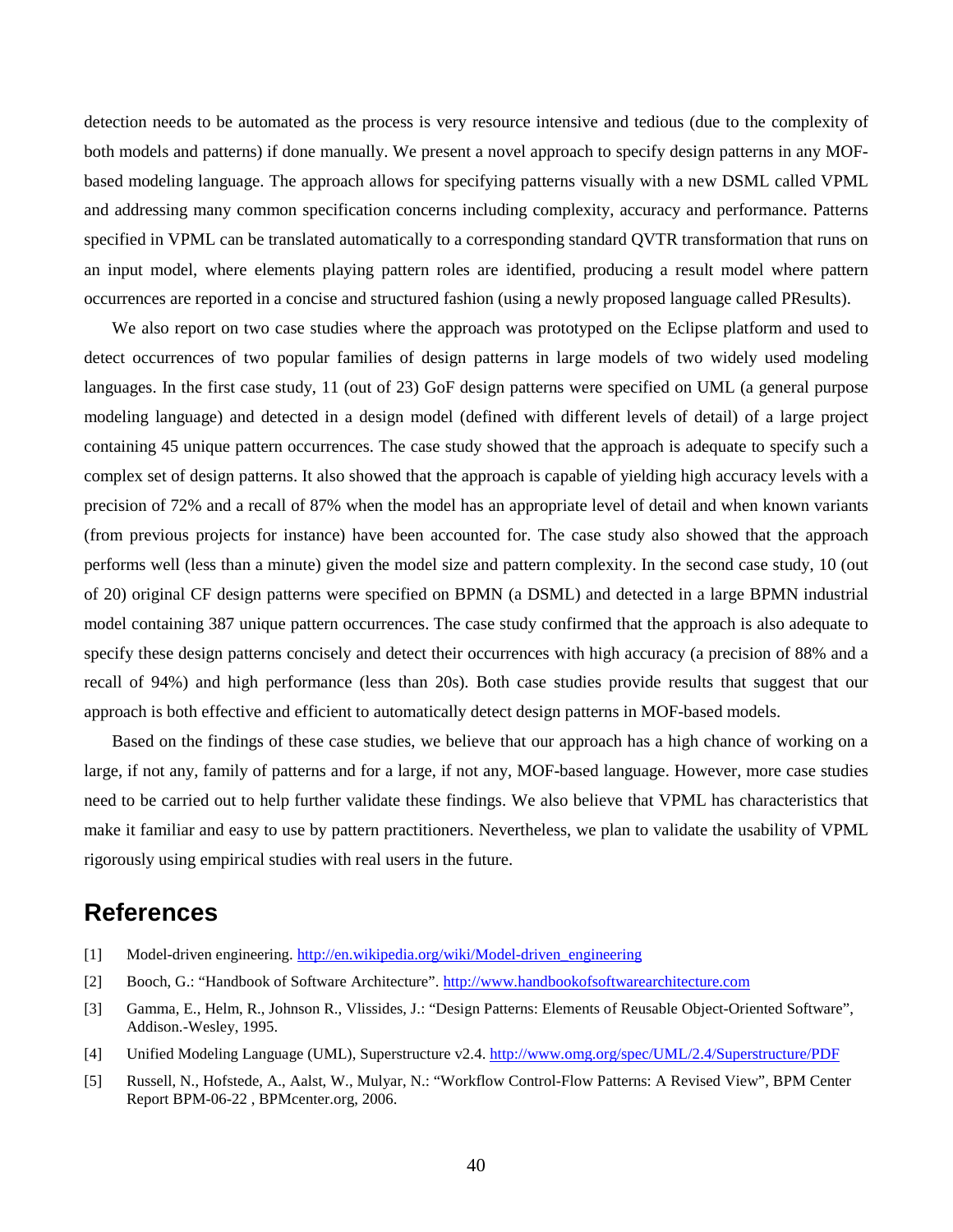- [6] Business Process Model and Notation (BPMN) v2.0. http://www.omg.org/spec/BPMN/2.0/PDF
- [7] Kerievsky, J.: "Refactoring to Patterns", Addison-Wesley, 2004.
- [8] Ambler, S.: "Agile Modeling: Effective Practices for eXtreme Programming and the Unified Process", John Wiley & Sons, 2002.
- [9] Chikofsky, E., Cross, J.: "Reverse engineering and design recovery: A taxonomy", IEEE Software, vol. 7(1), pp. 13- 17, 1990.
- [10] Elaasar, M., Briand, L., Labiche, Y.: "Domain-Specific Model Verification with QVT", ECMFA'11, LNCS, vol. 6698, pp. 282-298, June 2011.
- [11] Meta Object Facility (MOF) Core v2.0. http://www.omg.org/spec/MOF/2.0/
- [12] Object Constraint Language (OCL) v2.2. http://www.omg.org/spec/OCL/2.2/
- [13] Query/View/Transformation (QVT) v1.1. http://www.omg.org/spec/QVT/1.1/
- [14] ATL Transformation Language. http://www.eclipse.org/atl/
- [15] Steinberg, D., Budinsky, F., Paternostro M., Merks, E.: "EMF: Eclipse Modeling Framework", 2nd edition, 2009.
- [16] Graphical Modeling Framework (GMF). http://www.eclipse.org/gmf/
- [17] Medini QVT. http://projects.ikv.de/qvt
- [18] Fulop, L., Ferenc R., Gyimothy, T.: "Towards a Benchmark for Evaluating Design Pattern Miner Tools", Proceedings of CSMR, pp. 143-152, Apr. 2008.
- [19] Dong, J., Zhao, Y., Peng, T.: "Architecture and design pattern discovery techniques-a review", Software Engineering Research and Practice, pp. 621–627, 2007.
- [20] Birkner, M.: "Objected-Oriented Design Pattern Detection Using Static and Dynamic Analysis in Java Software", Master Thesis, Univ. of Applied Sciences Bonn-Rhein-Sieg, Germany, August 2007.
- [21] Huang, H., Zhang, S., Cao, J., Duan, Y.: "A practical pattern recovery approach based on both structural and behavioral analysis", Journal of System Software, vol. 75 (1-2), pp. 69–87, 2005.
- [22] Mikkonen, T.: "Formalizing design patterns", Proceedings of International Conference on Software Engineering, pp. 115–124, 1998.
- [23] Taibi, T., Check, D., Ngo, L.: "Formal specification of design patterns-a balanced approach", Journal of Object Technology, vol. 2 (4), pp. 127-140, 2003.
- [24] Eden, A. Hirshfeld, Y., Lundqvist, K.: "LePUS Symbolic Logic Modeling of Object Oriented Architectures: A Case Study", Proceedings of Second Nordic Workshop on Software Architecture, Univ. of Karlskrona, 1999.
- [25] Beyer, D., Noack, A., Lewerentz, C.: "Efficient relational calculation for software analysis", IEEE Transactions on Software Engineering, vol. 31 (2), pp. 137–149, 2005.
- [26] Dijkmana, R., Dumasb M., Ouyangc, C.: "Semantics and analysis of business process models in BPMN", Information and Software Technology, vol. 50 (12), pp. 1281-1294, November 2008.
- [27] Seemann, J., Gudenberg, J.: "Pattern-based design recovery of Java software", Proceedings of the 6th International Symposium on Foundations of Software Engineering, pp. 10–16, 1998.
- [28] Eppstein, D.: "Subgraph Isomorphism in Planar Graphs and Related Problems", Proceedings of Sixth Ann. Symposium on Discrete Algorithms, pp. 632-640, Jan. 1995.
- [29] Pettersson, N., Lowe, W.: "Efficient and Accurate Software Pattern Detection", Proceedings of 13th Asia Pacific Software Engineering Conference, pp. 317-326, Dec. 2006.
- [30] Rudolf, M.: "Utilizing Constraint Satisfaction Techniques for Efficient Graph Pattern Matching", Proceedings of 6th Int'l Workshop on Theory and Application of Graph Transformations, LNCS, vol. 1764, pp. 238—251, London, 1998.
- [31] Dong, J., Lad D, Zhao, Y.: "DP-Miner: Design Pattern Discovery Using Matrix", Proceedings of 14th IEEE International Conference on Engineering of Computer-Based Systems, pp. 371-380, Mar. 2007.